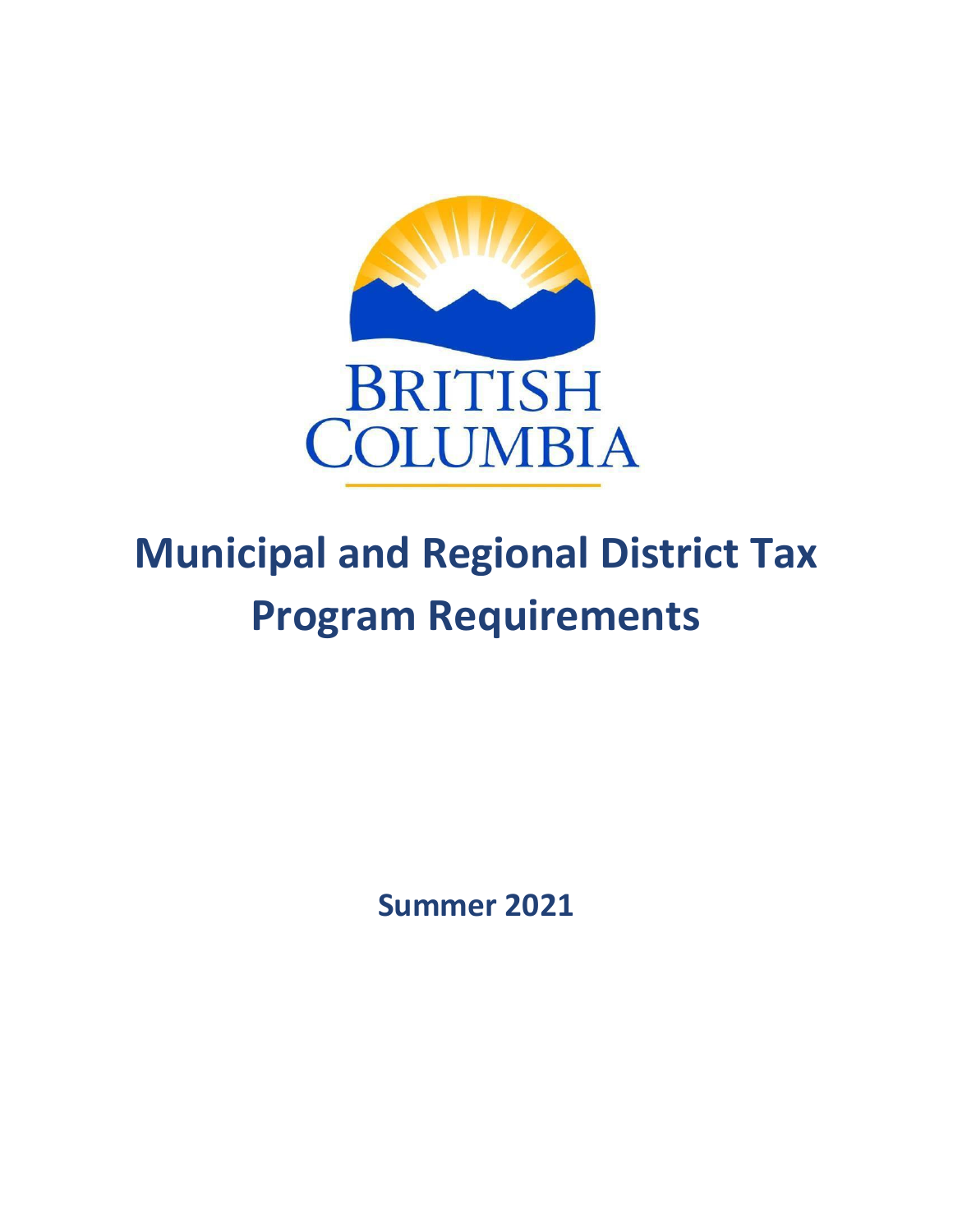

# **Table of Contents**

| <b>Section</b>                                               | Page                                                                  |
|--------------------------------------------------------------|-----------------------------------------------------------------------|
| 1. Overview                                                  | $\overline{2}$                                                        |
| 2. Enabling Legislation                                      | $\overline{2}$                                                        |
| 3. Program Purpose                                           | $\overline{3}$                                                        |
| 4. Eligible Use of Funds                                     | $\overline{3}$                                                        |
| 5.<br><b>Eligible Applicants</b>                             |                                                                       |
| 5.1 Designated Recipients                                    | $\frac{4}{4}$ $\frac{4}{4}$ $\frac{4}{5}$ $\frac{5}{5}$ $\frac{5}{6}$ |
| 5.2 Designated Accommodation Area                            |                                                                       |
| 5.3 Delegation of Administration                             |                                                                       |
| <b>MRDT Program Overview</b><br>6.                           |                                                                       |
| 6.1 How the MRDT Program Works                               |                                                                       |
| 6.2 Three Percent Rate                                       |                                                                       |
| 6.3 Key Timelines                                            |                                                                       |
| 7.<br><b>Application Requirements</b>                        | 6                                                                     |
| Application Requirements for Affordable Housing<br>8.        | $\overline{9}$                                                        |
| <b>Application Procedure</b><br>9.                           | 10                                                                    |
| 10. Upon Approval of Application                             | 11                                                                    |
| 11. Annual Performance Management and Reporting Requirements | 11                                                                    |
| 12. Amendments                                               | 13                                                                    |
| 13. Monitoring, Compliance and Termination                   | 14                                                                    |
| 14. Further Information                                      | 14                                                                    |
| Appendix 1. Application Requirements                         |                                                                       |
| Appendix 1.1 MRDT Application Form                           | $A1.1 - 1$                                                            |
| Appendix 1.2 Five-Year Strategic Business Plan               | $A1.2 - 1$                                                            |
| Appendix 1.3 Accommodation Directory Form                    | $A1.3-1$                                                              |
| Appendix 1.4 Accommodation Sector in Support of MRDT Form    | $A1.4-1$                                                              |
| Appendix 1.5 Third Party Authorization Form                  | $A1.5 - 1$                                                            |
| Appendix 1.6 Disclosure of Information Authorization Form    | $A1.6-1$                                                              |
| Appendix 1.7 Tourism Events Program Sponsorship Undertaking  | $A1.7-1$                                                              |
| Appendix 1.8 Affordable Housing MRDT Plan                    | $A1.8-1$                                                              |
| Appendix 2. Annual Reporting Requirements                    |                                                                       |
| Appendix 2.1 Financial Report                                | $A2.1 - 1$                                                            |
| Appendix 2.2 Annual Performance Report                       | $A2.2 - 1$                                                            |
| Appendix 2.3 One-Year Tactical Plan                          | $A2.3-1$                                                              |
| Appendix 2.4 Affordable Housing MRDT                         | $A2.4-1$                                                              |
| Report                                                       |                                                                       |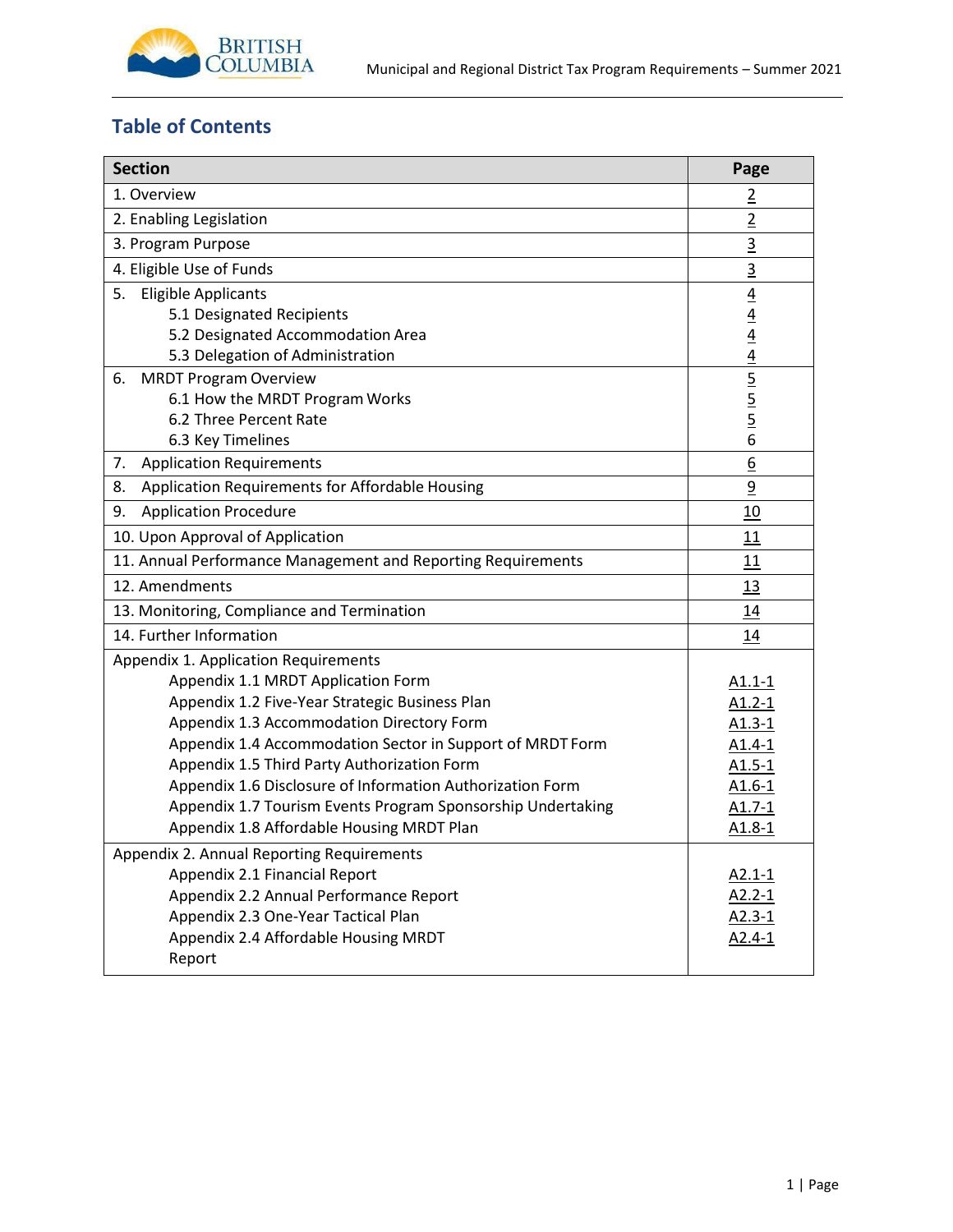

# <span id="page-2-0"></span>**1. Overview**

The purpose of this document is to outline the requirements for the Municipal, Regional, and District Tax Program ("MRDT program") and provide guidance and assistance to designated recipients applying for or renewing the Municipal and Regional District Tax ("the tax") within their communities. This document includes application materials and other forms and templates to assist with application, renewal, and reporting requirements.

*Designated Recipient: The municipality, regional district or eligible not-for-profit business association that receives the revenue from the tax in a designated accommodation area.*

In *Budget 2018*, the government announced that the eligible uses of MRDT revenues would be expanded to include affordable housing initiatives. At the same time, it was announced that online accommodation platforms located outside of BC would be enabled to register to collect provincial sales tax and MRDT on purchases of accommodation through their platform.

In keeping with these announcements, the MRDT Program Requirements have been updated to reflect the changes. In particular, the revised Program Requirements include the following clarifications:

- 1. MRDT revenues from online accommodation platforms can be used for affordable housing initiatives;
- 2. General MRDT revenues cannot be used for affordable housing initiatives unless the designated recipient can demonstrate support of tourism stakeholders and accommodation providers; and
- 3. The requirement to demonstrate accommodation provider support will remain unchanged. Individual hosts that only list on online accommodation platforms will not need to be consulted.

Please see the revised details in Sections 7 and 8 and Appendix 1.8 and 2.4.

Moving forward, the Province will provide existing designated recipients with information on two types of MRDT revenue: revenues from multi-jurisdictional online accommodation platforms (OAP), which are based outside of BC but operate within the designated accommodation area; and revenues from general accommodation providers (general MRDT revenues), such as hotels, motels, etc. This is to support designated recipients' affordable housing spending (refer to Section 8 for details).

# <span id="page-2-1"></span>**2. Enabling Legislation**

Section 123 of the *Provincial Sales Tax Act* (refer to [http://www.bclaws.ca/civix/document/id/complete/statreg/12035\\_00\)](http://www.bclaws.ca/civix/document/id/complete/statreg/12035_00)

imposes a tax of up to three percent on the purchase price of accommodation in a specified geographic area of the province ("designated accommodation area") on behalf of a designated recipient.

*Designated Accommodation Area: A specified geographic area of the province in which the tax will be applied on behalf of a designated recipient.*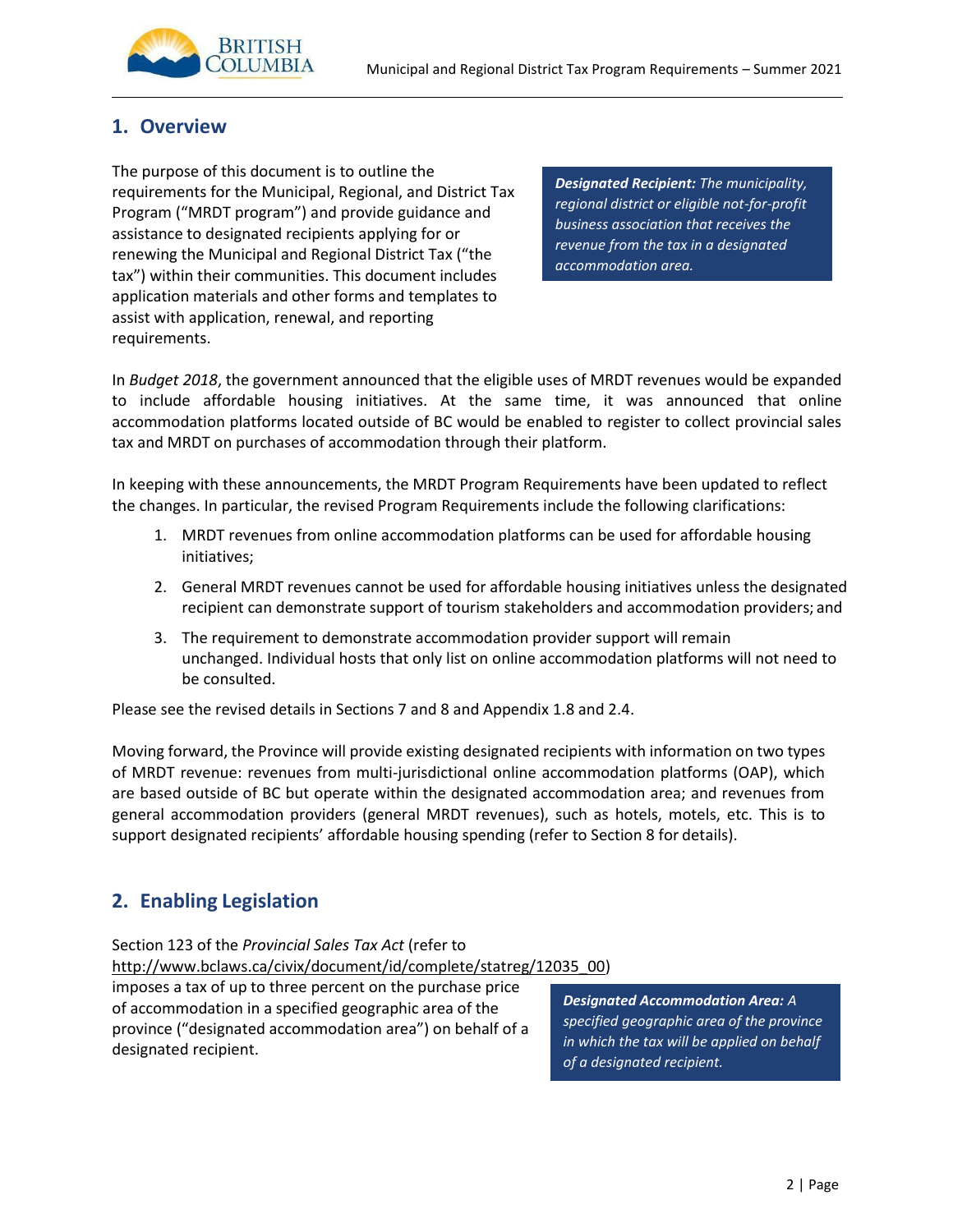

# <span id="page-3-0"></span>**3. Program Purpose**

The purpose of the MRDT program is to assist designated recipients to fund tourism marketing, programs and projects. Affordable housing was added as a permissible use of funds in *Budget 2018*.

The MRDT program is jointly administered by the Ministry of Finance, the Ministry Tourism, Arts, Culture and Sport, and Destination British Columbia.

The MRDT program is one of a number of supports available to enhance tourism marketing in BC. The MRDT program is intended to help grow BC revenues, visitation and jobs, and amplify BC's tourism marketing efforts in an increasingly competitive marketplace. To promote a coordinated and efficient use of funds, the following **MRDT program principles** have been adopted:

- Effective tourism marketing, programs and projects;
- Effective local-level stakeholder support, and inter-community collaboration;
- Marketing efforts that are coordinated and complementary to provincial marketing strategies and tactics; and
- Fiscal prudence and accountability.

Affordable housing was added as a permissible use of funds in *Budget 2018* to help address local housing needs. Designated recipients have the flexibility to define, identify, and fund affordable housing initiatives that they deem appropriate to meet local needs. Affordable housing funding must be consistent with fiscal prudence and accountability, and will be subject to additional reporting requirements. Further detail, including stakeholder consultation and support requirements, can be found in Section 8.

# <span id="page-3-1"></span>**4. Eligible Use of Funds**

### The *Designated Accommodation Area Tax Regulation* (refer to

[http://www.bclaws.ca/civix/document/id/complete/statreg/93\\_2013\)](http://www.bclaws.ca/civix/document/id/complete/statreg/93_2013) sets out the authorized purposes for funds collected under the MRDT program. Authorized purposes are tourism marketing, programs and projects, initiatives respecting affordable housing, and any other prescribed purposes as set out in the regulation.

The MRDT program is intended to contribute to the increase of local tourism revenue, visitation, and economic benefits and must be supported by both local governments and tourism industry stakeholders. MRDT for affordable housing is intended to provide flexibility to communities to address their local housing needs.

Funds from the MRDT program should augment current funding and cannot be used to replace existing sources of tourism funding in a community.

As the MRDT program is intended to primarily fund tourism marketing, programs and projects, consideration will only be given in special circumstances to the financing of capital expenditures (other than affordable housing) such as new tourism facilities or infrastructure. Proposals for capital spending must be included in the designated recipient's Five-Year Strategic Business Plan and must demonstrate strong local stakeholder support in order to be considered as an authorized use of MRDT program funds. A business case must be provided, including budget, for each capital project and all capital projects must be completed within the current Five-Year Strategic Business Plan time period. These proposals will be approved on a case-by-case basis by the Province of British Columbia ("the Province".)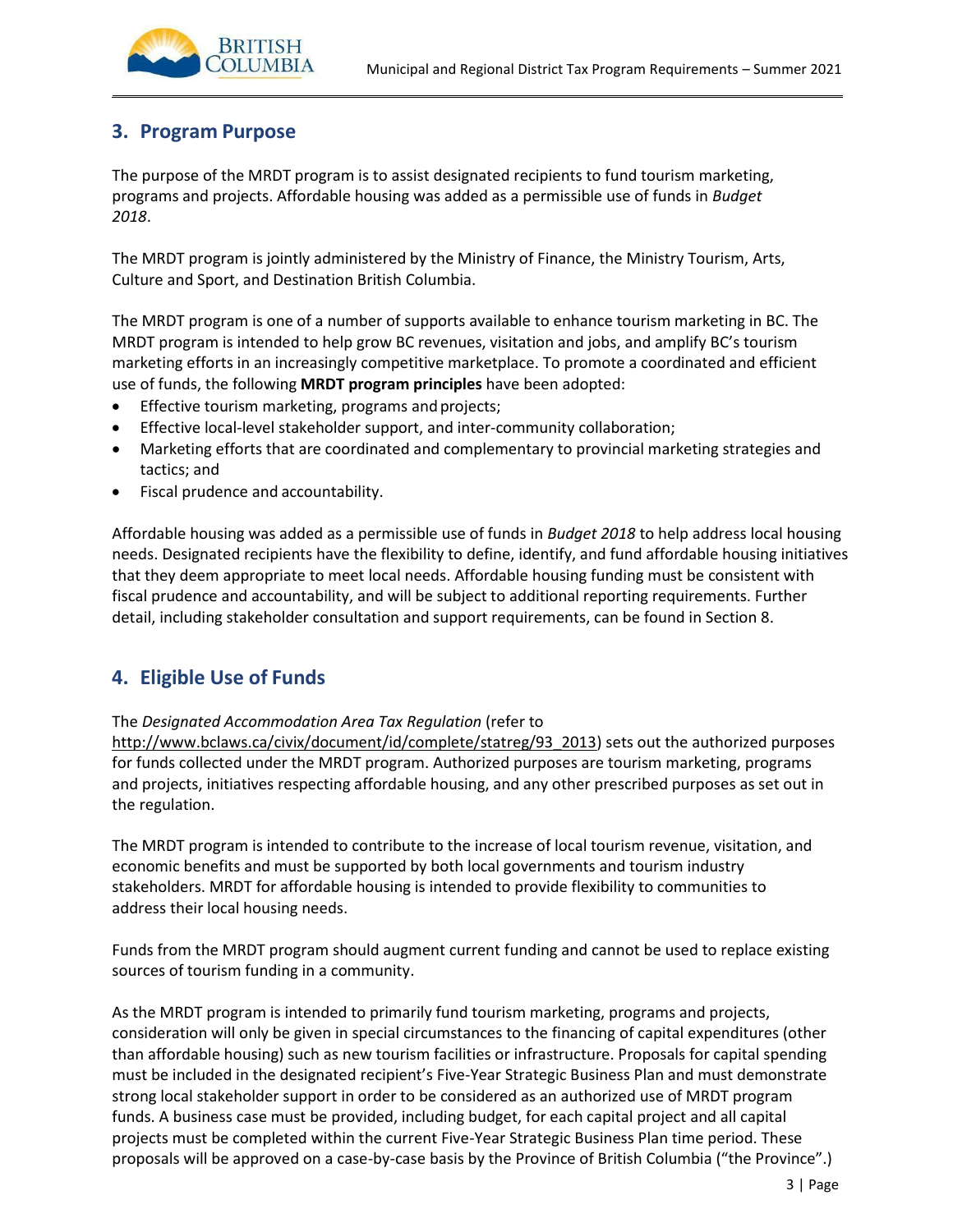

Applicants must contact Destination British Columbia program staff prior to submitting an application including capital expenditures (refer to Section 13: Further Information). Refer to Section 8 for information required for affordable housing initiatives.

Designated recipients are expected to effectively manage administrative costs related to MRDT projects. Administration costs, where applicable, include:

- Management and staff unrelated to programimplementation
- Finance staff
- Human Resources staff
- Board of Directors costs
- Employee-related information technology costs (i.e. computers, telephone, support, network connections)
- Office lease/rent
- General office expenses

Considerable scrutiny will be applied to ensure that MRDT program funds are used for authorized purposes.

# <span id="page-4-1"></span><span id="page-4-0"></span>**5. Eligible Applicants**

#### **5.1 Designated Recipients**

The following are eligible to be a designated recipient under the MRDT program:

- Municipalities;
- Regional districts; and
- Eligible not-for-profit business associations

To qualify as an eligible not-for-profit business association, an applicant must meet the definition of eligible entity under the *Provincial Sales Tax Act.* This means they must:

- Be a not-for-profit business association (e.g. a society incorporated under the *Society Act*; entities incorporated under the *Business Corporations Act* are not eligible). Note that a not-for-profit society whose specific purpose is tourism marketing is preferred.
- Have a place of business in the designated accommodation area;and
- Be actively engaged in tourism marketing, programs or projects in the designated accommodation area.

#### <span id="page-4-2"></span>**5.2 Designated Accommodation Area**

The designated accommodation area may be:

- A whole municipality, but not a portion of amunicipality
- A whole regional district or a portion of a regionaldistrict
- A combination of municipalities and portions of regional districts.

The tax may be levied in more than one municipality or regional district on behalf of a single designated recipient.

There can be no overlap with any other designated accommodation area in which the tax applies.

Generally, an electoral area is the smallest portion of a regional district that may be prescribed as a designated accommodation area.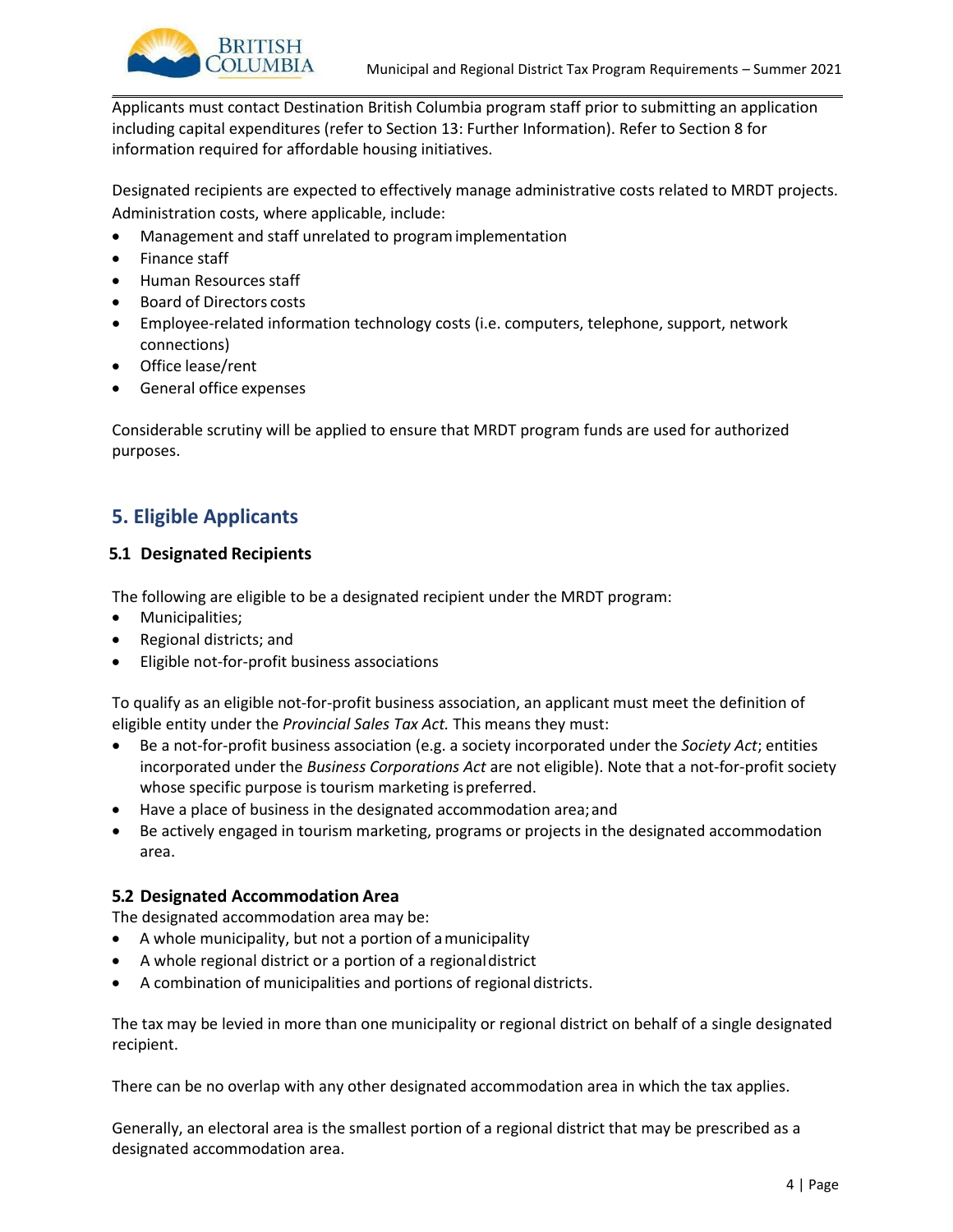

# <span id="page-5-0"></span>**5.3 Delegation of Administration**

Municipalities and regional districts may either administer the MRDT program directly or delegate administration to a service provider (such as a destination marketing organization). The municipality or regional district remains the designated recipient and remains fully responsible for compliance with all MRDT program requirements.

Eligible not-for-profit business associations are not permitted to delegate the administration of the MRDT program to a service provider.

The Province does **not** mediate disputes between municipalities or regional districts and their service providers. A service agreement that details the deliverables and conflict resolution procedure is strongly recommended.

# <span id="page-5-1"></span>**6. MRDT Program Overview**

### <span id="page-5-2"></span>**6.1 How the MRDT Program Works**

Applicants may apply to request that the Province levy the tax on their behalf in a designated accommodation area.

The tax applies to purchases of taxable accommodation within the designated accommodation area. The tax is collected by the Province on behalf of the designated recipient.

Funds equal to the tax collected in the designated accommodation area minus an administration fee are forwarded to the designated recipient on a monthly basis.

For new and renewal applications, the tax will be implemented for a period of five years. To extend the tax for an additional five-year period, a designated recipient must re-apply. There is no restriction on the number of times a designated recipient can apply to renew the tax.

Under the *Provincial Sales Tax Act*, **all** designated recipients must account annually to the Province on how MRDT program funds are spent (refer to Section 11: Annual Performance Management and Reporting Requirements).

### <span id="page-5-3"></span>**6.2 Three Percent Rate**

The *Provincial Sales Tax Act* was amended in 2015 to increase the maximum tax rate on the purchase of accommodation that may be imposed in a designated accommodation area from two percent to three percent of the purchase price of the accommodation.

Increasing the rate of tax is optional. A designated recipient may request a change in the rate of the tax to three percent of the purchase price of the accommodation prior to their renewal date by submitting a complete application containing all requirements listed in Section 7: Application Requirements. If approved, the tax will be renewed at the new rate for another five-year period. Designated recipients not subject to renewal requirements will be required to submit a complete application for the new rate one time only.

It is intended that designated recipients implementing a rate of three percent will sponsor and contribute to a provincial Tourism Events Program. Under this program, 0.2 percentage points of the incremental one percent of the tax will contribute to a provincially led program to support tourism events that are expected to increase tourism to or within British Columbia.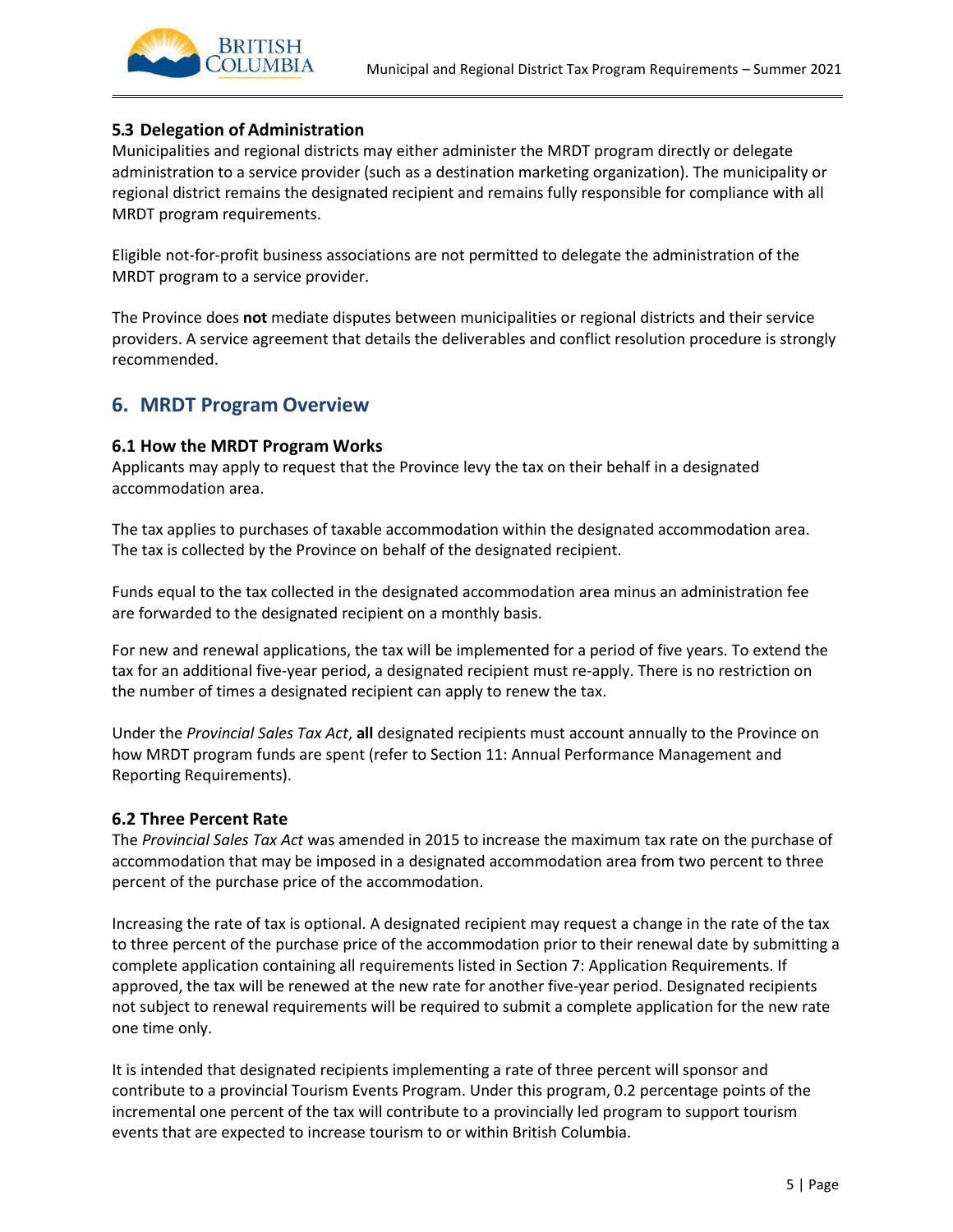

Designated recipients with a three percent tax rate will be subject to enhanced reporting requirements (refer to Appendix 2.2 for further details).

# <span id="page-6-0"></span>**6.3 Key Timelines**

New applications for the tax, applications for rate changes and renewals requesting a change in designated accommodation area, must be submitted at least **nine** months in advance of the desired effective date of the tax.

Renewal applications with no rate change must be submitted at least **six** months in advance of the end of the five-year term of the tax ("repeal date").

Under extraordinary circumstances, designated recipients may make a written request to the Minister of Finance for an extension of the application deadline.

Failure to submit a completed application by the deadline may result in the tax ceasing to apply in a particular designated accommodation area.

# <span id="page-6-1"></span>**7. Application Requirements**

New applications, rate changes, and renewal application requirements include consultation and support from local governments, tourism industry stakeholders and accommodation providers. The application must include **all** the following information and be submitted as a single complete package:

- A completed application form (refer to Appendix 1.1) signed by an authorized signing authority of the municipality, regional district or eligible not-for-profit business association that confirms that all program requirements have been met and all required documents are included in the application package.
- A Five-Year Strategic Business Plan with first year tactical details that meets all the requirements set out in Appendix 1.2. The applicant is required to make its Five-year Strategic Business Plan available to tourism industry stakeholders and accommodation providers as part of the industry consultation and accommodation support requirements on page 7.
- Evidence that the funds from the tax are incremental to existing sources of tourism funds. The funds from the tax are intended to augment current funding and cannot be used to replace existing sources of tourism funding in a community. An applicant must note any additional funding sources that will be available to support the Five-Year Strategic Business Plan.
- Evidence of consultation and support from local governments.
	- o **If a municipality is applying,** the municipality must provide evidence that the regional district has been consulted and indicate whether the regional district supports or opposes the imposition of the tax in the municipality. Evidence could be in the form of a letterfrom the regional district's Board of Directors.
	- o **If a regional district is applying**, the regional district must provide evidence that all municipalities within the regional district have been consulted and agree with the tax being imposed in the regional district. Evidence must be in the form of letters of support from the municipality(ies).
	- o **If an eligible not-for-profit business association is applying**, they must provide evidence that all municipalities and regional districts within the designated accommodation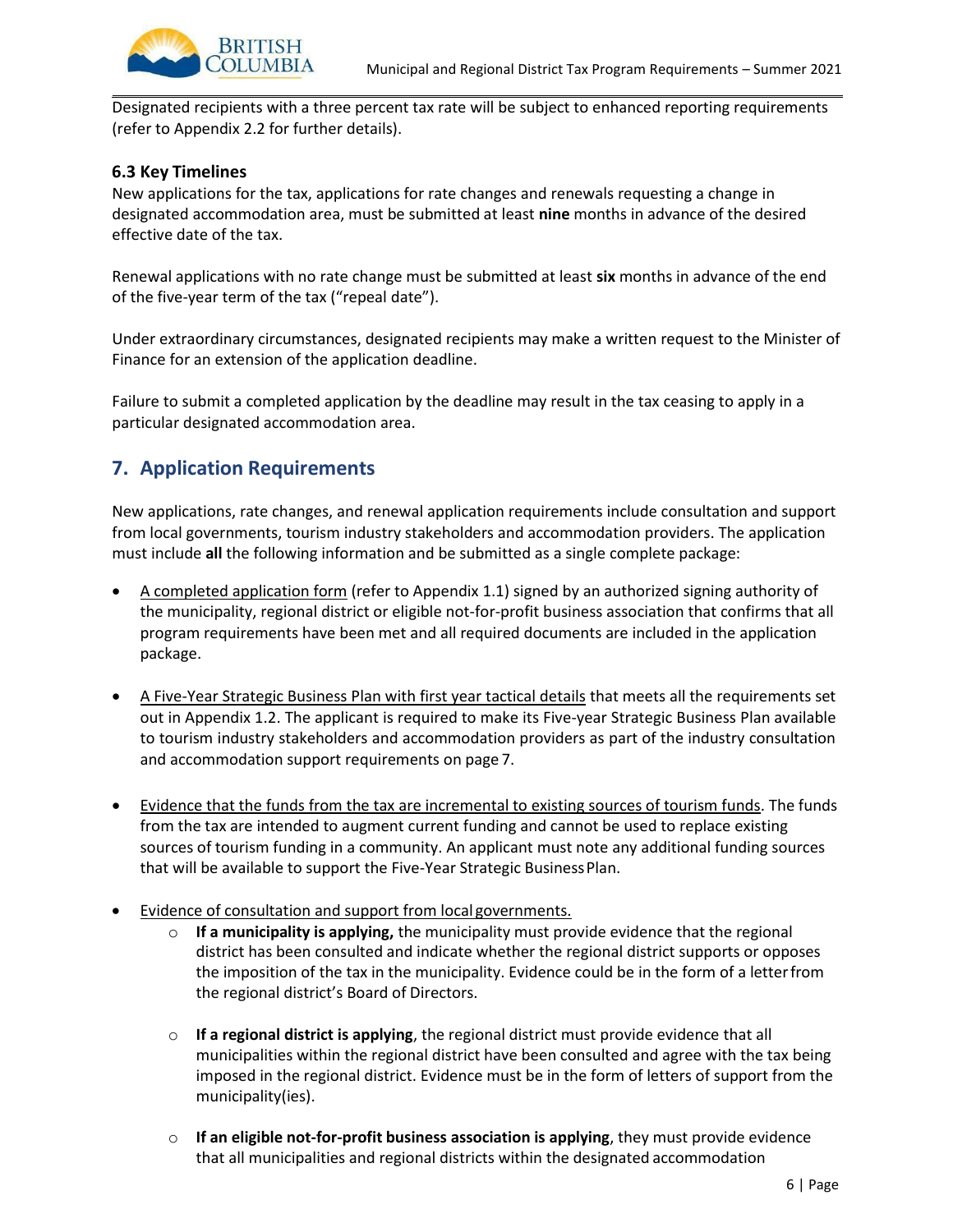area have been consulted and agree with the tax being imposed in the designated accommodation area on behalf of the eligible not-for-profit business association. Evidence must be in the form of letters of support from the municipality(ies) and regional district(s).

- $\circ$  In the case of a conflict between a municipality, regional district or eligible not-for-profit business association about who the designated recipient is for an application, or whether the tax should be imposed in a municipality, priority will be given to the position of the municipality.
- Evidence of authority and request to impose the tax.

**BRITISH** COLUMBIA

- o **If a municipality is applying**, the municipality must pass a bylaw that requests the Province levy the tax on its behalf and provide a copy of the bylaw with theapplication.
- o **If a regional district is applying**, the regional district must pass a resolution that requests the province levy the tax on its behalf and provide a copy of the resolution with the application. The regional district must also provide evidence of its authority to use funds for the intended purpose either through letters patent or statutoryauthority.
- o **If an eligible not-for-profit business association is applying**, they must submit a letter that requests the province levy the tax on its behalf. They must also provide evidence of its authority to use funds for the intended purpose by submitting copies of its certificate of incorporation, articles of incorporation, constitution and bylaws.
- o The bylaw, resolution or letter must contain the followinginformation:
	- o Rate of tax to be imposed
	- o Description of the geographic area in which the tax is to beimposed
	- o Purpose for the funds
	- o Desired effective date of the tax.
- Documentation on how the MRDT program, including revenue, will be administered (e.g. directly by the designated recipient or through a service provider). If a municipality or regional district is proposing to delegate administration of the program to a service provider, the name and address of the service provider must be included.
- Evidence of consultation with tourism industry stakeholders. The applicant must provide detailed evidence that the applicant has consulted with and received broad support from tourism industry stakeholders within the designated accommodation area in respect of the application. The applicant is required to make its Five-Year Strategic Business Plan available to tourism industry stakeholders and provide an opportunity for input. Examples of consultation activities could include presentations at town hall meetings, annual general meetings and information sessions, etc. Letters of support from individual tourism industry businesses or organizations can also be provided.

*Tourism industry stakeholders: Examples may include, but are not limited to, the following within the designated accommodation area:*

- *Accommodation providers;*
- *Attractions, sightseeing, activities and other primary tourismbusinesses;*
- *Restaurants, retail and other tourism related businesses;*
- *Regional and localtourism associations;*
- *Product Sector organizations;*
- *Parks and recreation;*
- *Visitor Centres; and*
- *Other government agencies and organizations that have programs and services that relate totourism.*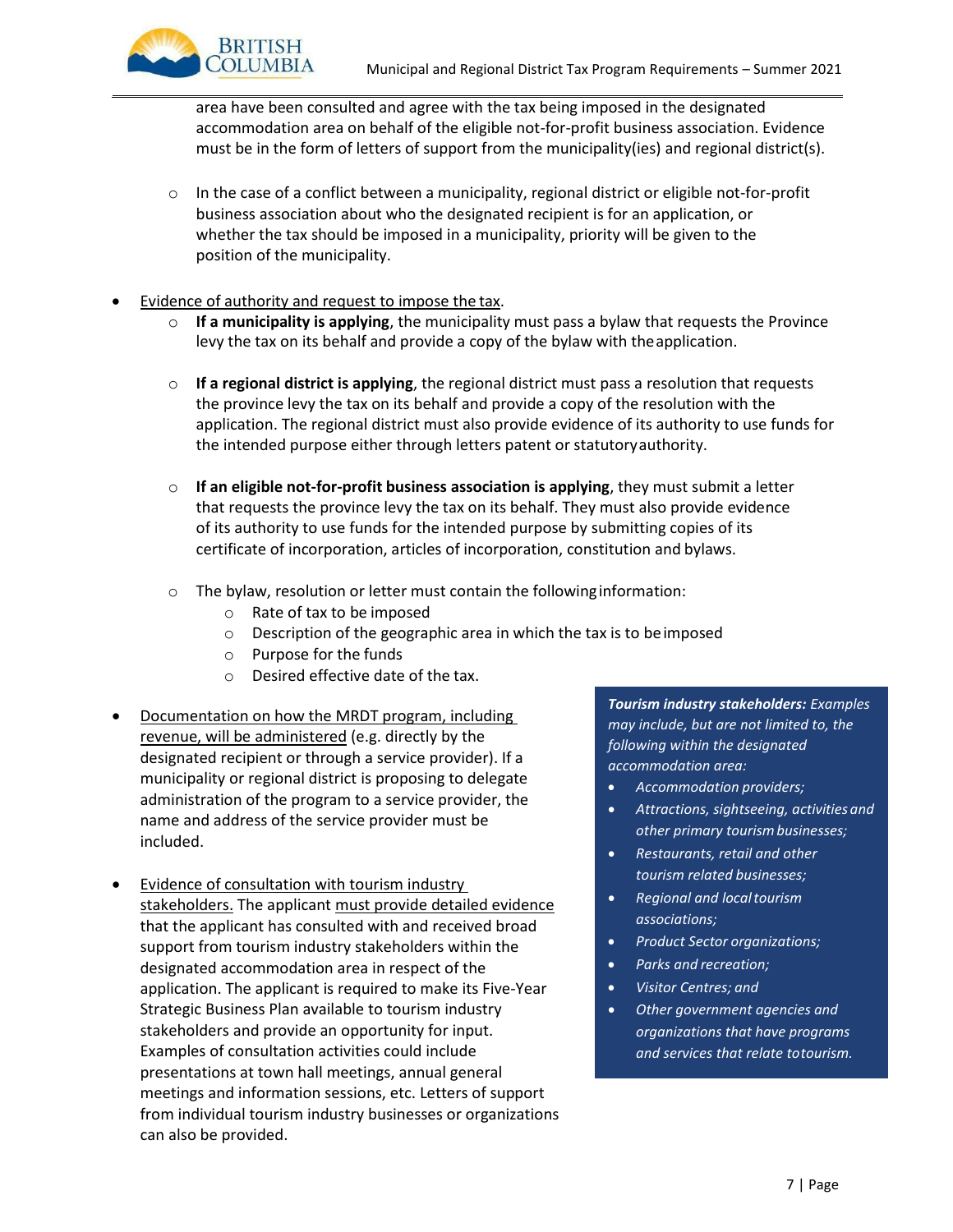

• An Accommodation Directory Form that lists all the accommodation providers who offer taxable accommodation under the *Provincial Sales Tax Act* within the designated accommodation area, and the number of units each accommodation provider offers within the designated accommodation area (refer to Appendix 1.3). While the Province is able to provide an applicant with the names and addresses of registrants under the *Provincial Sales Tax Act*, it remains the responsibility of the designated recipient to ensure the accommodation directory is a complete and accurate list. The designated recipient is not required to identify and consult individual hosts who a) only list on registered online accommodation platforms, and b) those accommodation providers who offer fewer than 4 units of accommodation within the designated accommodation area (see below). For information on taxable and exempt accommodation, see PST Bulletin 120 Accommodation: [https://www2.gov.bc.ca/assets/gov/taxes/sales](https://www2.gov.bc.ca/assets/gov/taxes/sales-taxes/publications/pst-120-accommodation.pdf)[taxes/publications/pst-120-accommodation.pdf](https://www2.gov.bc.ca/assets/gov/taxes/sales-taxes/publications/pst-120-accommodation.pdf)

*For more information on taxable or exempt accommodation refer to* PST Bulletin 120 Accommodation **[https://www2.gov.bc.ca/as](https://www2.gov.bc.ca/assets/gov/taxes/sales-taxes/publications/pst-120-accommodation.pdf) [sets/gov/taxes/sales](https://www2.gov.bc.ca/assets/gov/taxes/sales-taxes/publications/pst-120-accommodation.pdf)[taxes/publications/pst-120](https://www2.gov.bc.ca/assets/gov/taxes/sales-taxes/publications/pst-120-accommodation.pdf) [accommodation.pdf](https://www2.gov.bc.ca/assets/gov/taxes/sales-taxes/publications/pst-120-accommodation.pdf)**

• An Accommodation Sector in Support of MRDT Form (refer to Appendix 1.4) that provides evidence that an applicant has sufficient support from accommodation providers who offer taxable accommodation within the designated accommodation area. The minimum required level of support is at least 51 percent of the accommodation providers representing at least 51 percent of the total number of units of accommodation offered by those accommodation providers in the designated accommodation area. Higher support from accommodation providers will increase the likelihood that an application will be approved, providing all other requirements are met. The applicant is required to make its Five-Year Strategic Business Plan available to accommodation providers. The applicant is also required to indicate on the Accommodation Sector in Support of MRDT Form if they wish to use general MRDT revenues for affordable housing.

Online accommodation platforms located outside of BC have been enabled to register to collect tax on purchases of accommodation through their platforms. These are online marketplaces that facilitate transactions for renting short-term accommodations (many of which operate across jurisdictions) and typically list basement suites, individual rooms, or other forms of accommodation (such as trailers or motor homes). Their hosts may not regularly offer accommodation, may not be readily identifiable and accessible, and their accommodation units may not be on record with the Province.

This will not affect the way that applicants have consulted accommodation providers in the past. Applicants are not required to identify and consult individual hosts who: a) only list on registered online accommodation platforms, and b) those accommodation providers who offer fewer than 4 units of accommodation within the designated accommodation area. Designated recipients are only required to consult those accommodation providers who are registered under the *Provincial Sales Tax Act* and who physically provide taxable accommodation; whose owners/property managers are readily identifiable; and whose addresses and total number of accommodation units are on record with the Province; and who offer 4 or more units of accommodation within the designated accommodation area. This includes hotels and motels, bed and breakfasts, and vacation rental reservation systems that list properties with verifiable property managers.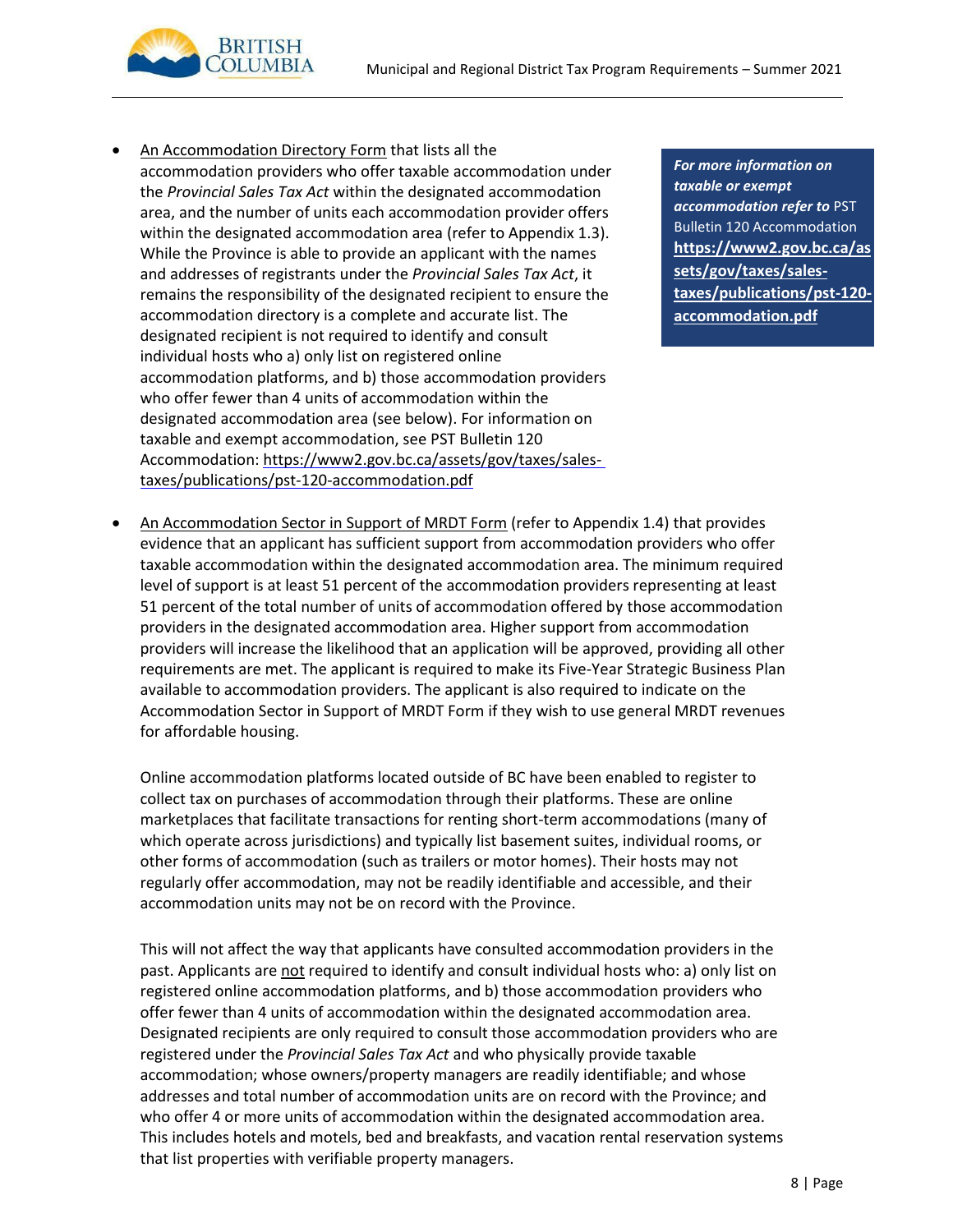

For clarification, the Province is able to provide the names and addresses of registrants to assist applicants in identifying which accommodation providers to consult.

- Confirmation that Destination British Columbia has been consulted to ensure that proposed spending is coordinated and does not duplicate Destination British Columbia's broader promotional programs and is complementary to provincial marketing strategies andtactics.
- Third Party Authorization Form. If the designated recipient wishes the Province to discuss the application with their service provider, the designated recipient must sign and submit the Third Party Authorization Form (refer to Appendix 1.5).
- Disclosure of Information Authorization Form. Applicants must authorize the Ministry of Finance to share information about the designated recipient in respect to the MRDT program with Destination British Columbia and the Ministry of Tourism, Arts, Culture and Sport for the purpose of program administration and evaluation, and development of provincial tourism policy (refer to Appendix1.6).
- A signed Tourism Events Program Sponsorship Undertaking if the application is for a three percent tax rate (refer to Appendix 1.7).
- Affordable Housing Requirements and Documentation, if applicable (refer to Appendix 1.8 in Section 8).

# **8. Application Requirements for Affordable Housing**

# **8.1 Parameters for Spending on Affordable Housing**

Designated recipients have the flexibility to define, identify, and fund affordable housing initiatives that they deem appropriate to meet local needs. Designated recipients may use MRDT revenues for the following purposes for spending on affordable housing initiatives:

- <span id="page-9-0"></span>• Acquiring, constructing, maintaining or renovating housing or shelter;
- Acquiring or improving land used for, or intended to be used for, housing orshelter;
- Supporting the acquisition, construction, maintenance, renovation or retention of housing or shelter or the acquisition or improvement of land intended to be used for housing orshelter;
- Supporting housing, rental or shelter programs; or
- Paying expenses related to the administration or disposal of housing, shelter or land acquired with money paid out of MRDT revenues.

Documentation and plans for affordable housing (Appendix 1.8 and 2.4) will be forwarded to the Housing Policy Branch for assessment. Destination BC will remain the initial point of contact for discussions on applications. An updated Appendix 1.6 (Disclosure of Information Authorization Form) is also required for the first time that a designated recipient wishes to use MRDT for affordable housing, regardless of the revenue source.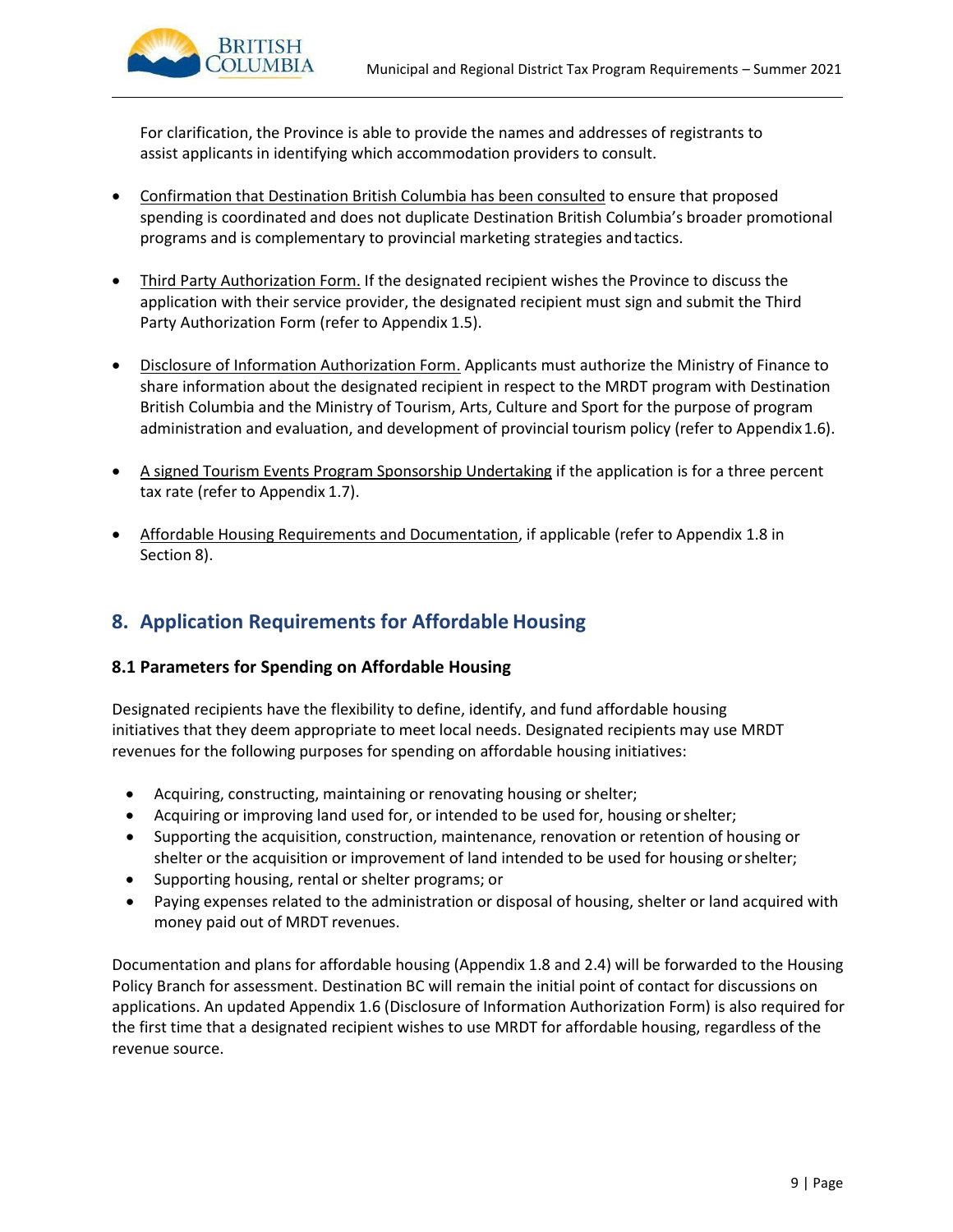

# **8.2 Using Revenues from Online Accommodation Platforms (OAP) on Affordable Housing**

Designated recipients are able to use OAP revenues on affordable housing initiatives without submitting a new five-year strategic business plan or application package. If a designated recipient chooses to only spend this amount on affordable housing, the following information on affordable housing will be required prior to implementation and due on November 30 of each year to outline spending in the upcoming year (see Appendix 1.8):

- Project name and address;
- Project rationale and details (what is the need, issue, or demand);
- MRDT contribution;
- Housing provider/Project owner;
- Funding partners (if applicable);
- Funding partners' contribution (if applicable);
- Estimated completion date;
- Estimated number of housing units (number of housing units acquired, completed, maintained, or renovated); and
- Evidence of support on using MRDT revenues for affordable housing from applicable local government(s) (only if the designated recipient is not a municipality).

Designated recipients that have committed to using OAP revenues for purposes other than affordable housing in their tactical plan cannot redirect those revenues to affordable housing midway through the year; they must wait until the submission of the next tactical plan.

### **8.3 Using General MRDT Revenues on Affordable Housing**

For designated recipients that wish to use general MRDT revenues (meaning revenues beyond OAP revenues), they can submit a new application at any time during the five-year tax lifecycle, but the package must include all of the documentation required for a renewal or rate increase application outlined in Section 7, including:

- A completed application form;
- A Five-Year Strategic Business Plan with first year tactical details;
- Evidence that the funds from the tax are incremental to existing sources of tourism funds;
- Evidence of authority and request to impose the tax;
- Evidence of consultation with tourism industry stakeholders;
- An Accommodation Directory Form;
- An Accommodation Sector in Support of MRDT Form (which demonstrates support from 51 per cent of accommodation providers representing 51 per cent of accommodation units);
- Confirmation that Destination British Columbia has been consulted;
- Third Party Authorization Form (if applicable);
- Disclosure of Information Authorization Form;
- A signed Tourism Events Program Sponsorship Undertaking (if applicable); and
- An Affordable Housing MRDT Plan (Appendix 1.8).

Designated recipients not subject to the renewal application requirements that would like to use MRDT revenues on affordable housing initiatives must submit a complete application as outlined above.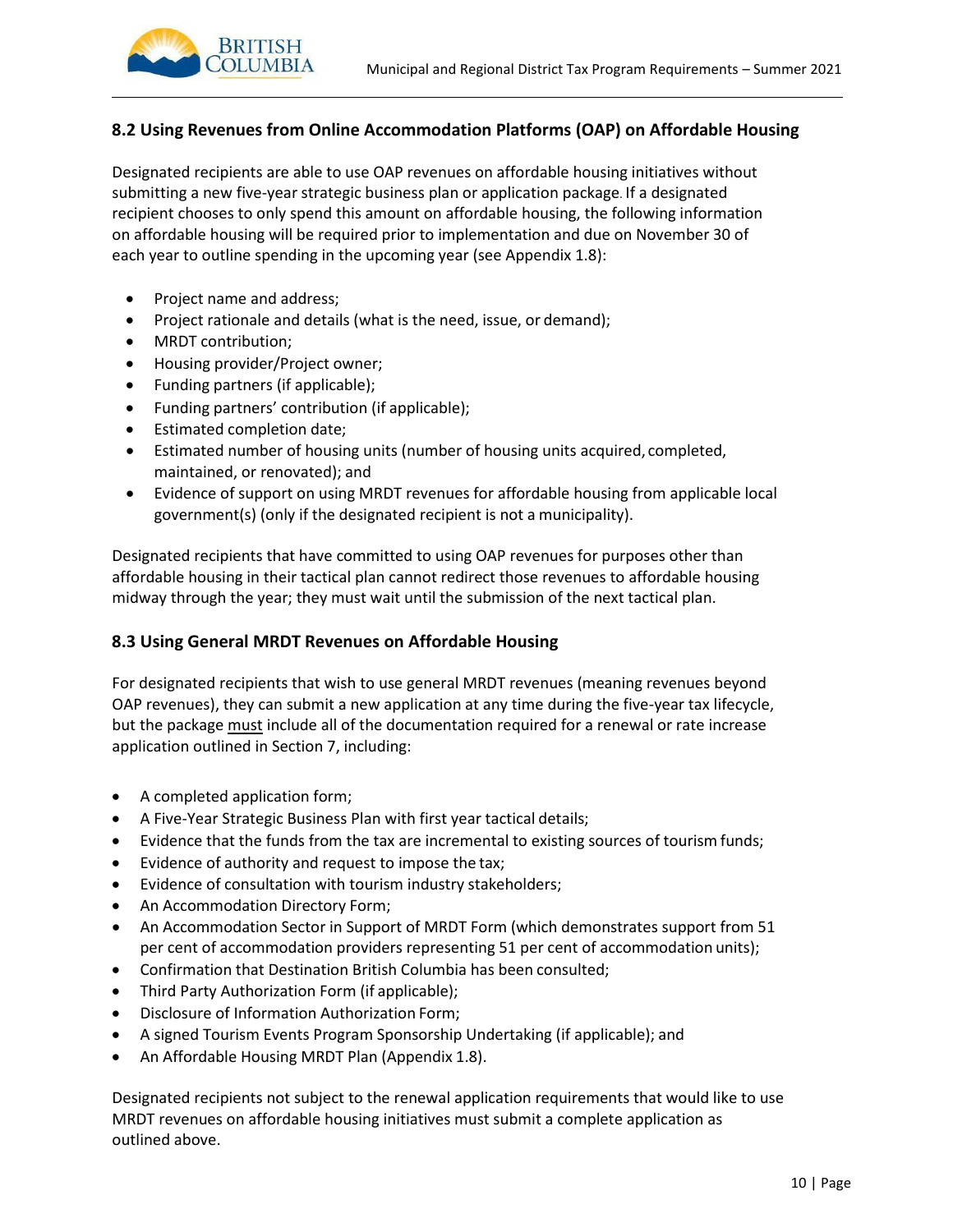

# <span id="page-11-0"></span>**9. Application Procedure**

Complete application packages must be submitted in PDF format by email to Destination British Columbia (MRDT@destinationbc.ca). The applicant will receive an email from Destination British Columbia confirming receipt of the application package.

Applicants may be contacted to provide additional information.

Failure to provide complete and accurate information may result in the application being delayed, returned or rejected.

Applicants can find more information about application timelines in Section 6.3.

# <span id="page-11-1"></span>**10. Upon Approval of Application**

If the application is approved by Cabinet, the Designated Accommodation Area Tax Regulation will be amended to prescribe the designated recipient, the designated accommodation area, the rate of tax, the effective date of the tax, the repeal date of the tax if applicable, and the approved uses of the revenue from the tax for a five-year period.

The applicant will be informed by the Ministry of Finance when the amendment to the Designated Accommodation Area Tax Regulation has been made and will be given information on when the tax will come into effect.

For new applications, the tax will be implemented effective the first day of the month that is three full months after the month in which the tax was approved. For example, if Cabinet approves the tax in May, the tax will be implemented in the designated accommodation area beginning September 1. This provides sufficient time for accommodation providers to prepare to collect the tax.

For rate changes, the new tax rate will be implemented effective the first day of the month that is one full month after the month in which the tax was approved. For example, if Cabinet approves the tax in May, the new tax rate will be implemented in the designated accommodation area beginning July 1.

The Consumer Taxation Programs Branch of the Ministry of Finance will provide information on the procedures for collecting and remitting the tax to all accommodation providers required to collect and remit the tax. Accommodation providers may also refer to PST Bulletin 120 *Accommodation* (refer to [https://www2.gov.bc.ca/assets/gov/taxes/sales-taxes/publications/pst-](https://www2.gov.bc.ca/assets/gov/taxes/sales-taxes/publications/pst-120-accommodation.pdf)[120-accommodation.pdf\)](https://www2.gov.bc.ca/assets/gov/taxes/sales-taxes/publications/pst-120-accommodation.pdf)

# <span id="page-11-2"></span>**11. Annual Performance Management and Reporting Requirements**

Under the *Provincial Sales Tax Act,* all designated recipients must account annually to the Province for how money received from the tax has been spent. Therefore, **all designated recipients** must submit an **Annual Performance Report,** a **Financial Report**, and a **One-Year Tactical Plan**, signed by the authorized signing authority of the designated recipient, annually to the Province (email to MRDT@destinationbc.ca).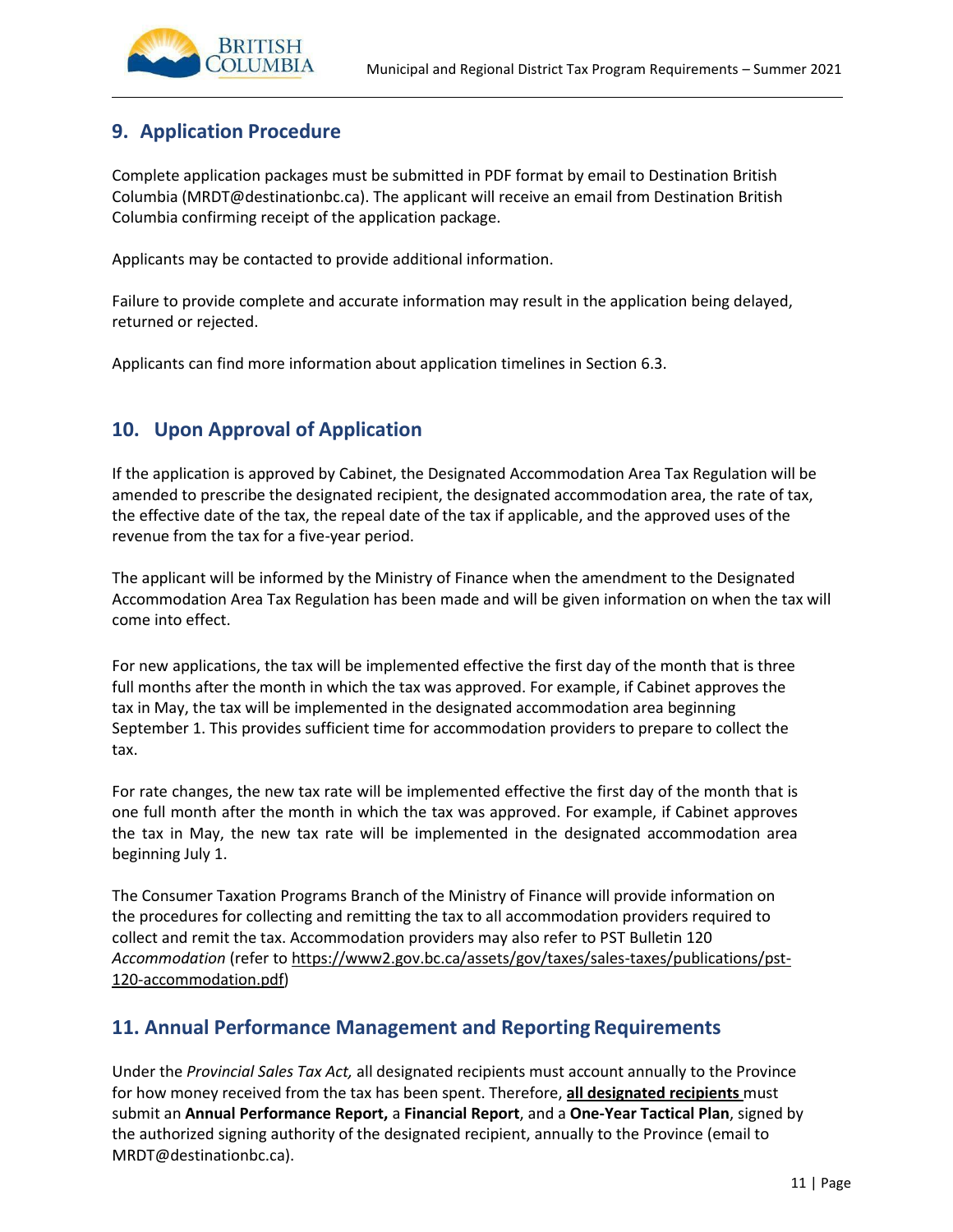

#### Annual Performance Report:

- Designated recipients must report on performance metrics related to the four MRDT programprinciples.
- Designated recipients with a three percent tax rate or who wish to spend on affordable housing initiatives will be subject to additional reporting requirements.
- The Annual Performance Report must also include a summary of the tactics, activities and key outputs and outcomes.
- A template for the Annual Performance Report is provided in Appendix 2.2.
- **The Annual Performance Report must be submittedby May 31 of each year.**

#### *The MRDT program principles are:*

- *Effective tourismmarketing, programs and projects*
- *Effective local-level stakeholdersupport, and inter-community collaboration*
- *Marketing efforts that are coordinated and complementary to provincial marketing strategies and tactics*
- *Fiscal prudence andaccountability.*

#### Financial Report:

- The Financial Report must include a detailed budget for the year ending and the year ahead. The Financial Report must show how all of the money received from the tax was spent and certify that all of the money received from the tax was used solely for approvedpurposes.
- The Financial Report must show that spending of money received from the tax was consistent with the Five-Year Strategic Business Plan.
- The Financial Report must also show the amounts, sources, and uses of all other tourism revenues.
- A template for the Financial Report is provided in Appendix 2.1.
- **The Financial Report must be submitted by May 31 of eachyear.**

### Annual Affordable Housing MRDT Report (if applicable):

Designated recipients that spend MRDT revenues on affordable housing, regardless of whether from OAP revenues or from general MRDT revenues, must submit an **Annual Affordable Housing MRDT Report by May 31 of each year** (see Appendix 2.4).

### One-Year Tactical Plan:

- The One-Year Tactical Plan mustinclude:
	- o A brief overview of the strategic direction from the Five-Year Strategic Business Plan.
	- $\circ$  Key strategies for the year, if different from the Five-Year Strategic Business Plan, and key target markets.
	- $\circ$  Detailed tactics for the next year, including details about tactics and activities, as well as a proposed budget for the next year.
	- $\circ$  Performance measures for next year, including expected outputs, outcomes, and performance metrics. The performance measures must relate to the MRDT program principles (as outlined in Appendix 2.2).
- The One-Year Tactical Plan should be made available to tourism industry stakeholders.
- A suggested template for the One-Year Tactical Plan is provided in Appendix2.3.
- **The One-Year Tactical Plan must be submitted by November 30 of each year.** If plans are available earlier, please submit as they become available.

### Affordable Housing MRDT Plan:

Designated recipients must provide the following information (see Appendix 1.8):

- Project name and address;
- Project rationale and details (what is the need, issue, or demand);
- MRDT contribution;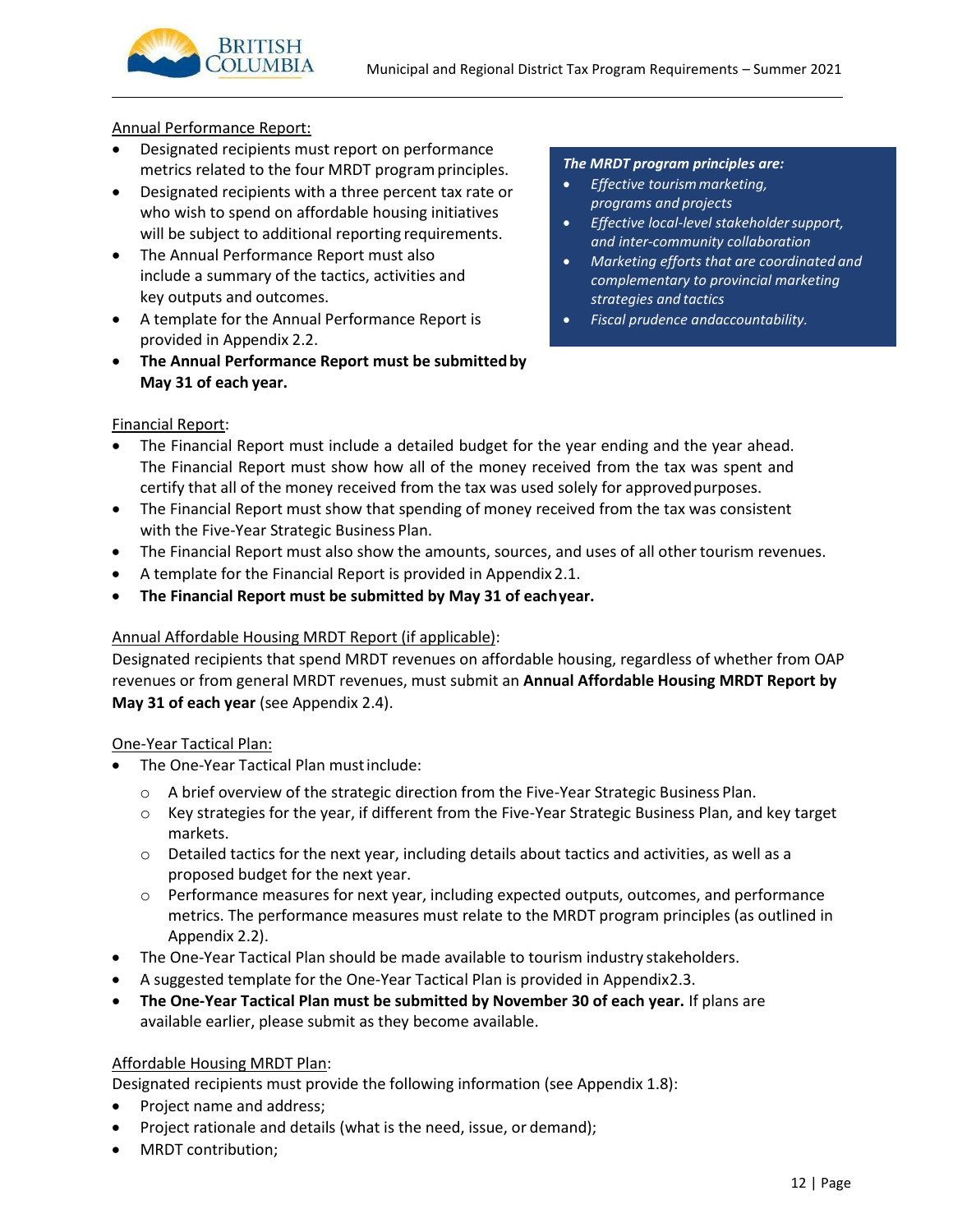- Housing provider/Project owner;
- Funding partners (if applicable);
- Funding partners' contribution (if applicable);
- Estimated completion date;
- Estimated number of housing units (how many rooms or beds that would be available for individual dwelling); and
- Evidence of consultation on using MRDT revenues for affordable housing from applicable local government(s) (only if the designated recipient is not a municipality).

Designated recipients that wish to use general MRDT revenues for affordable housing must provide the above information in their Five-Year Strategic Business Plan, One Year Tactical Plan, and must demonstrate strong local stakeholder support as part of a full application.

Designated recipients that wish to use OAP revenues for affordable housing do not need to provide a Five-Year Strategic Business Plan or One Year Tactical Plan; however, Appendix 1.8 is required and must be submitted prior to implementation of affordable housing initiatives.

The Affordable Housing MRDT Plan (Appendix 1.8) is required for:

- Renewal/new MRDT applications that include affordable housing **regardless of the revenue source**;
- A full application package submitted midway through a five-year tax term if designated recipients wish to use general MRDT revenues on affordable housing; and
- If designated recipients wish to use any OAP revenues on affordable housing in the next year, **due November 30** prior to implementation.

#### **Please note:**

- Designated recipients from larger communities (those that have the capacity for ongoing multi-year planning and reporting) may be asked to provide their multi-year rolling business plans annually for the purpose of program administration and evaluation.
- Designated recipients not subject to the renewal application requirements must submit a Five-Year Strategic Business Plan every five years. The first Five-year Strategic Business Plan must be submitted to the Province **by November 30 of each year.**

# <span id="page-13-0"></span>**12. Amendments**

The Designated Accommodation Area Tax Regulation sets out the designated recipient, the designated accommodation area, the rate of the tax, the repeal date of the tax, and the approved uses of the revenue from the tax for a five-year period. Any other use of the revenue is prohibited.

Requests for interim changes to the designated recipient or the designated accommodation area will not be considered.

Proposed changes in the use of revenue from the tax by the designated recipient that require amendments to the Designated Accommodation Area Tax Regulation will generally be considered with renewal applications, for example, a proposal to use revenue from the tax for capital projects.

Plans to only use OAP revenues for affordable housing are not required to submit a new application; however, information on affordable housing is required as outlined in Section 11.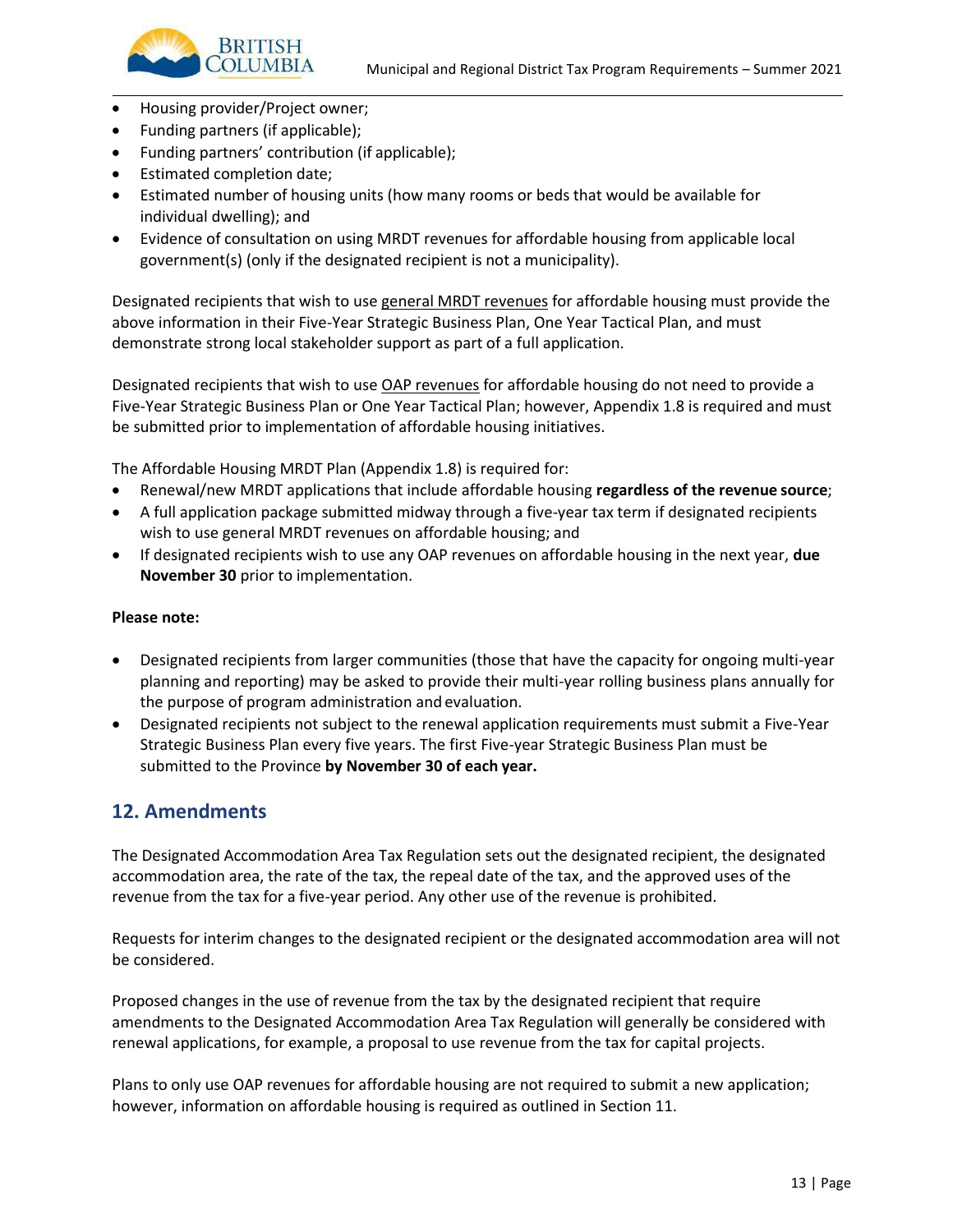

Requests to use general MRDT revenues for affordable housing will be considered only once a designated recipient or applicant submits a new application (at any time during the five-year tax lifecycle). The package must include all documentation required for a renewal application outlined in Sections 7 and 8.

Designated recipients that have committed to using OAP revenues for purposes other than affordable housing in their tactical plan cannot redirect those revenues to affordable housing midway through the year; they must wait until the submission of the next tactical plan.

Designated recipients do not require approval from the Province for changes in marketing tactics previously submitted in their one-year Tactical Plan (as part of their application package or submitted with the annual review), as long as the tactics are consistent with the overall approved five-year Strategic Business Plan.

Any other material changes, that are significant shifts in the direction set out in either the One-Year Tactical Plan or the Five-Year Strategic Business Plan, must be submitted to Destination British Columbia for approval in advance of the change being implemented.

# <span id="page-14-0"></span>**13. Monitoring, Compliance, and Termination**

Designated recipients are required to comply with all MRDT program requirements, including eligible use of funds and annual reporting requirements. The Minister of Finance may terminate the tax in a designated accommodation area if the designated recipient is found to be in non-compliance with MRDT program requirements, and the non-compliance is not corrected in a timelymanner.

The Ministry of Finance undertakes various compliance related activities as part of the administration of provincial consumption taxes, including the MRDT program, to ensure that all amounts due are remitted. The tax is levied under the *Provincial Sales Tax Act*. Any compliance activities undertaken in relation to the tax are carried out as part of those conducted for the Provincial Sales Tax ("PST") according to the schedules and guidelines established for PST.

The Ministry of Finance will review specific lead information provided (for example, a hotel operating without collecting applicable taxes) and will make a determination as to whether any additional follow up may be necessary. The Ministry may conduct any further investigation deemed warranted.

A designated recipient may make a written request to the Minister of Finance to have the tax cease before the scheduled repeal date.

If the tax ceases in a designated accommodation area for any reason (e.g. failure to submit a completed renewal application on time, written request for early termination, or termination for non-compliance) a new application to impose the tax in that designated accommodation area would be required and it would be subject to the normal processing time associated with new applications.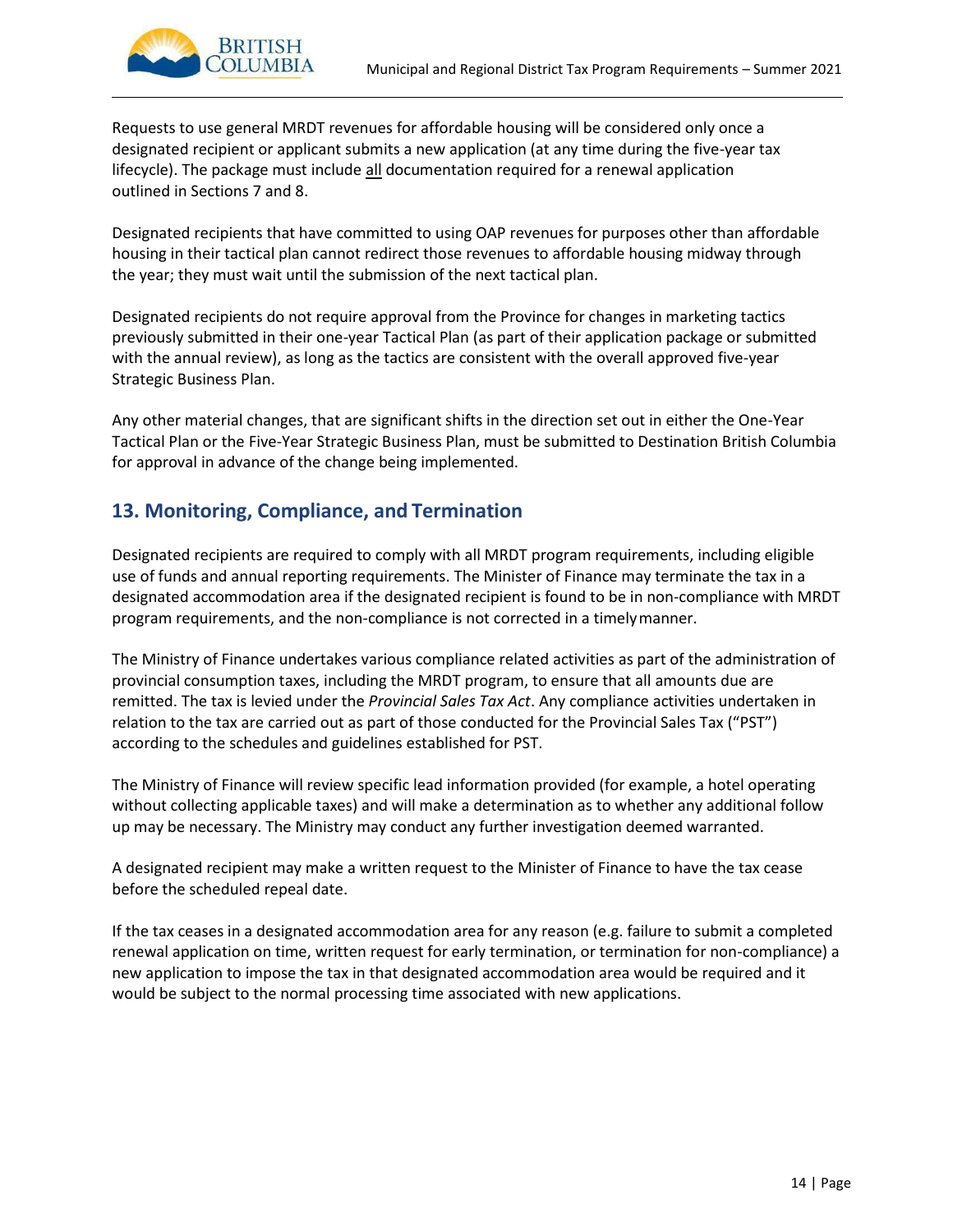

# <span id="page-15-0"></span>**14. Further Information**

Applicants can request further **information about the MRDT program** by contacting Destination British Columbia by email at **MRDT@destinationbc.ca** or by phone at 604-953-6704.

For information on the **administration and enforcement of the tax**, please contact the Ministry of Finance:

Toll-free from anywhere in Canada call: 1-877-388-4440 Fax: 250-356-2195 E-mail: [CTBTaxQuestions@gov.bc.ca](mailto:CTBTaxQuestions@gov.bc.ca)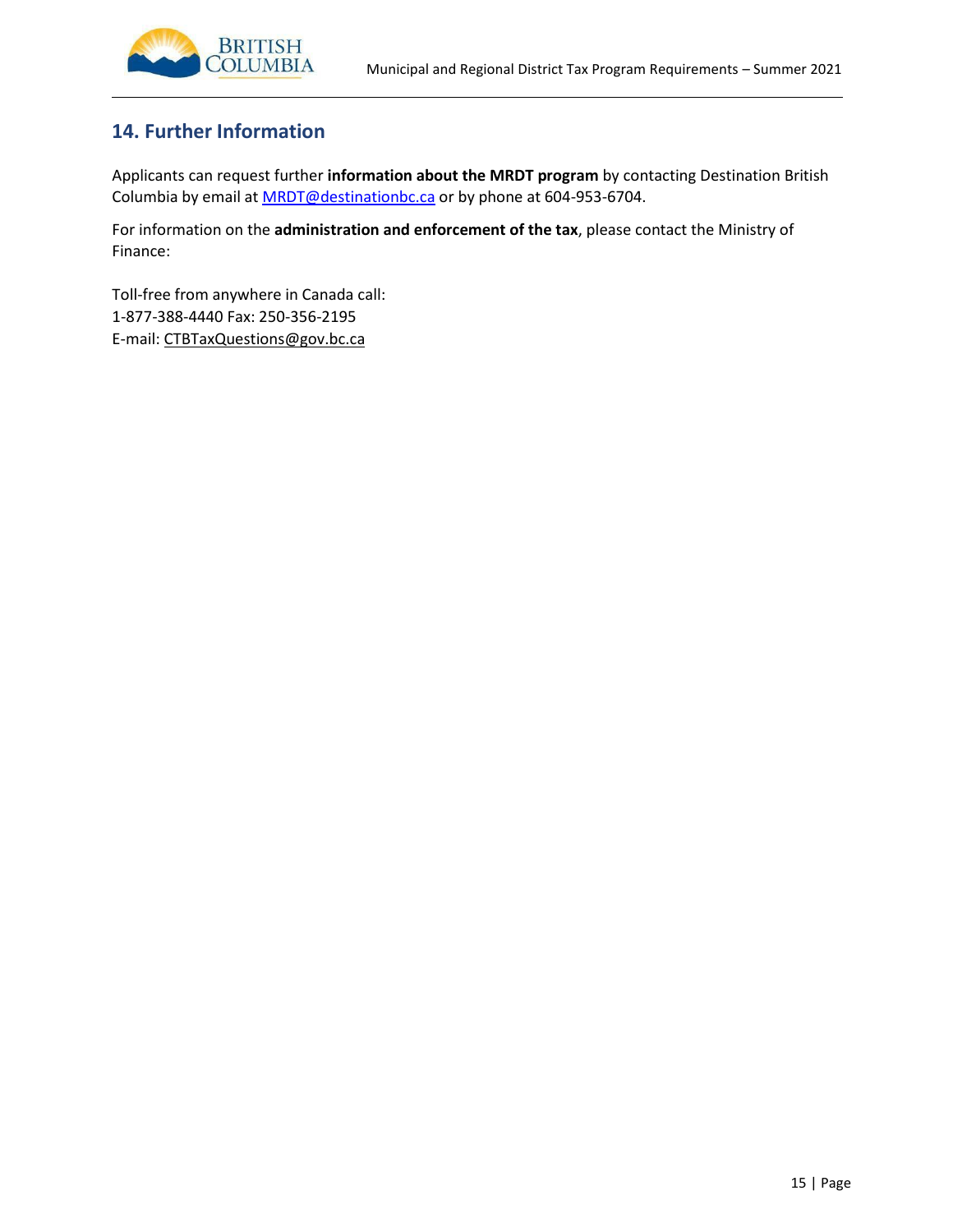

<span id="page-16-0"></span>Please complete all MRDT application requirements and send t[o MRDT@destinationbc.ca i](mailto:MRDT@destinationbc.ca)n **one complete package** in PDF format.

# **Appendix 1.1 Municipal and Regional District Tax Application Form**

| <b>Legal Name of Applicant:</b>        |  |
|----------------------------------------|--|
| <b>Designated Accommodation Area:</b>  |  |
| Rate of Tax (up to 3%):                |  |
| <b>Implementation or Renewal Date:</b> |  |

| <b>Check when</b> | Requirement                                                                                                                                         |  |  |
|-------------------|-----------------------------------------------------------------------------------------------------------------------------------------------------|--|--|
| completed         |                                                                                                                                                     |  |  |
|                   | Five-year Strategic Business Plan (Appendix 1.2)                                                                                                    |  |  |
|                   | Evidence that funds from the tax are incremental to existing sources of tourism funds                                                               |  |  |
|                   | Evidence of consultation and support, as applicable, from local governments                                                                         |  |  |
|                   | Evidence of authority and request to impose the tax (e.g. Bylaw, resolution or letter requesting<br>tax)                                            |  |  |
|                   | Certificate of incorporation, copies of articles of incorporation, constitution, and bylaws (eligible<br>not-for-profit business associations only) |  |  |
|                   | Documentation of how the MRDT program, including revenue, will be administered (where<br>applicable)                                                |  |  |
|                   | Evidence of consultation with tourism industry stakeholders                                                                                         |  |  |
|                   | Accommodation Directory Form (Appendix 1.3)                                                                                                         |  |  |
|                   | Accommodation Sector in Support of Municipal and Regional District Tax Form (Appendix 1.4)                                                          |  |  |
|                   | Confirmation of consultation with Destination British Columbia                                                                                      |  |  |
|                   | Third party Authorization Form (Appendix 1.5, where applicable)                                                                                     |  |  |
|                   | Disclosure of Information Authorization Form (Appendix 1.6)                                                                                         |  |  |
|                   | Tourism Events Program Sponsorship Undertaking (3% applicants only) (Appendix 1.7)                                                                  |  |  |
|                   | Affordable Housing Plan (Appendix 1.8, where applicable)                                                                                            |  |  |

By signing this application form, you certify that the information included in the application package is accurate, that all Municipal and Regional District Tax program requirements have been met, and that all required documents have been included in the application package.

| Applicant's Authorized Signing Authority Name | Applicant's Authorized Signing Authority Title     |
|-----------------------------------------------|----------------------------------------------------|
| Date                                          | Applicant's Authorized Signing Authority Signature |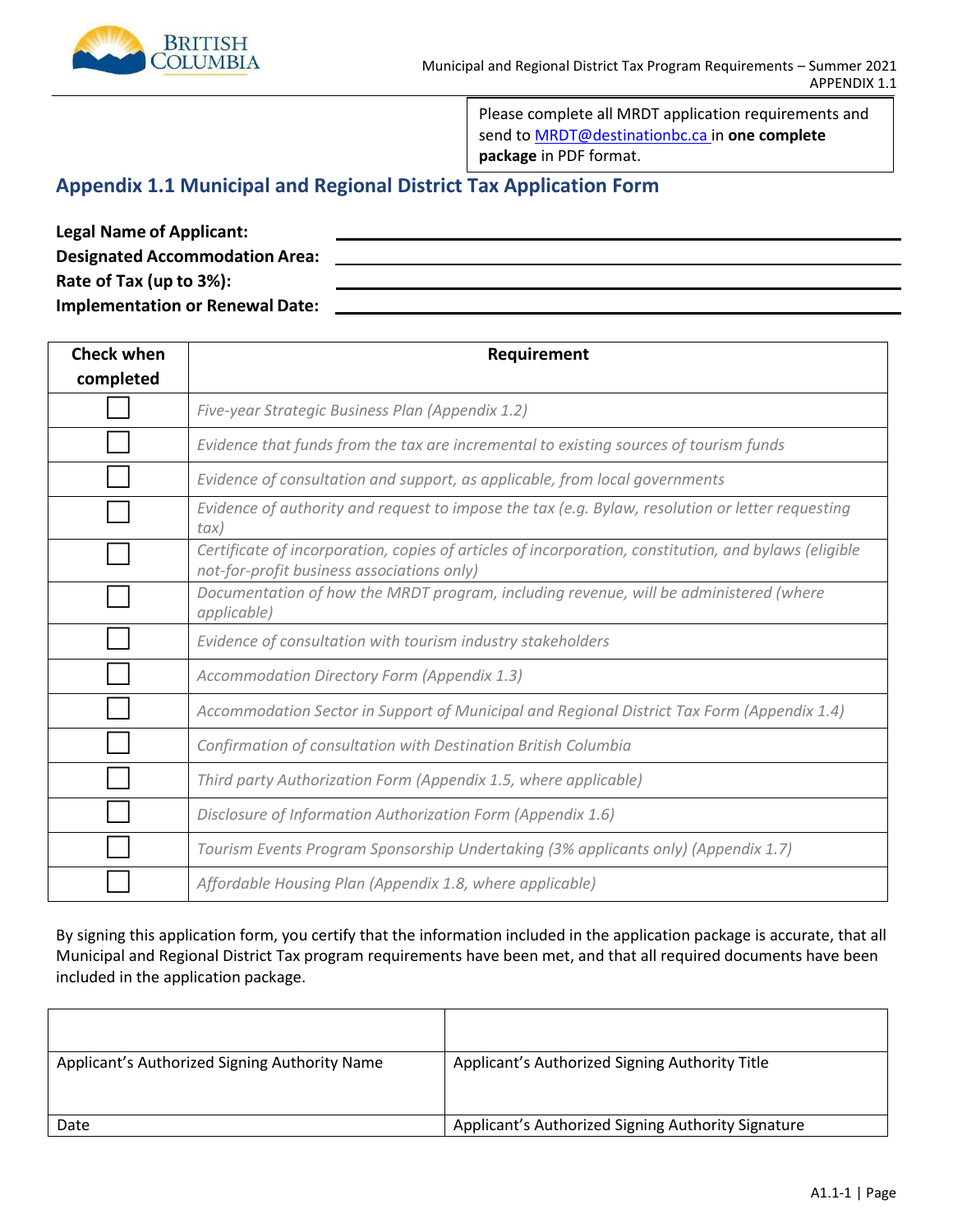# <span id="page-17-0"></span>**Appendix 1.2 Five-Year Strategic Business Plan**

A municipality, regional district or eligible not-for-profit business association interested in applying for the Municipal and Regional District Tax or a renewal of the Municipal and Regional District Tax must submit an application as set out in the MRDT Program Requirements. A Five-Year Strategic Business Plan is required **at time of application**. This Five-Year Strategic Business Plan must include a detailed One-Year Tactical Plan for the first year of program implementation. Each year (years two through five of the program), the One-Year Tactical Plan must be updated and resubmitted (by November 30th) to reflect current marketing activities for the year as part of the annual reporting obligations. A separate template has been provided to guide the development of these year two through five plans (refer to Appendix 2.3).

The Five-Year Strategic Business Plan must encompass the five-year period covered by the application and it **must** include the following elements:

Section 1: Five-year strategic overview with identified targets and actions for the five-year period Section 2: One-Year Tactical Plan with performance measures, and Section 3: Detailed Budget for Year One

Your Five-Year Strategic Business Plan must adhere to the MRDT program principles.

Please ensure there is alignment between provincial tourism strategies and community tourism efforts. The applicant and designated recipients not subject to renewal applications are required to make their Five-Year Strategic Business Plan available to tourism industry stakeholders and accommodation providers as part of the industry consultation and accommodation support requirements.

Your Five-Year Strategic Business Plan must identify marketing strategies, key markets and targets that the community will focus on to build its tourism business and the steps it needs to take to achieve desired results.

Your Five-Year Strategic Business Plan should answer the following key questions:

- What business objectives related to tourism does your community expect to achieve?
- What type of growth does your community want to achieve (in the short and long term)?
- How will your community achieve these objectives? •
- What type of tourism products will you need?
- What type of visitor are you hoping to attract?

Please contact Destination British Columbia at [MRDT@destinationbc.ca f](mailto:MRDT@destinationbc.ca)or any questions.

#### *Quick Reference Guide*

*(from the MRDT Program Requirements):*

- *The intention of the tax is to assist designated recipients to fundtourism marketing, programs and projects. Affordable housing was added as a permissible use of funds in Budget 2018.*
- *Funds from the MRDT program are intended to augment current funding and cannot be used to replaceexisting sources of tourism funding in a community.*
- *The MRDT program is intended to contribute to the increase of local tourism revenue, visitation, and economic benefits and should be supported by local governmentand tourism stakeholders.*

#### *The MRDT program principles are:*

- *Effective tourism marketing,programs and projects*
- *Effective local-levelstakeholder support, and inter-community collaboration*
- *Marketing efforts that arecoordinated and complementary to provincial marketing strategies and tactics*
- *Fiscal prudence and accountability.*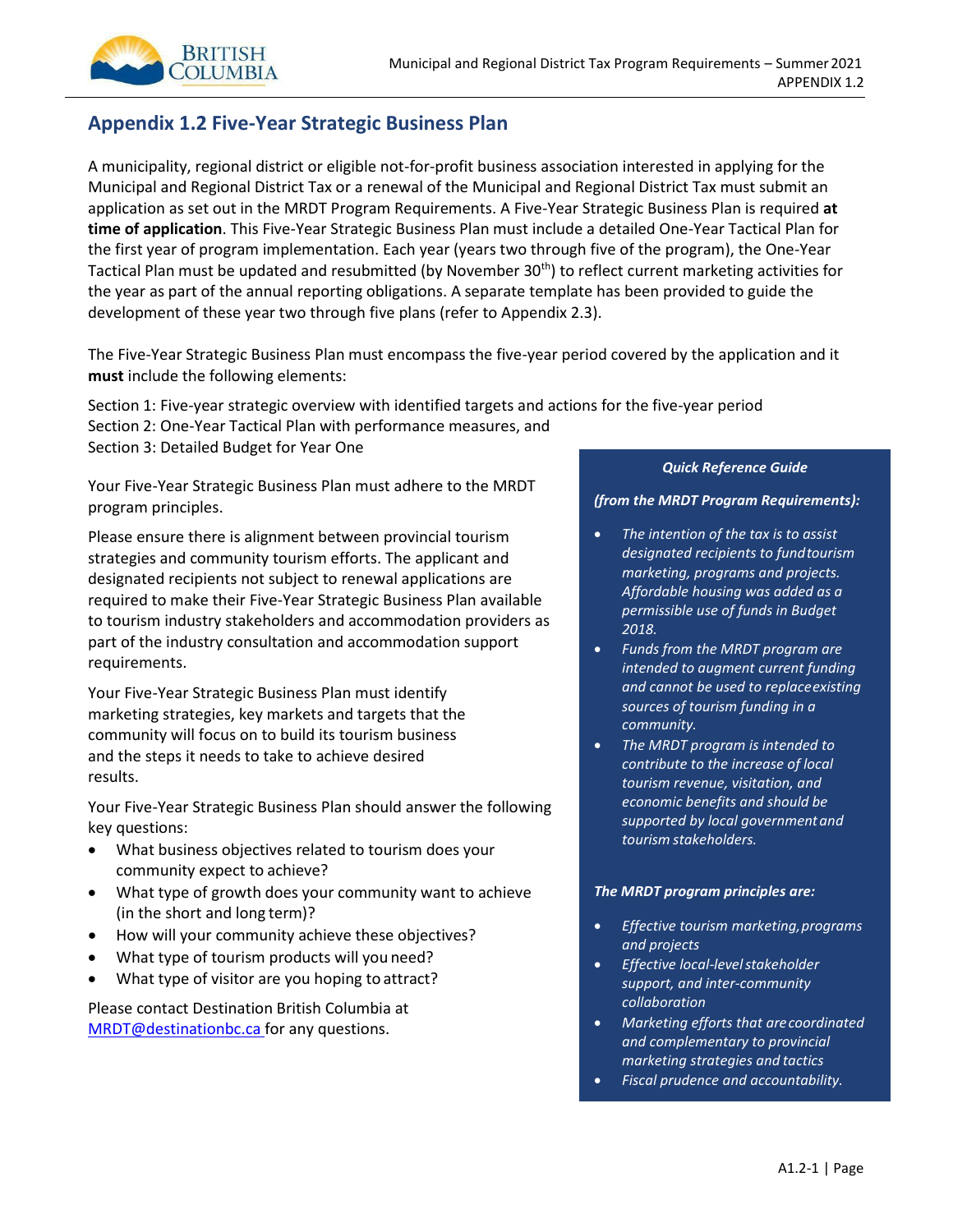

# **Five-Year Strategic Business Plan Template**

| <b>Designated Recipient:</b>  |  |
|-------------------------------|--|
| <b>Community Name:</b>        |  |
| Date Prepared:                |  |
| <b>MRDT Term Expiry Date:</b> |  |
| <b>Five Year Period:</b>      |  |

A description/instructions pertaining to each section is provided in grey text as a guide only. **The format of your Five-Year Strategic Business Plan may be developed specific to your community needs and resources, but must include all required sections of the Five-Year Strategic Business Plan listed below.** If using this template, please delete the grey text and provide your response accordingly.

| <b>Section 1: Five-Year Strategic Overview</b>                   |                                                                                                                                                                                                                                                                                                                                                                                                                                                                                                                                                                                                                                                                                                               |  |  |
|------------------------------------------------------------------|---------------------------------------------------------------------------------------------------------------------------------------------------------------------------------------------------------------------------------------------------------------------------------------------------------------------------------------------------------------------------------------------------------------------------------------------------------------------------------------------------------------------------------------------------------------------------------------------------------------------------------------------------------------------------------------------------------------|--|--|
| <b>Vision and Mission</b>                                        | The Vision is future focused, something to be pursued, a<br>$\bullet$<br>destination, inspirational, and verifiable.<br>The Mission is present focused, reason for being, a roadmap, concrete, and<br>$\bullet$<br>measurable.                                                                                                                                                                                                                                                                                                                                                                                                                                                                                |  |  |
| <b>Strategic Context</b>                                         | The Strategic Context will be developed by conducting a situation analysis.<br>$\bullet$<br>The situation analysis is an integral part of this Five-Year Strategic Business<br>Plan and should include current trends, forecasts and areas of priority to<br>address the following:<br>What are the current economic and tourism conditions?<br>$\bigcap$<br>What challenges and opportunities exist?<br>$\bigcirc$<br>Key learnings.<br>$\circ$                                                                                                                                                                                                                                                              |  |  |
| <b>Overall Goals,</b><br><b>Objectives and</b><br><b>Targets</b> | Goals and Objectives are the quantifiable results the recipient expects to<br>$\bullet$<br>achieve over the five-year period. Goals should be realistic, achievable, yet<br>challenging and should include a timeline.<br>Example objectives include amount of MRDT revenue, visitation levels, or<br>$\bullet$<br>visitor revenue desired by a certain date. If an objective is difficult to<br>measure, indicators can be used; for example, the increase in visitors to a<br>sample of operators or the number of enquiries at a website or visitor<br>center could be indicators for overall visitation levels.<br>Targets should be identified for all Objectives for the five-year period.<br>$\bullet$ |  |  |
| <b>Strategies - Key</b><br><b>Actions</b>                        | Strategies describe the broad direction the community will take to<br>$\bullet$<br>achieve the stated goals and objectives.<br>Strategies look longer term and may not change from year to year while<br>$\bullet$<br>tactics are short-term actions to achieve the implementation of astrategy.<br>Strategies could include but are not limited to promotional strategies as<br>$\bullet$<br>well as relevant Destination development and Product experience and<br>visitor services strategies:<br>o Examples of promotional strategies are social media, media                                                                                                                                             |  |  |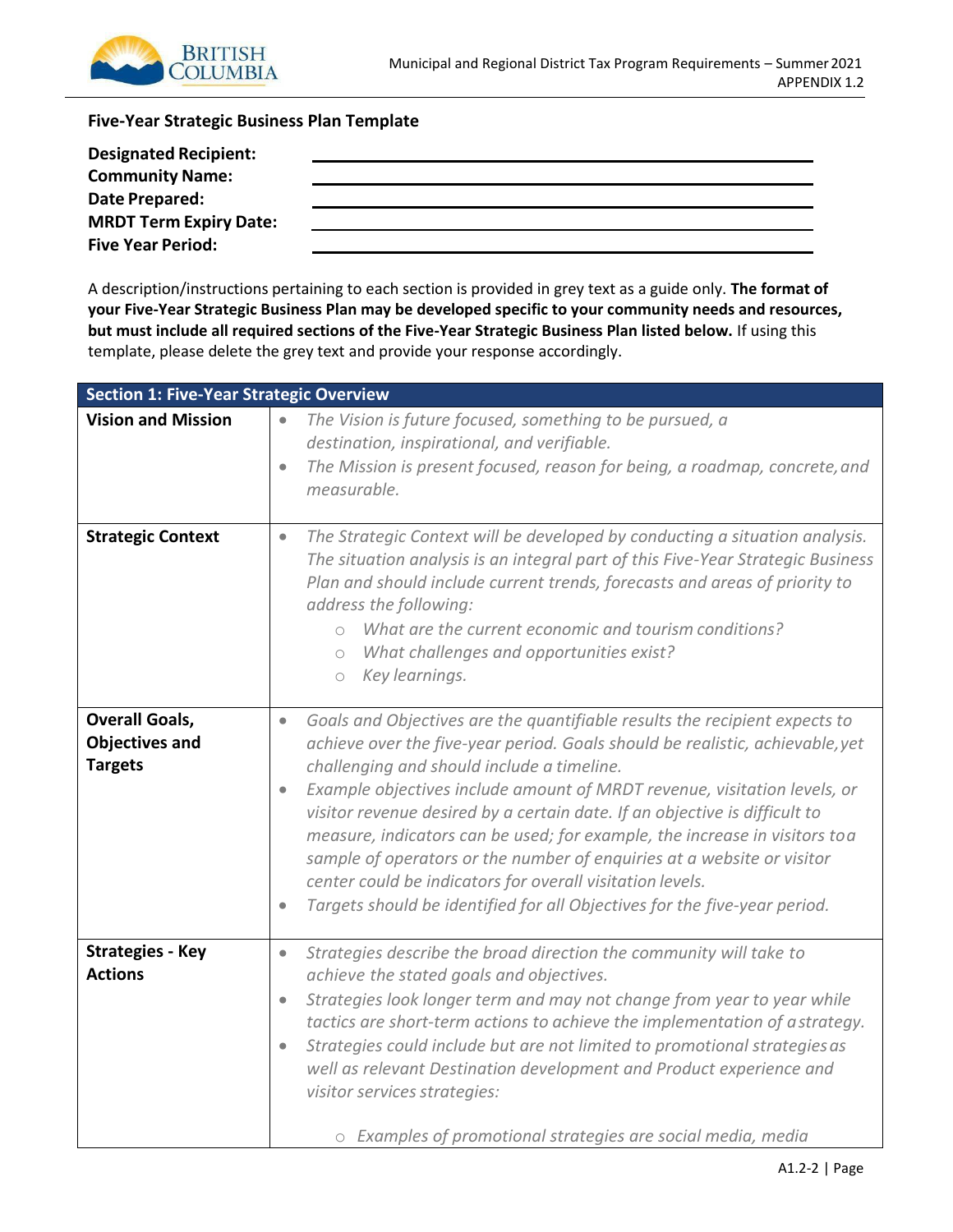

| <b>Section 1: Five-Year Strategic Overview</b>   |                                                                                                                                                                                                                                                                                                                                                                                                                                                                                                                                                                                                         |
|--------------------------------------------------|---------------------------------------------------------------------------------------------------------------------------------------------------------------------------------------------------------------------------------------------------------------------------------------------------------------------------------------------------------------------------------------------------------------------------------------------------------------------------------------------------------------------------------------------------------------------------------------------------------|
|                                                  | relations, advertising, joint or levered promotions, or consumer<br>shows.<br>Destination development and product experience strategies may<br>$\bigcirc$<br>include those addressing infrastructure and policy issues, or<br>products for tourism development.<br>Visitor services strategies may include approaches to satisfyvisitor<br>$\circ$<br>information needs.<br>Applicants should provide a description of the overall resource allocation<br>by major category<br>Applicants should list key actions for each year of the five-year period<br>with more detail in the first three years.   |
| <b>Stakeholder</b><br><b>Engagement</b>          | The applicant is required to make its Five-Year Strategic Business Plan<br>available to tourism industry stakeholders and provide an opportunity for<br>input. Please provide a summary of your stakeholder engagement.                                                                                                                                                                                                                                                                                                                                                                                 |
| <b>Brand Positioning</b>                         | Please provide the following:<br>A statement that clearly defines how the community will be positioned<br>and the rationale.<br>This positioning statement should provide direction for product<br>development and promotional activities.<br>Brand positioning may include other communities clustered within alarger<br>$\bullet$<br>area.                                                                                                                                                                                                                                                            |
| <b>Target Markets</b>                            | Please provide:<br>The types of visitors that are priorities for the community, stating primary<br>$\bullet$<br>and secondary target markets.<br>Geographic target markets, demographic, and activity-based target<br>groups.                                                                                                                                                                                                                                                                                                                                                                           |
| Management,<br>Governance, and<br>Administration | Please provide:<br>A description of the proposed management, governance and<br>administration process for the activities and funds.<br>For example, whether the applicant will be carrying out the proposed<br>$\bullet$<br>activities or, in the case of a municipality or regional district, whether a<br>service provider such as a local tourism association or other organization<br>will be responsible for carrying out the proposed activities.<br>The applicant remains responsible for monitoring and reporting on the use<br>$\bullet$<br>of funds, even where the activities are delegated. |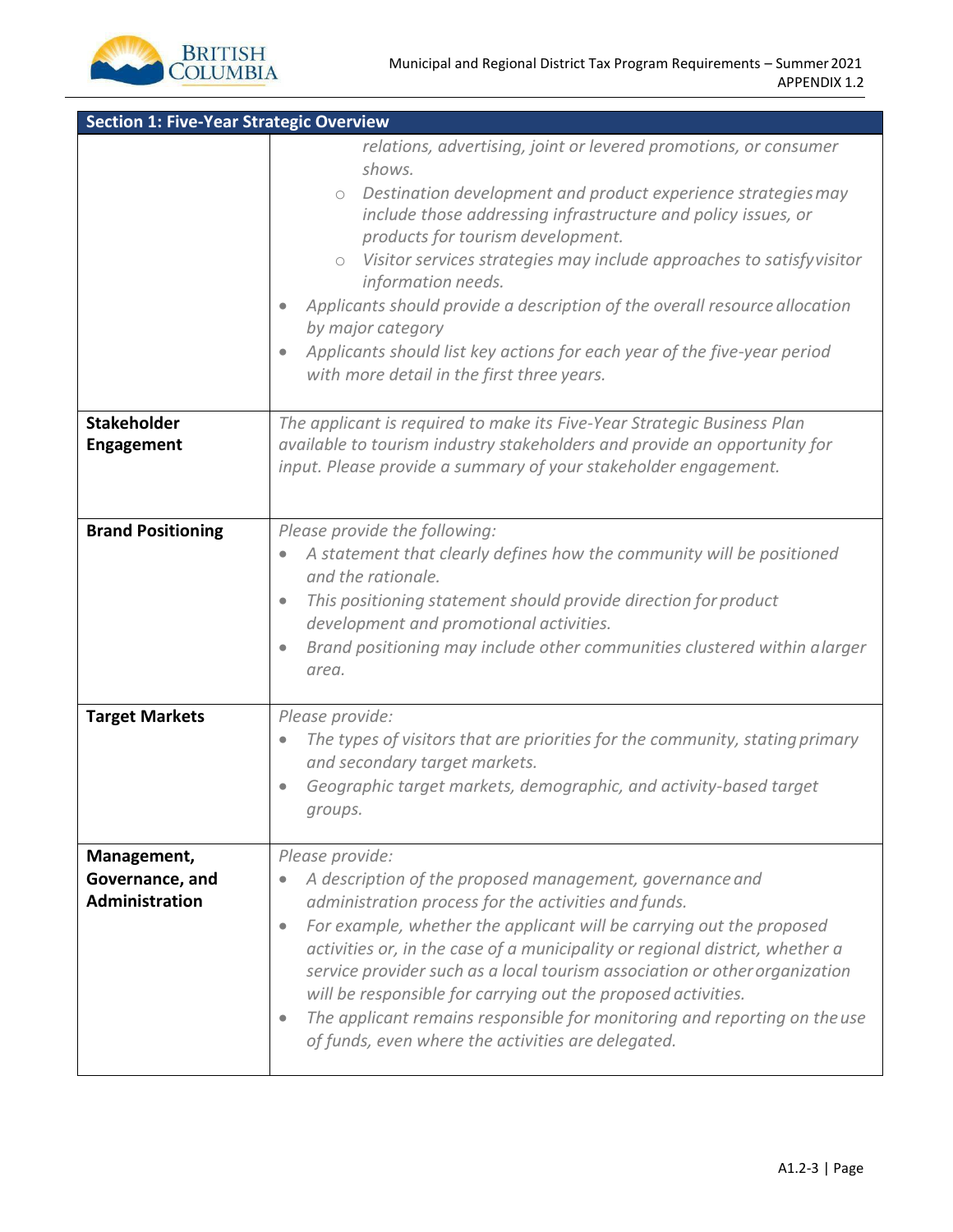

| <b>Sources of Funding</b>                    | Please indicate other available sources of funding to fund<br>$\bullet$<br>tourism marketing, programs and projects in addition to the<br>MRDT.<br>Funds from the MRDT must be incremental to existing sources of funding.<br>The funds from the MRDT must not replace existing sources of tourism<br>funding in the community. |
|----------------------------------------------|---------------------------------------------------------------------------------------------------------------------------------------------------------------------------------------------------------------------------------------------------------------------------------------------------------------------------------|
| <b>Affordable Housing (if</b><br>applicable) | Please provide an overview of what your affordable housing<br>$\bullet$<br>plans seek to achieve over the five-year period (what is the<br>intent and end state).<br>Specific details are to be included in Appendix 1.8.                                                                                                       |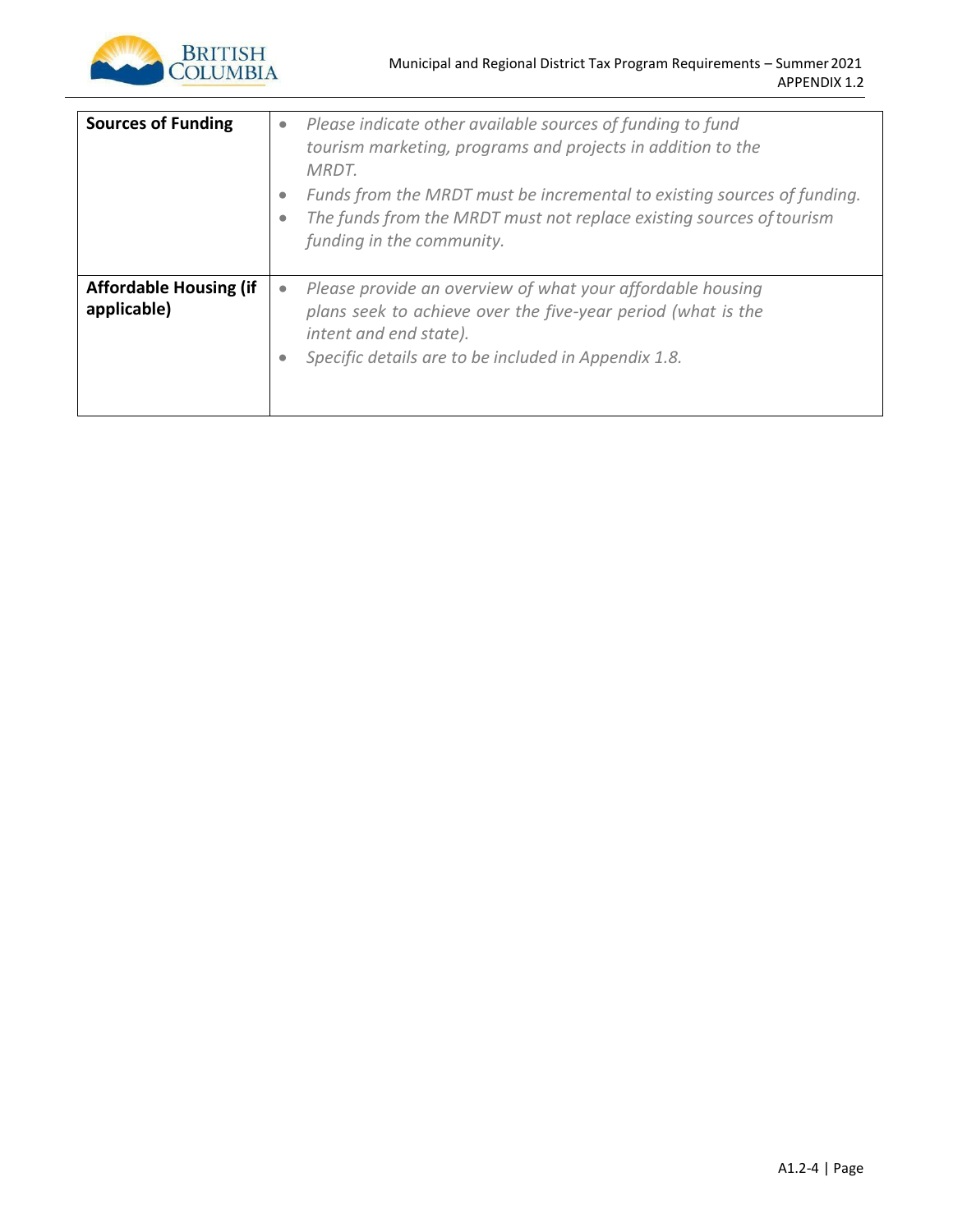

### **Section 2: One-Year Tactical Plan with Performance Measures**

Please provide a **Project Plan** for each major activity you will undertake in the year ahead using MRDT funds. Authorized purposes of MRDT funds are tourism marketing, programs and projects and any other prescribed purposes as set out by regulation.

**Project plans should include the following information for each activity. The recipient can organize the plan in a manner that best reflects their individual approach. Please note that Destination BC may share relevant tactical information with applicable Destination BC program areas to facilitate increased collaboration and alignment.**

1. The **major category** of the activity. Examples could include marketing, destination and product experience management, visitor services, etc.

Marketing, which may include:

- Media Advertising and Production (for example: print, radio, television, out-of-home, paper direct mail, email marketing, search engine marketing, paid social media, display, and native advertising)
- Website Hosting, Development, Maintenance
- Social Media Management Platforms and Tools (i.e. Hootsuite)
- Consumer Shows and Events
- Collateral production and distribution
- Travel Media Relations (for example: story idea creation, media and influencer FAM hosting/support, attendance at media marketplaces, etc.)
- Travel Trade (for example: trade and FAM hosting/support, etc.)
- Consumer-focused asset development (for example: curation or production of written content, photography, videography)
- Other.

Destination and Product Experience Management, which may include:

- Industry Development and Training Enhancing Education and Knowledge (for example: market readiness, digital readiness, industry conferences, packaging and tourism-related industry workshops, etc.)
- Product Experience Enhancement and Training (for example: Itinerary Development, Content Development and Key Experience Creation)
- Research, Evaluation and Analytics
- Other.

Visitor Services, which may include:

- Visitor Services Activities (for example:staff wage and benefits, visitor services via social media, digitaltools, including mobile apps, kiosks, beacons, etc, roving/mobile visitor services, ambassador programs, FAMs)
- Other.

Meetings, Conventions, Events and Sport:

• Examples could include conferences, events, sales, sport, grant programs, etc.

Affordable Housing, which may include:

- Details on affordable housing projects (project description and rationale, authorizing documents, budget and applicable funding partners)
- Please complete and attach Appendix 1.8.

Other:

- Other activities not covered by the above categories, such as capital expenditures if **pre-approved by government** (prior to application), etc.
- 2. Please list and describe **the tactics** your community will use to achieve the strategies outlined in Section 1 of your Five-Year Strategic Business Plan. There may be several tactics foreach activity.
- 3. Please provide an **implementation plan** that includes a short description, quantifiable objectives, rationale, action steps, potential partnerships, resources, sources of funding, responsibilities, timeframe, budget, and evaluationmechanism.
- annual reporting of performance measures. 4. Please outline the **performance measures, expected outputs and outcomes**. Note, designated recipients receiving a tax rate of 3% are subject to additional reporting requirements. Please refer to Appendix 2.2 for more information about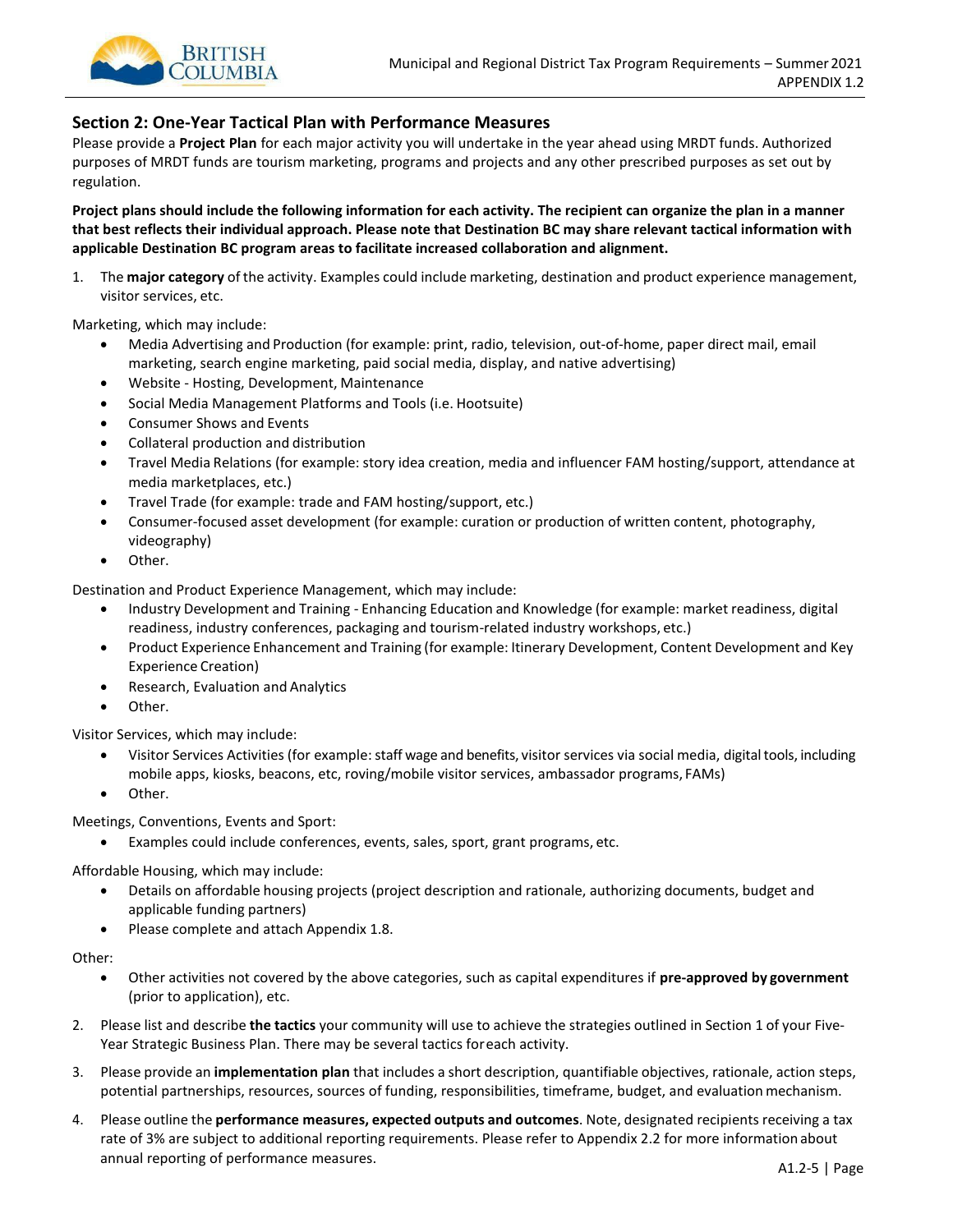

### **Project Plan Template**

A description/instructions pertaining to each section is provided in grey text as a guide only. **The format of your Project Plan may be developed specific to your community needs and resources. If using this template, please delete the grey text and provide your response accordingly.**

**Major Category:** *(e.g., Marketing - Travel Trade; Visitor Services – Mobile Apps; Conferences)*

**Activity Title:** *Please provide the title of activity.*

#### **Tactics:**

*Please list and describe the tactics to be used to achieve the strategies outlined in Section 1 of the Strategic Business Plan. There may be several tactics for each activity.*

#### **Implementation Plan:**

*For each activity, an implementation plan should include the following information:*

*Short Description:*

*Quantifiable Objectives:*

*Rationale:*

*Action Steps:*

*Potential Partnerships:*

*Resources:*

*Sources of Funding:*

*Timeframe: (when will the tactic begin and end or is it ongoing?)* 

*Budget:*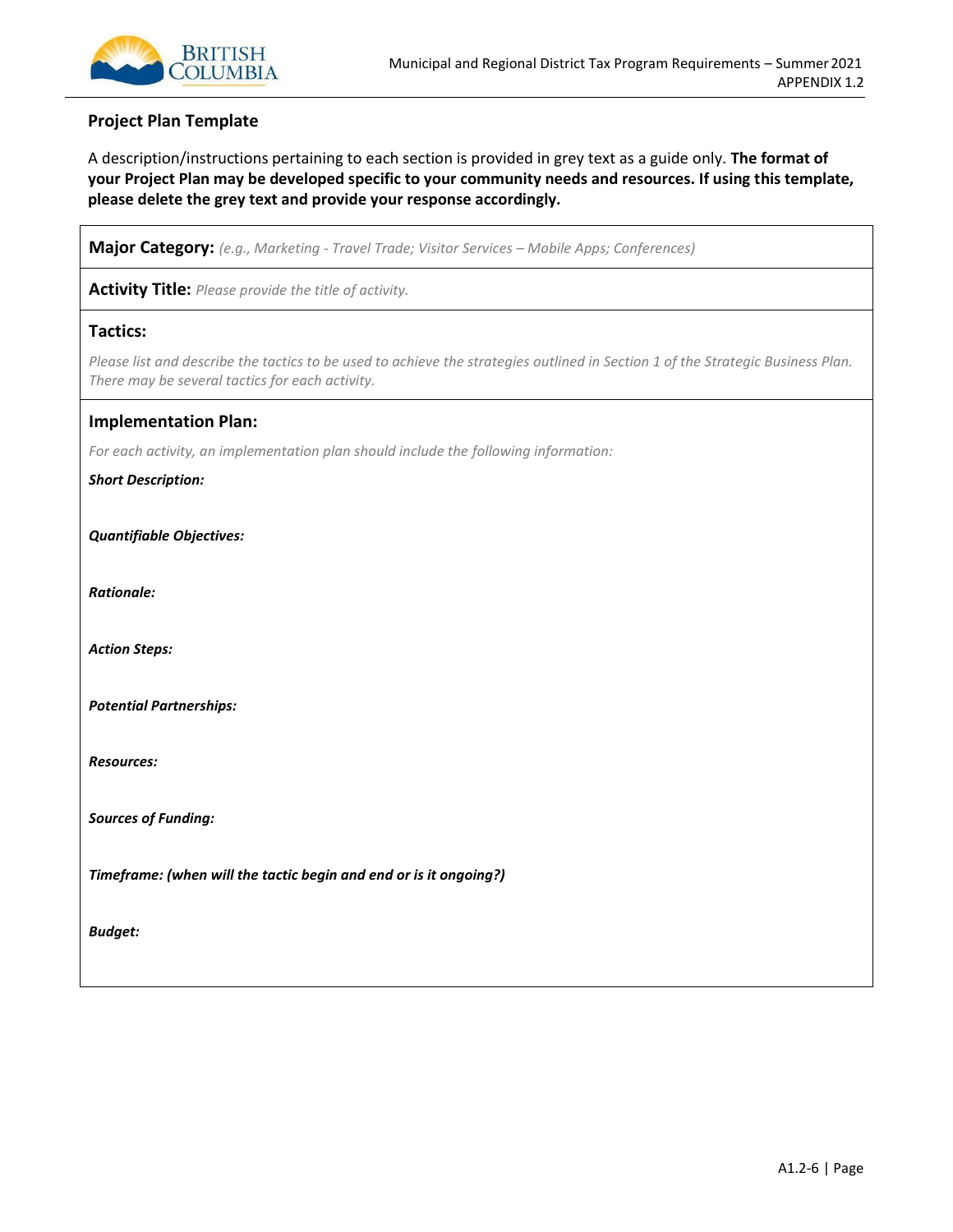

# **Performance Measures:**

- *Please review the tactics listed above and identify expected outcomes and outputs for each.*
- *Report out annually on the performance measures(refer to Appendix 2.2).*
- *The performance measures must align with the four MRDT Program Principles:*
	- o *Effective tourism marketing, programs and projects*
	- o *Effective local-level stakeholder support, and inter-community collaboration*
	- o *Marketing efforts that are coordinated and complementary to provincial marketing strategies and tactics*
	- o *Fiscal prudence and accountability.*
- *Consider the following definitions when preparing the output and outcome measures:*
	- o Outputs measure the level of service provided by a project or provides information about what was done. They *define "what you did", e.g., hosted four media familiarization trips.*
	- o *Outcomes - measures on the achievement of broader goalssuch as increasing average visitor yield or enhancing the customer experience.*
- *Examples only:*

- *Types of marketing activities Visitor volume*
- *Number of event campaigns and results Visitor nights & visitorspending*
- *Description of social media activities and outcomes Visitor revenues*
- *Number of media placements Average length ofstay*
- *Number of conventions andmeeting sales Accommodation revenues*
- 
- *Visitorinquiries/calls*

#### *Output Measures: Outcome Measures:*

- 
- 
- 
- 
- 
- *Webpage visits Number of new tourismbusinesses*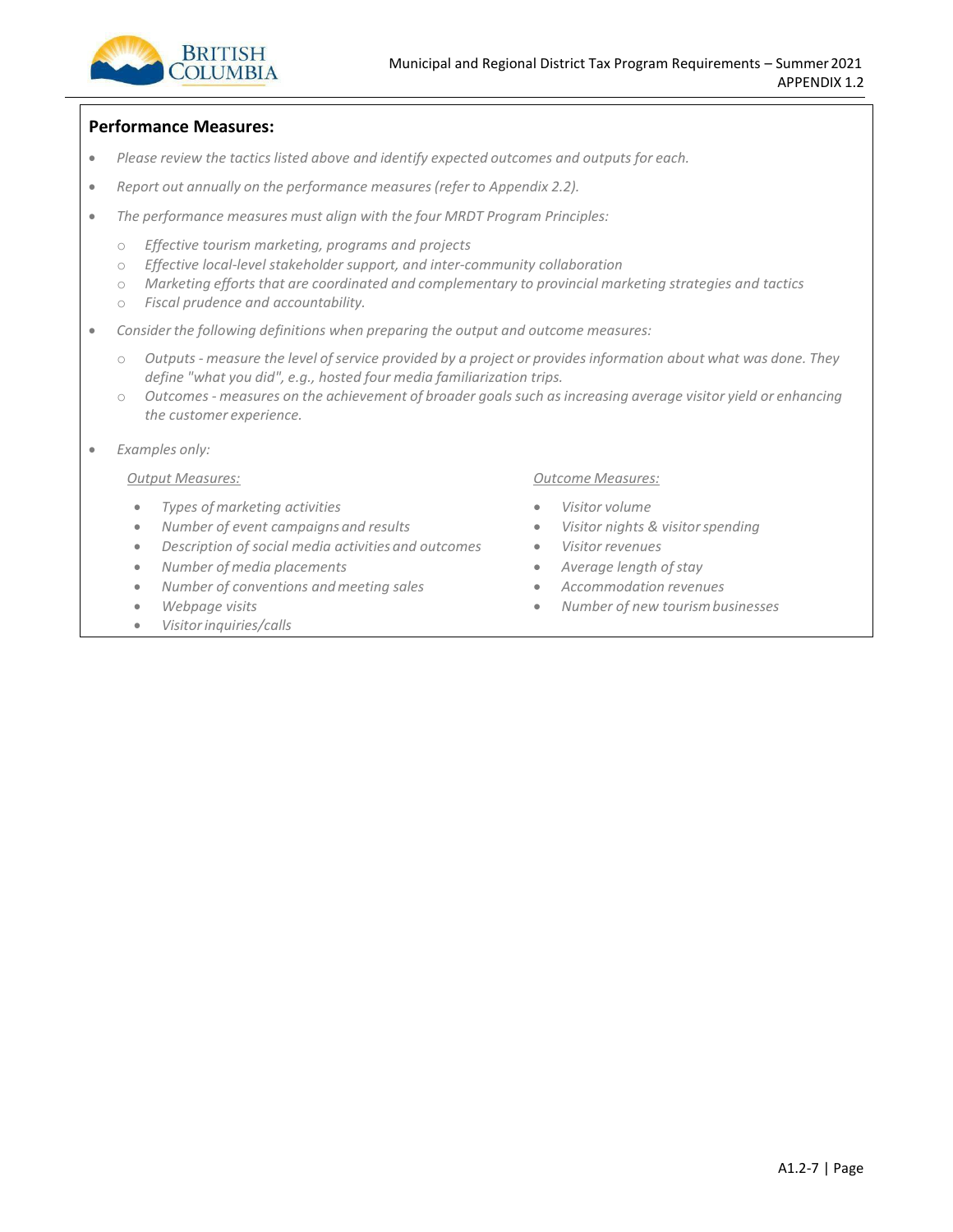

# **Section 3: MRDT Budget for Year One**

Designated recipients **must** complete the budget table as provided below.

|                     | <b>Revenues (MRDT and Non-MRDT)</b>                                                  | Budget \$ |
|---------------------|--------------------------------------------------------------------------------------|-----------|
|                     | Ending Carry Forward from Previous Year (All Net Assets Restricted and Unrestricted) |           |
|                     | MRDT (net of admin fees)                                                             |           |
|                     | MRDT from online accommodation platforms (OAP)                                       |           |
|                     | Local government contribution                                                        |           |
|                     | Stakeholder contributions (i.e. membership dues)                                     |           |
|                     | Estimated Co-op funding (e.g. CTO, CMO-led projects)                                 |           |
|                     | Grants - Federal                                                                     |           |
|                     | Grants - Provincial                                                                  |           |
|                     | Grants/Fee for Service - Municipal                                                   |           |
| <b>Retail Sales</b> |                                                                                      |           |
| Interest            |                                                                                      |           |
|                     | Other (please describe)                                                              |           |
|                     |                                                                                      |           |
|                     | <b>Total Revenues</b>                                                                |           |
|                     | <b>Expenses (MRDT and Non-MRDT)</b>                                                  | Budget \$ |
| <b>Marketing</b>    |                                                                                      |           |
|                     | Marketing staff - wage and benefits                                                  |           |
|                     | Media advertising and production                                                     |           |
|                     | Website - hosting, development, maintenance                                          |           |
|                     | Social media                                                                         |           |
|                     | Consumer shows and events                                                            |           |
|                     | Collateral production and distribution                                               |           |
|                     | Travel media relations                                                               |           |
|                     | <b>Travel trade</b>                                                                  |           |
|                     | Consumer-focused asset development (imagery, video, written content)                 |           |
|                     | Other (please describe)                                                              |           |
|                     |                                                                                      |           |
|                     | <b>Subtotal</b>                                                                      |           |
|                     | <b>Destination &amp; Product Experience Management</b>                               |           |
|                     | Destination & Product Experience Management Staff - wage and benefits                |           |
|                     | Industry development and training                                                    |           |
|                     | Product experience enhancement and training                                          |           |
|                     | Research and evaluation                                                              |           |
|                     | Other (please describe)                                                              |           |
|                     |                                                                                      |           |
|                     | <b>Subtotal</b>                                                                      |           |
|                     | <b>Visitor Services</b>                                                              |           |
|                     | Visitor Services Wages and Benefits                                                  |           |
|                     | Visitor services Operating Expenses                                                  |           |
|                     | Other (please describe)                                                              |           |
|                     |                                                                                      |           |
|                     |                                                                                      |           |
|                     | Subtotal                                                                             |           |
|                     | <b>Meetings, Conventions, Events and Sport</b>                                       |           |
|                     | Staff - wages and benefits (if stand alone)                                          |           |
|                     | Meetings, conferences, conventions, sales, events, sport, etc.                       |           |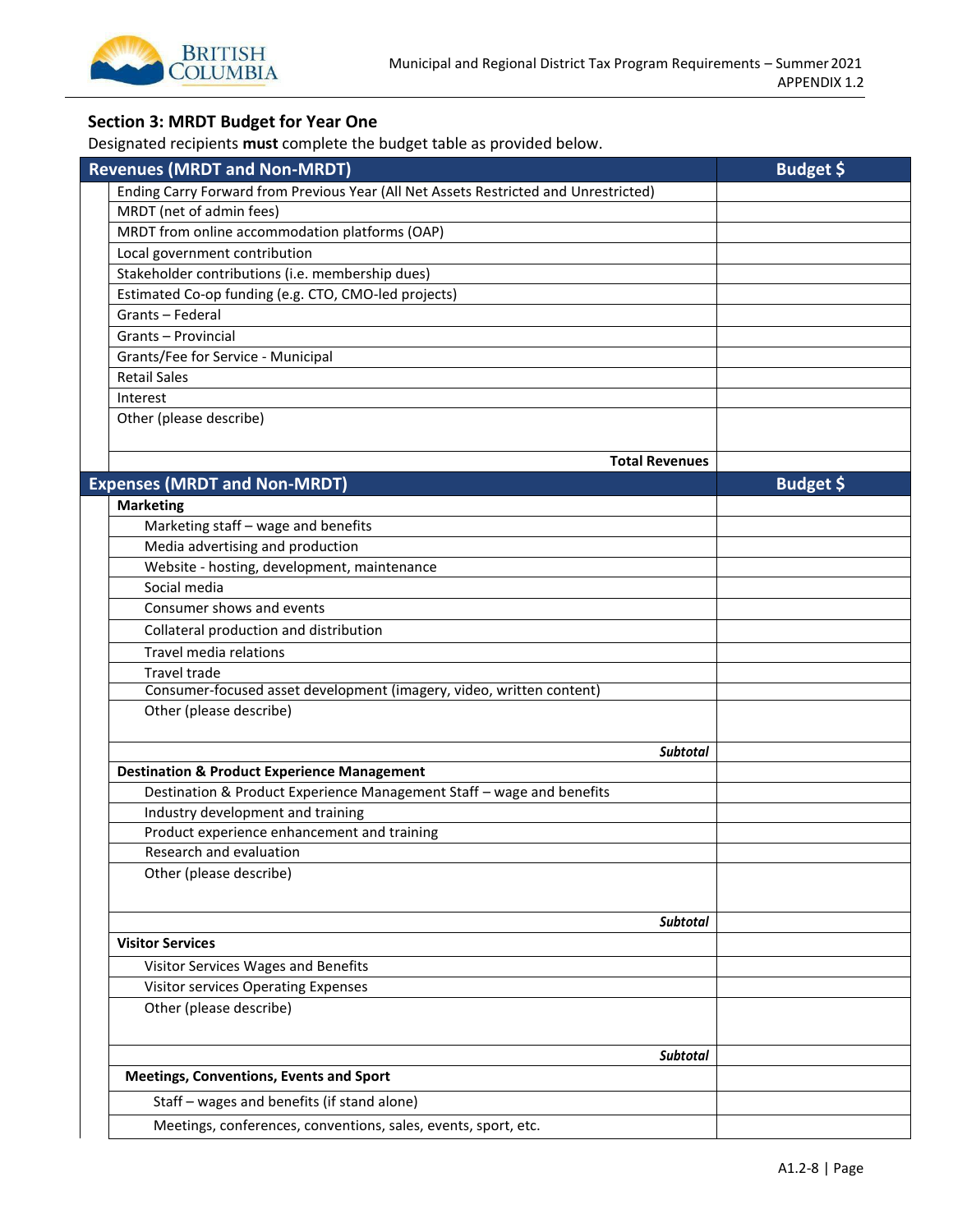

| <b>Subtotal</b>                                                                                            |  |
|------------------------------------------------------------------------------------------------------------|--|
| <b>Administration</b>                                                                                      |  |
| Management and staff unrelated to program implementation - wages and benefits                              |  |
| Finance staff - wages and benefits                                                                         |  |
| Human Resources staff - wages and benefits                                                                 |  |
| <b>Board of Directors costs</b>                                                                            |  |
| Information technology costs - workstation-related costs (i.e. computers, telephone,<br>support, networks) |  |
| Office lease/rent                                                                                          |  |
| General office expenses                                                                                    |  |
| <b>Subtotal</b>                                                                                            |  |
| <b>Affordable Housing</b>                                                                                  |  |
| <b>OAP Revenue</b>                                                                                         |  |
| <b>General MRDT Revenue</b>                                                                                |  |
| <b>Subtotal</b>                                                                                            |  |
| Other                                                                                                      |  |
| All other wages and benefits not included (please describe)                                                |  |
| Other activities not included above (please describe)                                                      |  |
| <b>Subtotal</b>                                                                                            |  |
| <b>Total Expenses</b>                                                                                      |  |
|                                                                                                            |  |
| Estimated Carry Forward - all Net Assets Restricted and Unrestricted                                       |  |
| <b>Balance</b>                                                                                             |  |

# **Section 3: Projected Spend by Market (***broad estimate***) for LEISURE activities only & projected percentage of spend focused on each season (broad estimate)**

*Add more rows as needed.*

| <b>Geographic Market</b>             | <b>Total Marketing Budget</b><br>by Market | % of Total \$ by<br><b>Market</b> |
|--------------------------------------|--------------------------------------------|-----------------------------------|
| BC                                   |                                            |                                   |
| Alberta                              |                                            |                                   |
| Ontario                              |                                            |                                   |
| Other Canada (please specify)        |                                            |                                   |
| <b>Washington State</b>              |                                            |                                   |
| California                           |                                            |                                   |
| Other USA (please specify)           |                                            |                                   |
| Mexico                               |                                            |                                   |
| China                                |                                            |                                   |
| UK                                   |                                            |                                   |
| Germany                              |                                            |                                   |
| Australia                            |                                            |                                   |
| Japan                                |                                            |                                   |
| Other International (Please specify) |                                            |                                   |
| Total                                |                                            | 100%                              |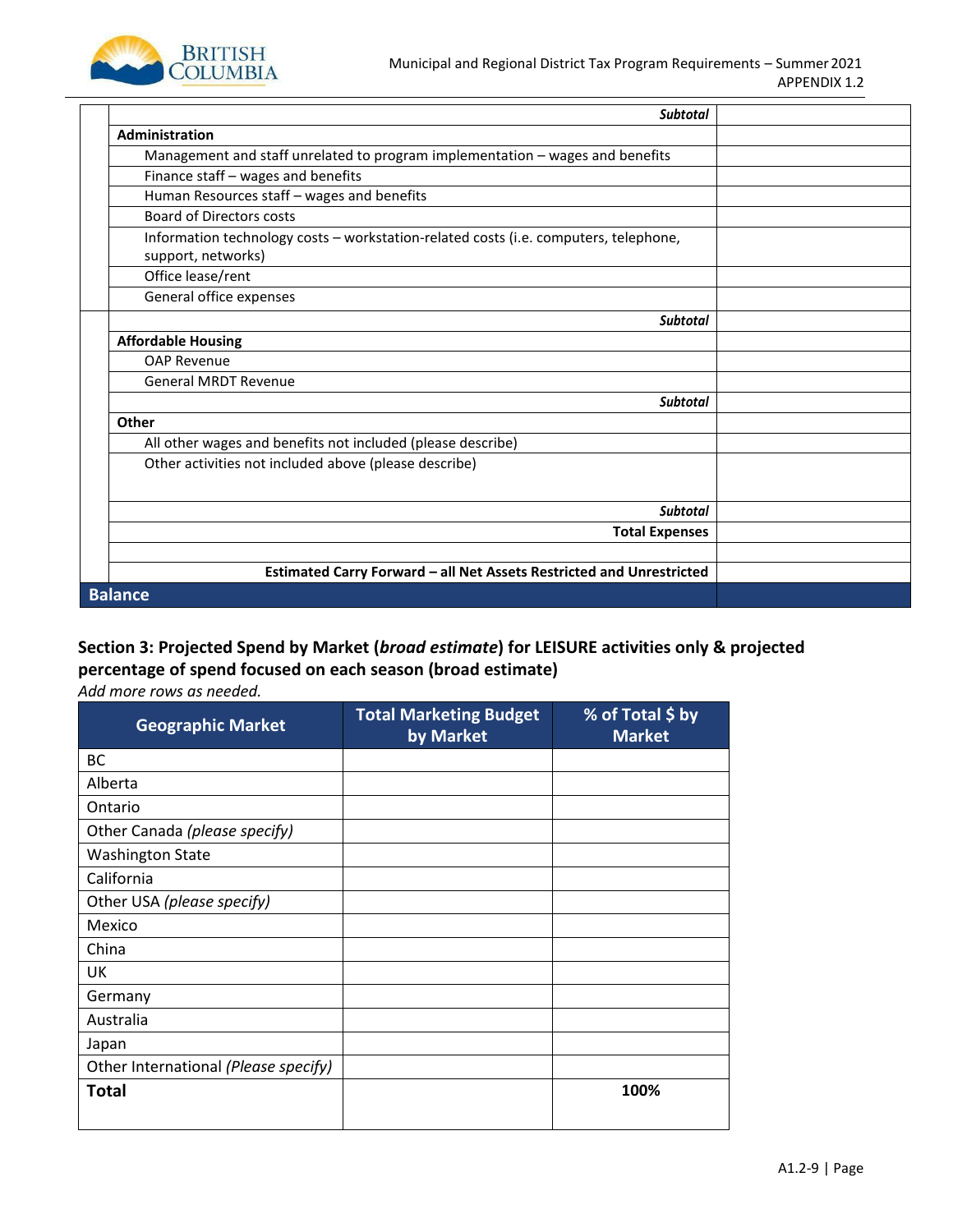

# **Appendix 1.3 Accommodation Directory Form**

Please list **ALL** the accommodation providers who offer accommodation that is taxable under the *Provincial Sales Tax Act* within the designated accommodation area, and the number of units each accommodation provider offers within the designated accommodation area. Applicants are not required to list individual hosts who only list on an online accommodation platform or those accommodation providers who offer less than 4 units of accommodation.

Please ensure the information provided is complete and accurate. Failure to provide complete and accurate information may result in your application being delayed, returned or rejected. Thank you for your cooperation. [ATTACH ADDITIONAL SHEETS AS REQUIRED]

# **Legal Name ofApplicant:**

<span id="page-26-0"></span>

| <b>Property Name</b> | <b>Address</b> | <b>Number of</b><br><b>Units</b> | <b>Phone Number</b> | Owner/Manager |
|----------------------|----------------|----------------------------------|---------------------|---------------|
|                      |                |                                  |                     |               |
|                      |                |                                  |                     |               |
|                      |                |                                  |                     |               |
|                      |                |                                  |                     |               |
|                      |                |                                  |                     |               |
|                      |                |                                  |                     |               |
|                      |                |                                  |                     |               |
|                      |                |                                  |                     |               |
|                      |                |                                  |                     |               |
|                      |                |                                  |                     |               |
|                      |                |                                  |                     |               |
|                      |                |                                  |                     |               |
|                      |                |                                  |                     |               |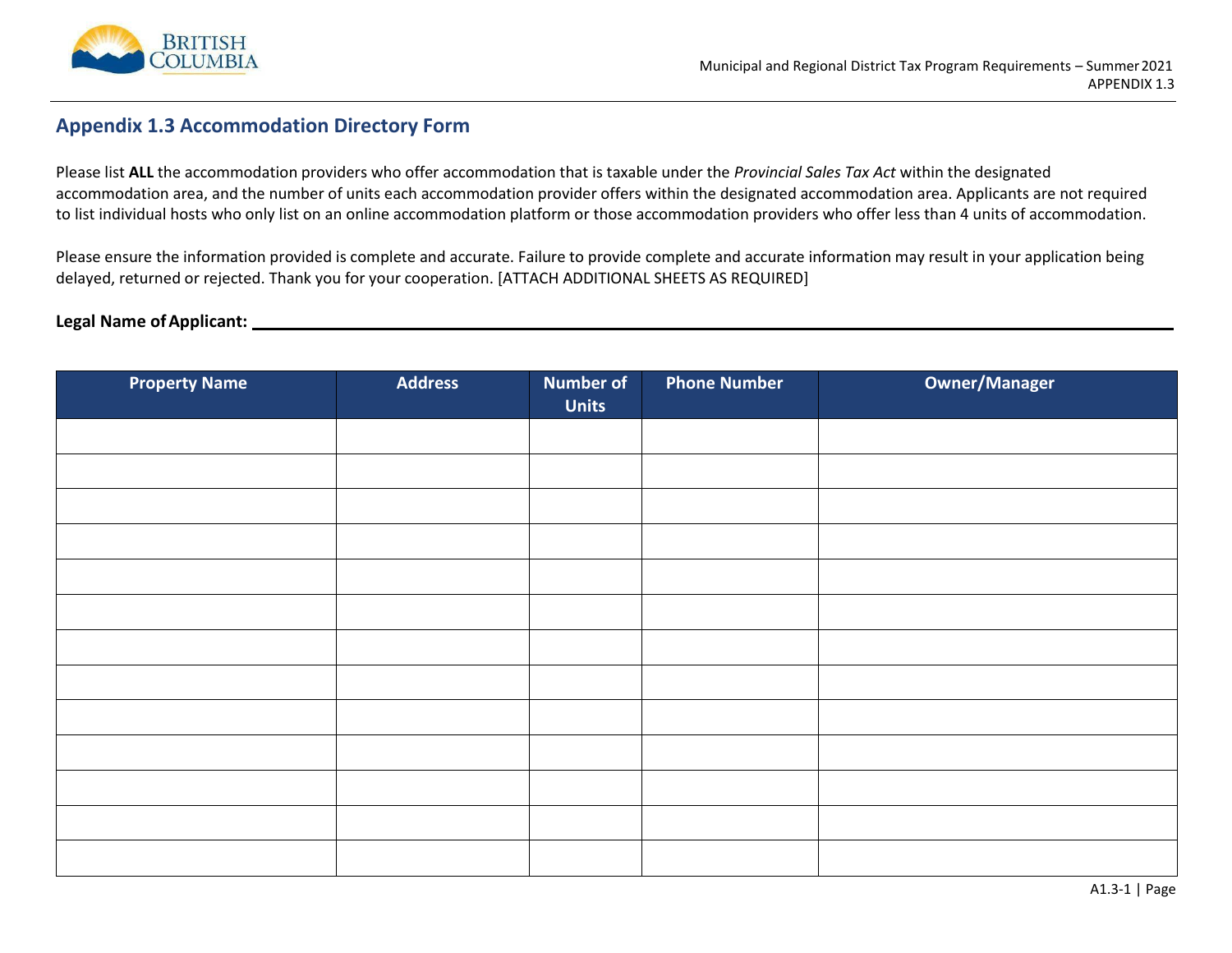

# **Appendix 1.4 Accommodation Sector in Support of Municipal and Regional District Tax Form**

**Legal Name of Applicant: Rate of Tax (2% or 3%): Rate of Tax (2% or 3%): Rate of Tax (2% or 3%):** *Rate of Tax (2% or 3%):* 

<span id="page-27-0"></span>

*Applicants, please check the following, if applicable:*

**Does the designated recipient plan on using general MRDT revenues (meaning revenues beyond Online Accommodation Platform revenues) for affordable housing initiatives and are these activities included as part of the Five-Year Business Plan and One-Year Tactical Plan (including Appendix 1.8)?**

**YES NO**

The Municipal and Regional District Tax (MRDT) is being proposed or is up for renewal in your municipality/region. The MRDT is intended to assist municipalities, regional districts and eligible entities in funding local tourism marketing programs and projects, **as outlined in the applicant's Five-Year Strategic Business Plan**. Affordable housing initiatives are also included as a permissible use of revenues. Accommodation providers may request a copy of the Five-Year Strategic Business Plan from the applicant. The MRDT will apply to purchases of accommodation that are taxable under the *Provincial Sales Tax Act* within the designated accommodation area.

As an owner/manager offering accommodation, your input is critical. **The minimum support required from the accommodation sector for the tax to be imposed is at least 51% of the number of establishments that would collect the tax within the municipality/region representing at least 51% of the total number of rooms.**

**BY SIGNING THIS FORM, YOU HAVE INDICATED THAT YOU SUPPORT IMPLEMENTATION OF THE MUNICIPAL AND REGIONAL DISTRICT TAX IN YOUR MUNICIPALITY/REGION AND THAT YOU ARE AUTHORIZED TO ACT ON BEHALF OF YOUR ORGANIZATION.** [ATTACH ADDITIONAL SHEETS AS REQUIRED]

| <b>Property Name</b> | <b>Address</b> | <b>Number</b><br>of Units | <b>Owner/Manager</b><br>(Print Name) | <b>Signature</b> | <b>Date</b> |
|----------------------|----------------|---------------------------|--------------------------------------|------------------|-------------|
|                      |                |                           |                                      |                  |             |
|                      |                |                           |                                      |                  |             |
|                      |                |                           |                                      |                  |             |
|                      |                |                           |                                      |                  |             |
|                      |                |                           |                                      |                  |             |
|                      |                |                           |                                      |                  |             |
|                      |                |                           |                                      |                  |             |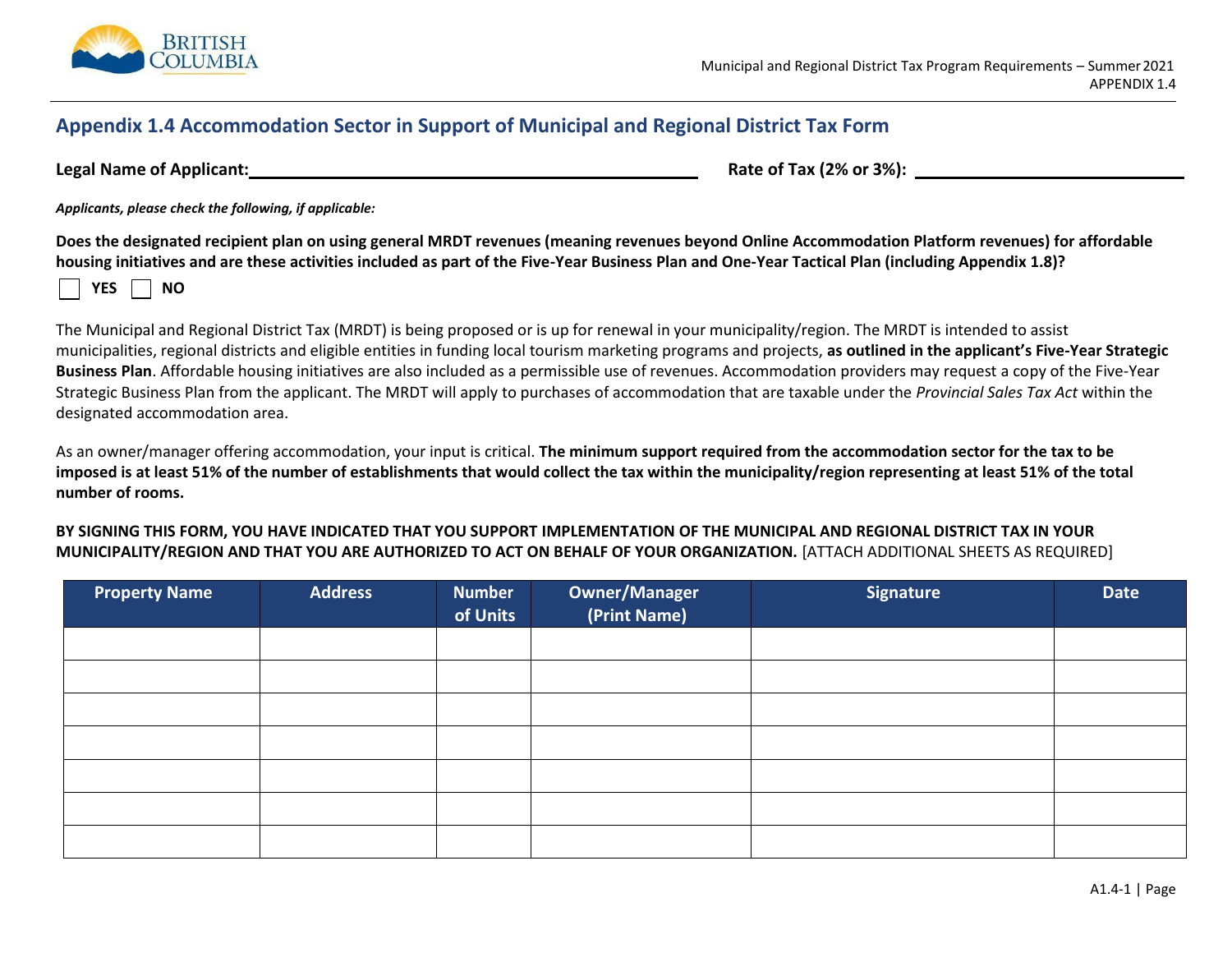

*Freedom of Information and Protection of Privacy Act (FOIPPA).* The personal information on this form is collected for the purpose of administering the Municipal and Regional District Tax program under the authority of the *Provincial Sales Tax Act* and section 26 of FOIPPA. Questions about the collection or use of this information can be directed to Destination British Columbia at [MRDT@destinationbc.ca.](mailto:MRDT@destinationbc.ca)

# <span id="page-28-0"></span>**Appendix 1.5 Third Party Authorization Form**

As part of our commitment to protect your privacy and confidentiality you can use this form to authorize Destination British Columbia to communicate and exchange information regarding the Municipal and Regional District Tax program with your representative. If you wish to cancel or change any part of this authorization please advise Destination British Columbia by email a[t MRDT@destinationbc.ca.](mailto:MRDT@destinationbc.ca)

This authorization does not change your responsibilities and obligations under the Municipal and Regional District Tax Program.

| <b>Section 1: Applicant Information</b>                                                                                                                                                                                        |
|--------------------------------------------------------------------------------------------------------------------------------------------------------------------------------------------------------------------------------|
|                                                                                                                                                                                                                                |
| Address: Andreas Address: Address: Address: Address: Address: Address: Address: Address: Address: Address: Address: Address: Address: Address: Address: Address: Address: Address: Address: Address: Address: Address: Address |
|                                                                                                                                                                                                                                |
|                                                                                                                                                                                                                                |
| Section 2: Authorization of a Third Party Representative                                                                                                                                                                       |
| I authorize Destination British Columbia to communicate with my representative named below on the Municipal<br>and Regional District Tax program.                                                                              |
|                                                                                                                                                                                                                                |
| Organization: contract to the contract of the contract of the contract of the contract of the contract of the contract of the contract of the contract of the contract of the contract of the contract of the contract of the  |
| Address: experience and the contract of the contract of the contract of the contract of the contract of the contract of the contract of the contract of the contract of the contract of the contract of the contract of the co |
|                                                                                                                                                                                                                                |

### **Section 3: Applicant Signature**

By signing this form, you acknowledge that Destination British Columbia is authorized to communicate with your representative named above but that you remain fully responsible for fulfilling all obligations under the Municipal and Regional District Tax program.

| Applicant's Authorized Signing Authority Name | Applicant's Authorized Signing Authority Title     |
|-----------------------------------------------|----------------------------------------------------|
| Date                                          | Applicant's Authorized Signing Authority Signature |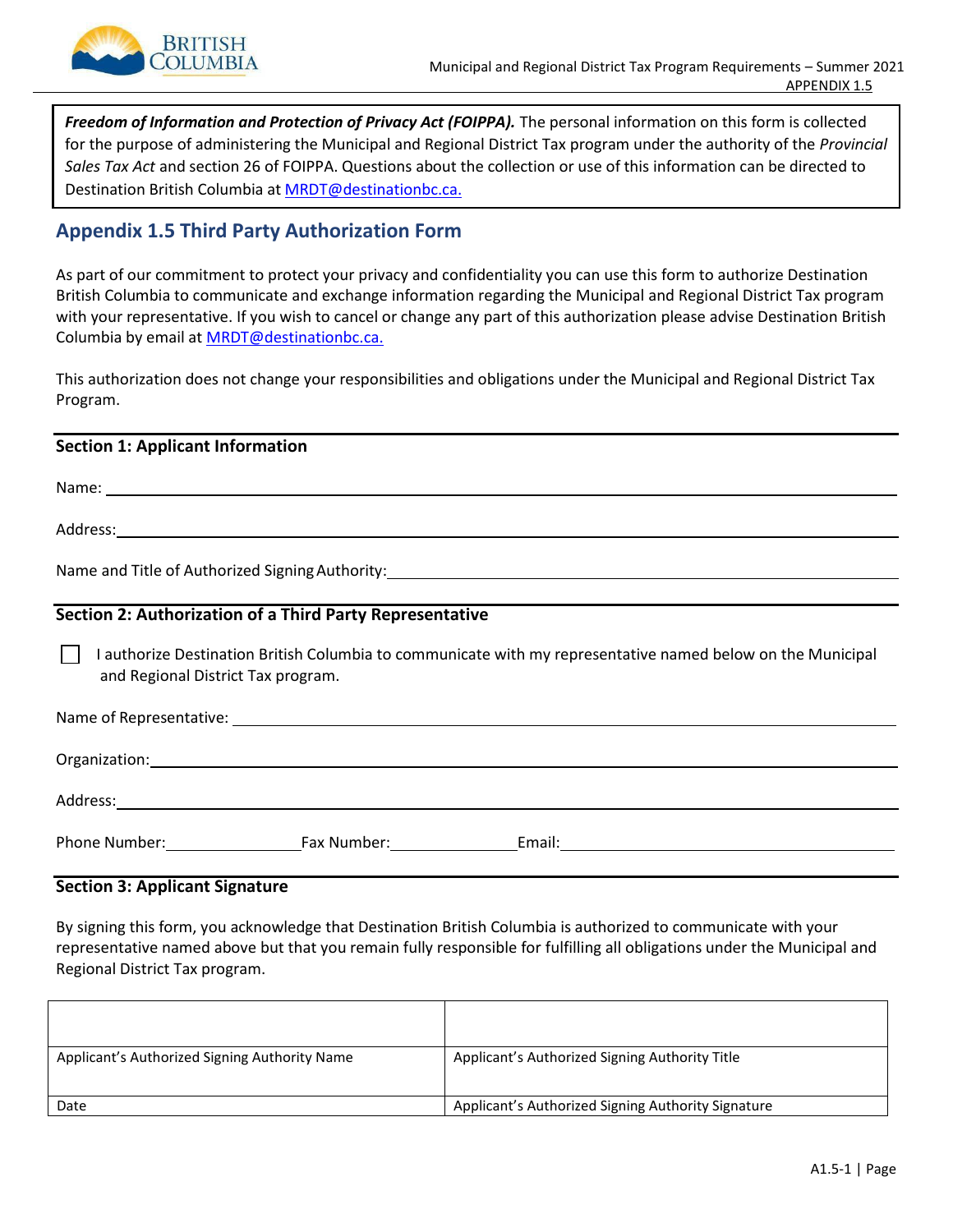

Freedom of Information and Protection of Privacy Act (FOIPPA). The personal information on this form is collected for the purpose of administering the Municipal and Regional District Tax program under the authority of the *Provincial Sales Tax Act* and section 26 of FOIPPA. Questions about the collection or use of this information can be directed to Destination British Columbia a[t MRDT@destinationbc.ca.](mailto:MRDT@destinationbc.ca)

# <span id="page-29-0"></span>**Appendix 1.6 Disclosure of Information Authorization Form**

Confidentiality restrictions under the *Provincial Sales Tax Act* prevent the Ministry of Finance from disclosing tax information collected under the Act except under limited circumstances. Administration of the Municipal and Regional District Tax program requires the Ministry of Finance to share information with the Ministry of Municipal Affairs and Housing (Appendix 1.8 and 2.4 only, as applicable), Ministry of Tourism, Arts and Culture, and with Destination British Columbia for the purpose of program administration and evaluation, and development of provincial tourism policy.

Signing this form will allow the Ministry of Finance to share information about the applicant with respect to the MRDT program with the Ministry of Tourism, Arts and Culture and Destination British Columbia for the above purposes.

If you wish to cancel or change any part of this authorization please advise Destination British Columbia by email at [MRDT@destinationbc.ca.](mailto:MRDT@destinationbc.ca)

This authorization does not change your responsibilities and obligations under the Municipal and Regional District Tax program.

### **Section 1: Applicant Information**

Name:

Address: which is a strategies of the strategies of the strategies of the strategies of the strategies of the strategies of the strategies of the strategies of the strategies of the strategies of the strategies of the stra

Name and Title of Authorized SigningAuthority:

# **Section 2: Authorization**

I authorize the Ministry of Finance to share information about the applicant with respect to the Municipal and Regional District Tax program with the Ministry of Tourism, Arts and Culture and Destination British Columbia for the purpose of program administration and evaluation, and development of provincial tourism policy.

| Applicant's Authorized Signing Authority Name | Applicant's Authorized Signing Authority Title     |
|-----------------------------------------------|----------------------------------------------------|
| Date                                          | Applicant's Authorized Signing Authority Signature |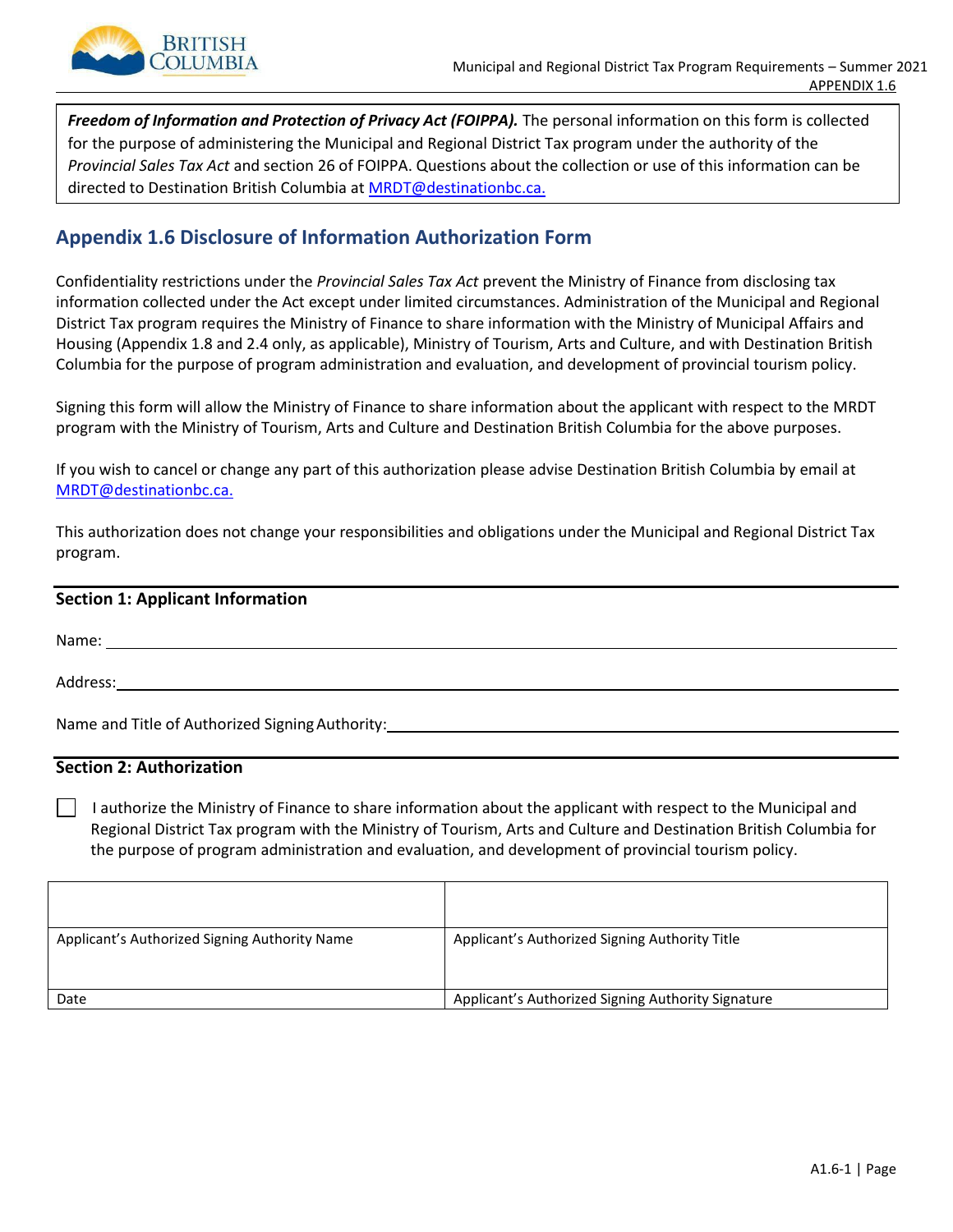

# <span id="page-30-0"></span>**Appendix 1.7 Tourism Events Program Sponsorship Undertaking For 3% Applications Only**

| Name:                                 |  |
|---------------------------------------|--|
| <b>Address:</b>                       |  |
| <b>Fax Number:</b>                    |  |
| <b>Designated Recipients:</b>         |  |
| <b>Designated Accommodation Area:</b> |  |

In support of its application to introduce or increase the Municipal and Regional District Tax rate under section 123 of the *Provincial Sales Tax Act* at or to 3% ("3% MRDT"), the Applicant agrees that, subject to approval of its application and implementation of the 3% MRDT, the Applicant will sponsor the administration and implementation of the provincial Tourism Events Program as further described in Schedule A as may be amended by the Province from time to time, as long as the 3% MRDT applies and the Tourism Events Program is continued. In particular, the Applicant consents upon becoming a Designated Recipient with a 3% MRDT in the Designated Recipient's Designated Accommodation Area to:

- Make Sponsorship Payments to the Her Majesty the Queen in the Right of the Province of British Columbia (the "Province") in relation to the provincial Tourism Events Program, equal to 2/30 of the Net Distributable 3%MRDT Collections (as defined in Schedule B hereto) collected in the Designated Recipient's Designated Accommodation Area; and
- The Province retaining a portion of the 3% MRDT it collects as agent of the Designated Recipient by way of set-off in respect of the money the Designated Recipient owes to the Province, in accordance with Schedule B hereto.

For purposes of this undertaking, "Sponsorship Payments" means monthly payments to the Province by the Designated Recipient, to be used for sponsoring the provincial Tourism Events Program so long as it continues, from Net Distributable 3% MRDT Collections in accordance with Schedule B.

| Applicant's Authorized Signing Representative Name | Applicant's Authorized Signing Representative Title     |
|----------------------------------------------------|---------------------------------------------------------|
|                                                    |                                                         |
| Date                                               | Applicant's Authorized Signing Representative Signature |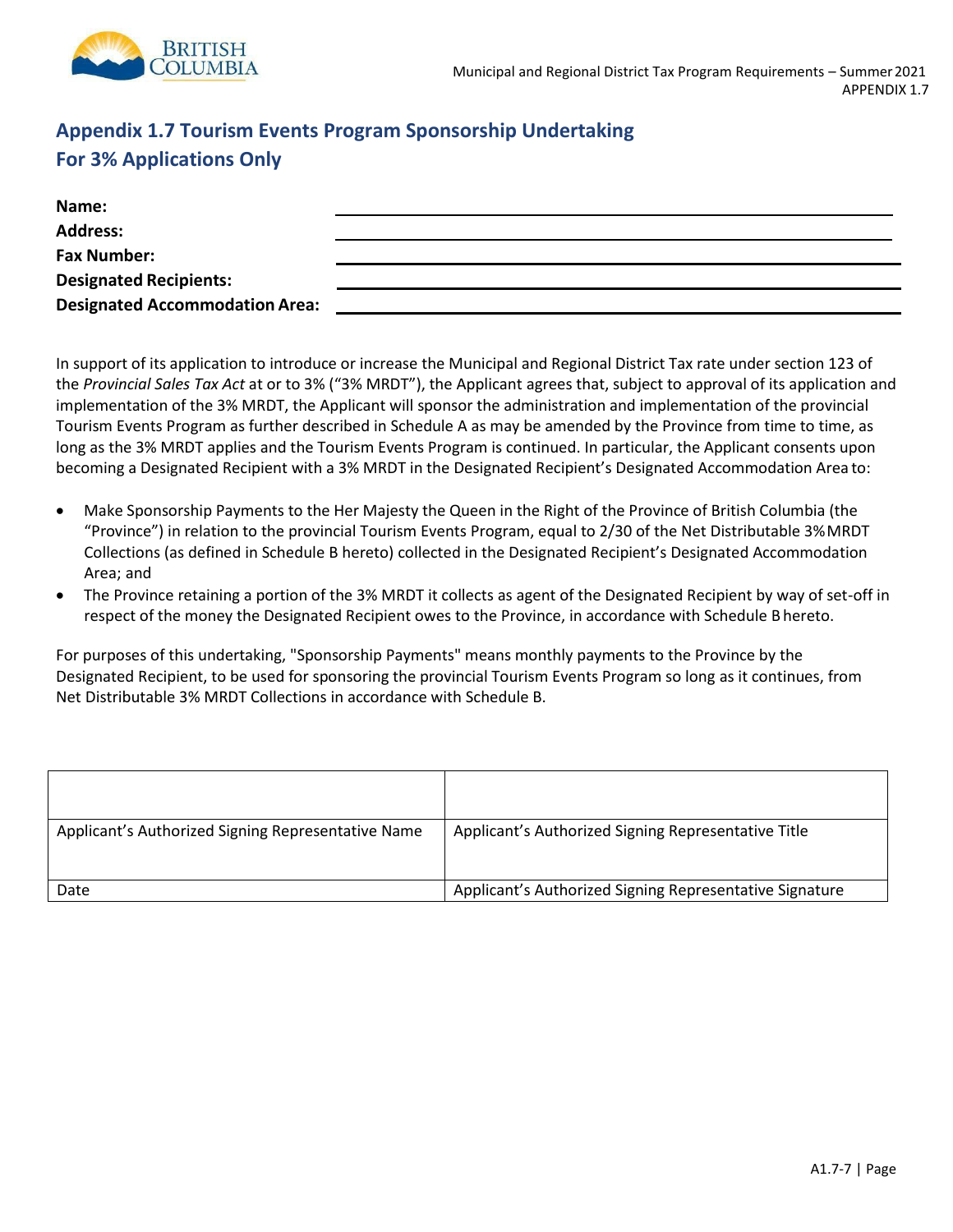

# **Schedule A Tourism Events Program Overview**

British Columbia is an internationally renowned destination with an excellent reputation for maximizing its world-class infrastructure to deliver remarkable experiences for travellers. As a result, BC's tourism sector is a key economic driver, helping to create jobs and keep the province's economy diverse, strong and growing.

Understanding that tourism is one of the world's most competitive industries, the Province launched the **Tourism Events Program (TEP)** to support the delivery of events that have a high tourism value: events that will increase the volume of visitors to British Columbia, and/or increase global recognition for the province.

The TEP is an application-based program, with two application intakes per year with corresponding event windows (March 1 to April 30 and September 1 to October 31).

TEP funding is open to all organizations and communities across British Columbia.

TEP provides incremental funding to eligible events to support their marketing or promotional activities in order to increase and broaden the impact of the event.

Applications must demonstrate how eligible events:

- Raise awareness nationally and internationally of British Columbia's tourism brands;
- Motivate Canadians and people from around the world to experience British Columbia's natural beauty, diverse activities and world-class infrastructure; and
- Offer the greatest incremental tourism and economic impact to the host community and the surrounding region.

For more information, please visit the TEP webpage at[: http://www.destinationbc.ca/BC-Tourism-Industry/Municipal-and-](http://www.destinationbc.ca/BC-Tourism-Industry/Municipal-and-Regional-District-Tax-Program/Tourism-Events-Program.aspx)[Regional-District-Tax-Program/Tourism-Events-Program.aspx](http://www.destinationbc.ca/BC-Tourism-Industry/Municipal-and-Regional-District-Tax-Program/Tourism-Events-Program.aspx)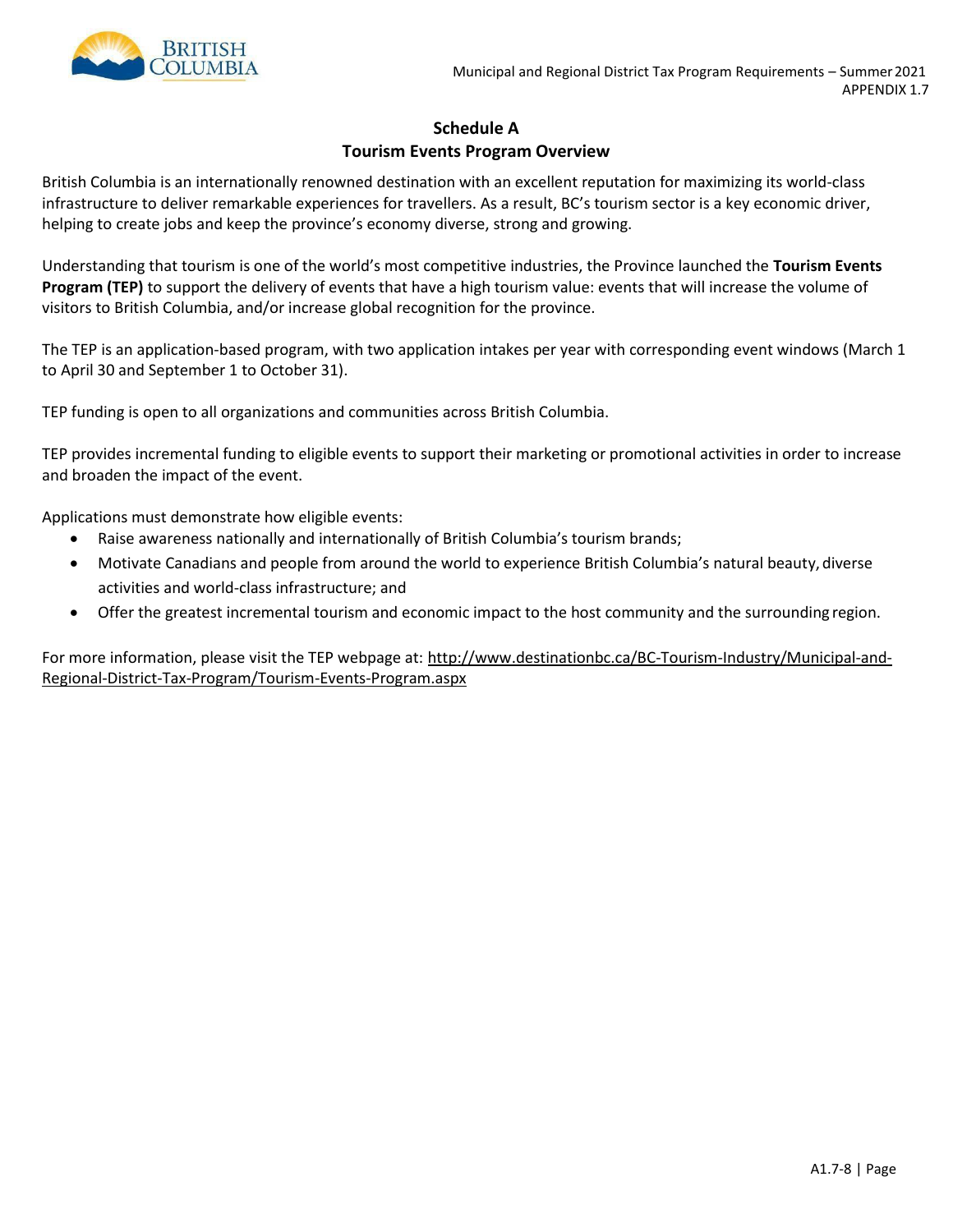

# **Schedule B**

# **Sponsorship Payments and Payments to the Designated Recipient Of 3% MRDT Revenue**

# **Provincial Payment to the Designated Recipient**

The following table illustrates how the Province will calculate the monthly payments it makes to the Designated Recipient in accordance with the *Provincial Sales Tax Act* and with this undertaking to sponsor the provincial Tourism Events Program, as may be amended from time to time by the Province.

# **Monthly Payments to Designated Recipient**

| Adjustment/   |                                                                                                      |
|---------------|------------------------------------------------------------------------------------------------------|
| <b>Result</b> |                                                                                                      |
|               | Monthly gross collections of the 3% MRDT [tax collected under sections 123, 123.2(3) and 123.3(3) of |
|               | the Provincial Sales Tax Act ]                                                                       |
| Plus or Less: | Ministry of Finance collection/audit assessment adjustments in respect of previous periods           |
| Less:         | MRDT collection/administration fee [set by the Ministry of Finance from time to time]                |
| Equals:       | <b>Net Distributable 3% MRDT Collections</b>                                                         |
| Less:         | Sum of all Sponsorship Payments in a month [i.e., Net Distributable 3% MRDT Collections multiplied   |
|               | by $2/30$ ]                                                                                          |
| Equals:       | Total Payment to Designated Recipient in a month                                                     |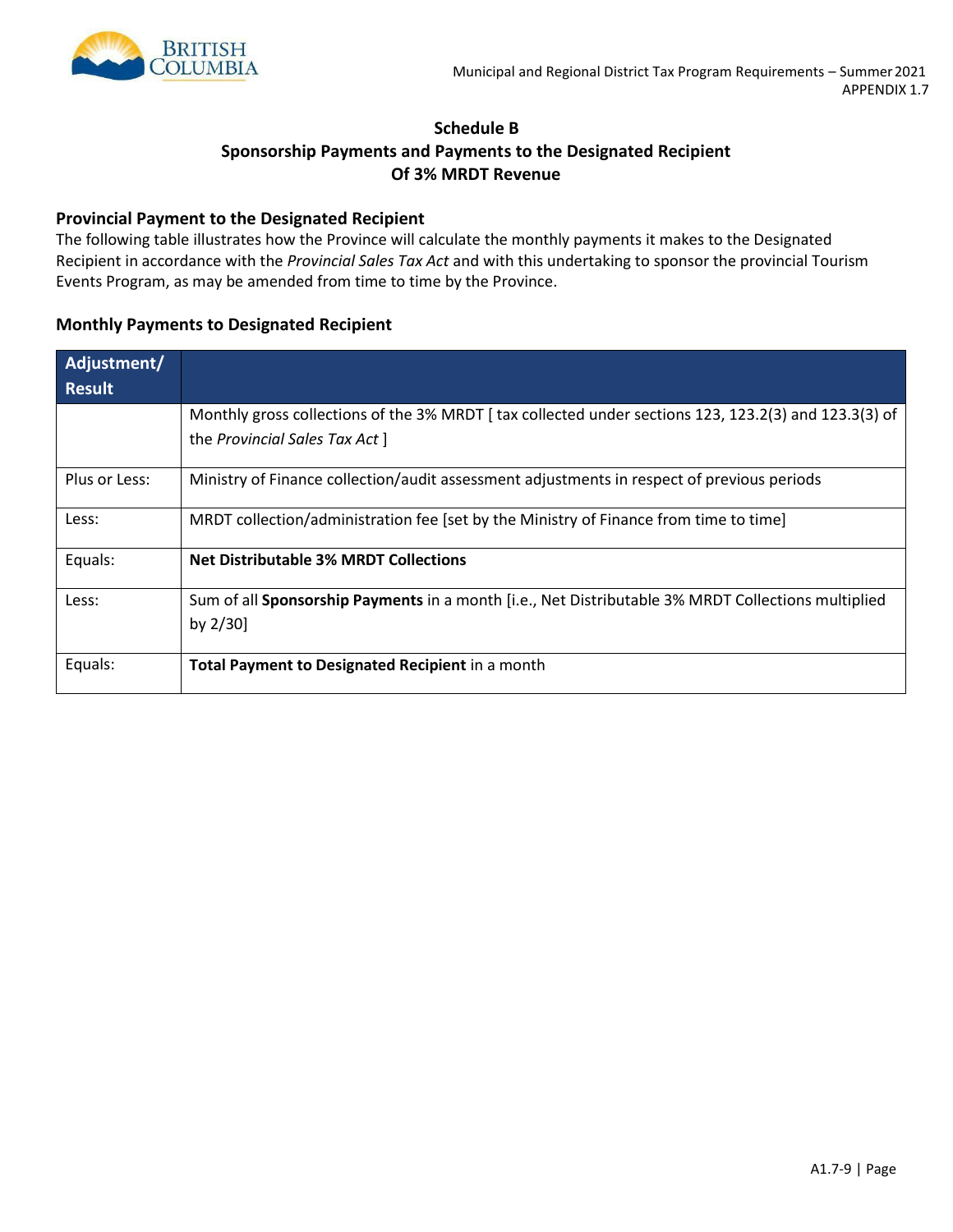

# <span id="page-33-0"></span>**Appendix 1.8 Affordable Housing MRDT Plan**

The following table **must** be completed if the designated recipient wishes to use MRDT revenues on affordable housing initiatives, regardless of whether revenues are solely from online accommodation platforms or from general MRDT revenues.

#### **Project Name and Address**

#### **Project Goals, Rationale and Details**

- **How does this project respond to affordable housing needs in your community?**
- What is the need, issue, or demand?
- What kind of project are you spending on (such as acquiring or constructing buildings, providing funding to an existing housing project or towards a rental or social housing program, or entering into a partnership agreement)?
- What documentation do you have authorizing the project to proceed (such as a contribution agreement or contract, or permits or schematics)? **Submit the documents with yourreport**.
- How will you measure success on the housing project?

#### **MRDT Contribution**

• Also indicate if the contribution is from OAP or general MRDT revenues.

**Housing Provider/Project Owners/Project Lead**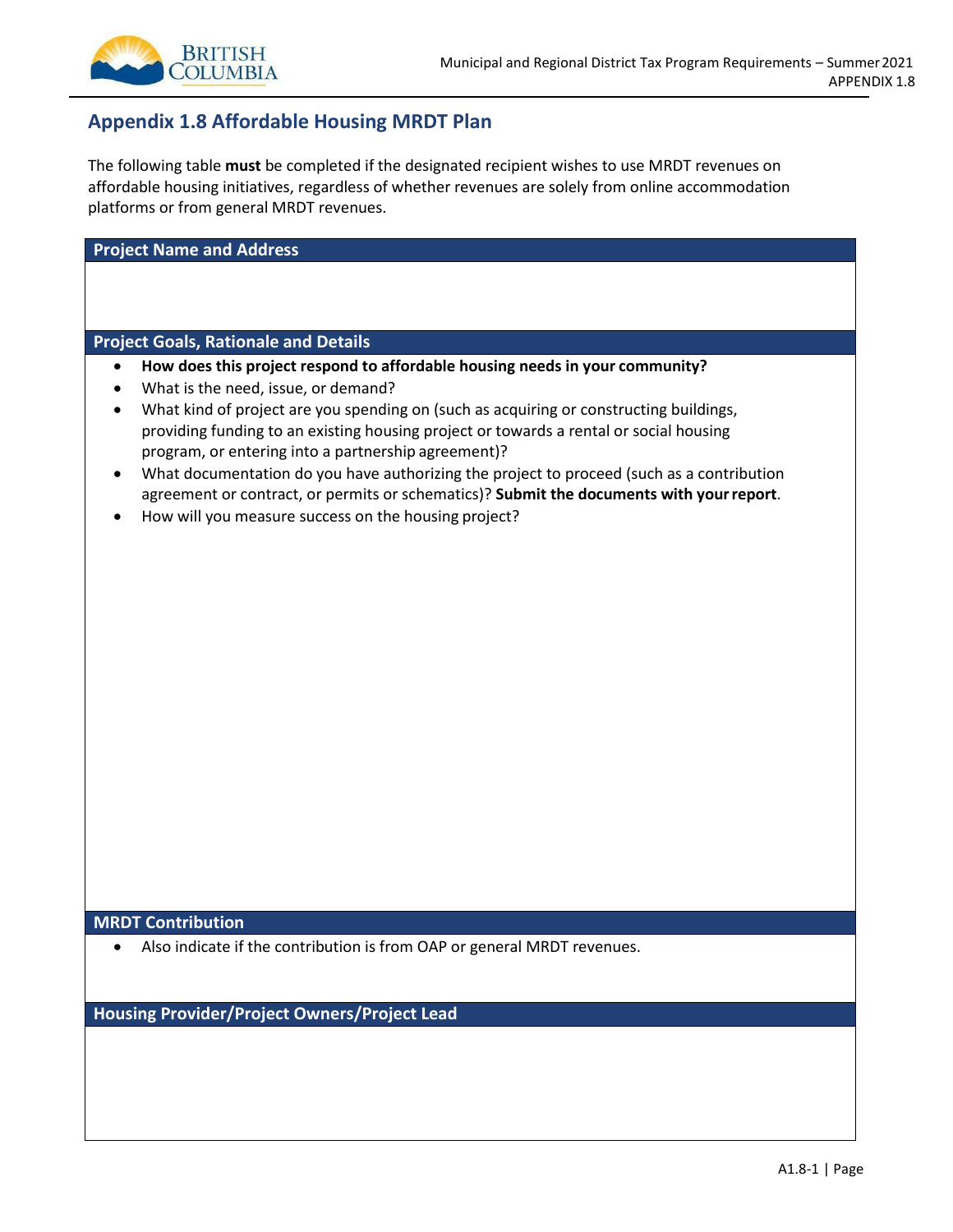

**Funding Partner(s)**

**Contribution from Funding Partner(s)**

**Estimated Completion Date**

**Estimated Number of Housing Units Completed**

• The number of housing units (such as rooms available for individual dwelling) acquired, completed, maintained, or renovated.

**Evidence of Consultation with Local Governments for Affordable Housing (if applicable)**

- If the designated recipient is not a municipality, provide evidence of consultation (such as support letters) from the applicable local government(s) in your area in regards to using MRDT revenues for affordable housing.
- If your affordable housing spending has already been approved through the submission of a Five-Year Strategic Plan, this section is not required.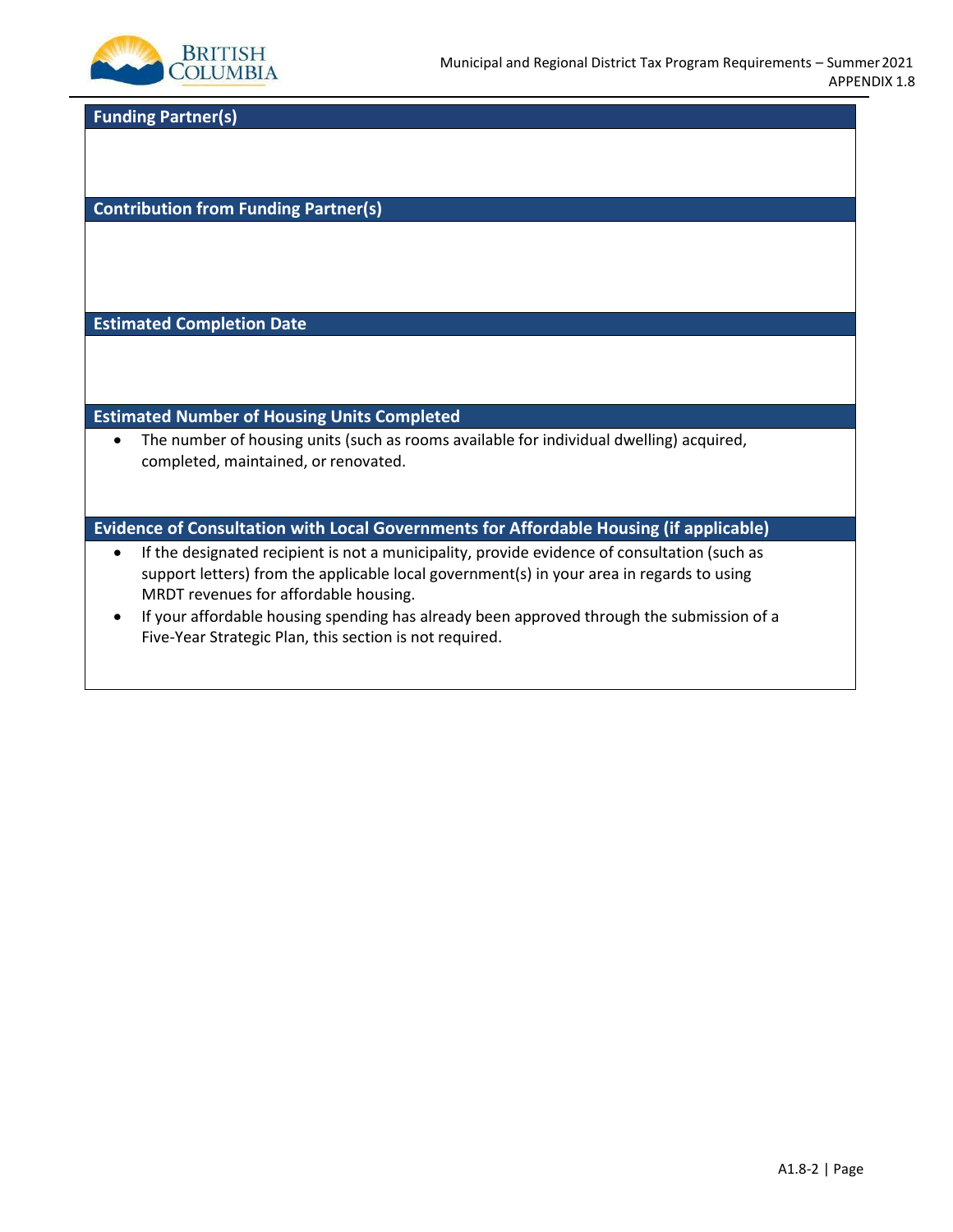# <span id="page-35-0"></span>**Appendix 2.1 Financial Report**

Under the *Provincial Sales Tax Act*, all designated recipients, including designated recipients not subject to the renewal application requirement, must report back to the Province annually in the form of a Financial Report **by May 31 of each year**.

The Financial Report must show how all the money received from the tax was spent and certify that all of the money received from the tax was used solely for approved purposes. The Financial Report must show that spending of money received from the tax was consistent with the Five-Year Strategic Business Plan. The Financial Report must also show the amounts, sources, and uses of all other tourism revenues.

**Please do not add lines or customize this template as the data has to be consistently consolidated across all 60+ designated accommodation areas. Please use the "Other" sections to describe any significant items not listed.**

| <b>Designated Recipient:</b>             |  |
|------------------------------------------|--|
| <b>Designated Accommodation Area:</b>    |  |
| Date Prepared:                           |  |
| <b>MRDT Repeal Date (if applicable):</b> |  |
| <b>Total MRDT Funds Received:</b>        |  |
| <b>Year Ending:</b>                      |  |

# **Section 1: MRDT Budget Variance Report**

*Designated recipients must complete the table as provided below. Refer to Appendix 2.3 for further expense line item descriptions.*

| <b>Revenues</b> |                                                         | <b>Current Year</b> |           |                 |
|-----------------|---------------------------------------------------------|---------------------|-----------|-----------------|
|                 |                                                         | Budget \$           | Actual \$ | <b>Variance</b> |
|                 | Starting Carry Forward (All Net Assets - Restricted and |                     |           |                 |
|                 | Unrestricted)                                           |                     |           |                 |
|                 | General MRDT (net of admin fees)                        |                     |           |                 |
|                 | MRDT from online accommodation platforms (OAP)          |                     |           |                 |
|                 | Local government contribution                           |                     |           |                 |
|                 | Stakeholder contributions (i.e. membership fees)        |                     |           |                 |
|                 | Co-op funds received (e.g. DBC coop, DMO-led projects)  |                     |           |                 |
|                 | Grants - Federal                                        |                     |           |                 |
|                 | Grants - Provincial                                     |                     |           |                 |
|                 | Grants/Fee for Service - Municipal                      |                     |           |                 |
|                 | <b>Retail Sales</b>                                     |                     |           |                 |
|                 | Interest                                                |                     |           |                 |
|                 | Other (please describe)                                 |                     |           |                 |
|                 | <b>Total Revenues</b>                                   |                     |           |                 |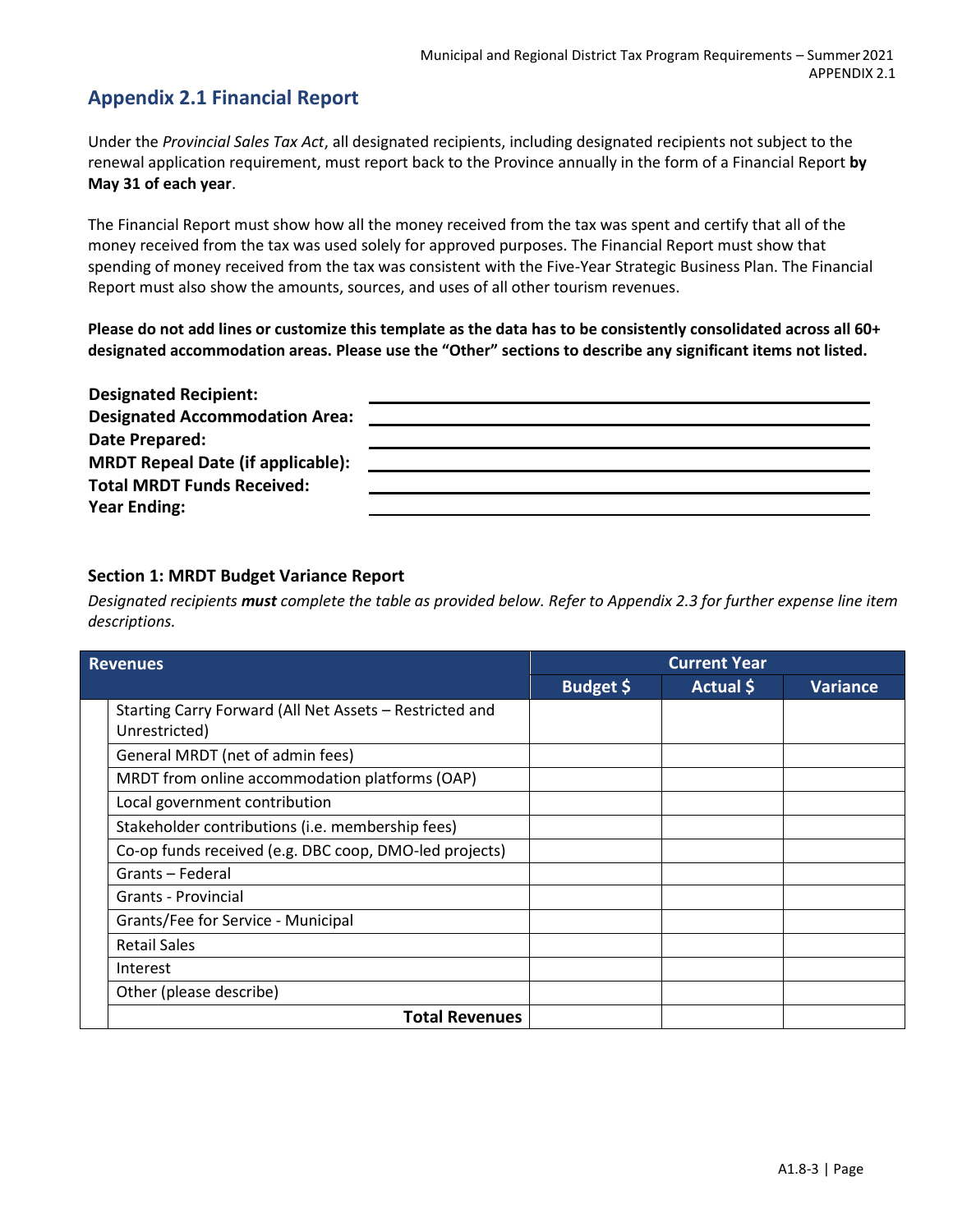

| <b>Expenses (MRDT &amp; Non-MRDT)</b>                                                                      | Budget \$ | Actual \$ | <b>Variance</b> |
|------------------------------------------------------------------------------------------------------------|-----------|-----------|-----------------|
| <b>Marketing</b>                                                                                           |           |           |                 |
| Marketing staff - wage and benefits                                                                        |           |           |                 |
| Media advertising and production                                                                           |           |           |                 |
| Website - hosting, development, maintenance                                                                |           |           |                 |
| Social media                                                                                               |           |           |                 |
| Consumer shows and events                                                                                  |           |           |                 |
| Collateral production and distribution                                                                     |           |           |                 |
| Travel media relations                                                                                     |           |           |                 |
| <b>Travel trade</b>                                                                                        |           |           |                 |
| Consumer-focused asset development (imagery, video,<br>written content)                                    |           |           |                 |
| Other (please describe)                                                                                    |           |           |                 |
| <b>Subtotal</b>                                                                                            |           |           |                 |
| <b>Destination &amp; Product Experience Management</b>                                                     |           |           |                 |
| Destination and product experience management staff<br>- wage and benefits                                 |           |           |                 |
| Industry development and training                                                                          |           |           |                 |
| Product experience enhancement and training                                                                |           |           |                 |
| Research, evaluation, analytics,                                                                           |           |           |                 |
| Other (please describe)                                                                                    |           |           |                 |
| <b>Subtotal</b>                                                                                            |           |           |                 |
| <b>Visitor Services</b>                                                                                    |           |           |                 |
| Visitor Services - wage and benefits                                                                       |           |           |                 |
| Visitor Services operating expenses                                                                        |           |           |                 |
| Other (please describe)                                                                                    |           |           |                 |
| <b>Subtotal</b>                                                                                            |           |           |                 |
| <b>Meetings, Conventions, Events and Sport</b>                                                             |           |           |                 |
| Staff - wage and benefits                                                                                  |           |           |                 |
| Meetings, conventions, conferences, events, sport, etc.                                                    |           |           |                 |
| <b>Subtotal</b>                                                                                            |           |           |                 |
| Administration                                                                                             |           |           |                 |
| Management and staff unrelated to program<br>implementation - wages and benefits                           |           |           |                 |
| Finance staff - wages and benefits                                                                         |           |           |                 |
| Human Resources staff - wages and benefits                                                                 |           |           |                 |
| <b>Board of Directors costs</b>                                                                            |           |           |                 |
| Information technology costs - workstation related<br>costs (i.e. computers, telephone, support, networks) |           |           |                 |
| Office lease/rent                                                                                          |           |           |                 |
| General office expenses                                                                                    |           |           |                 |
| <b>Subtotal</b>                                                                                            |           |           |                 |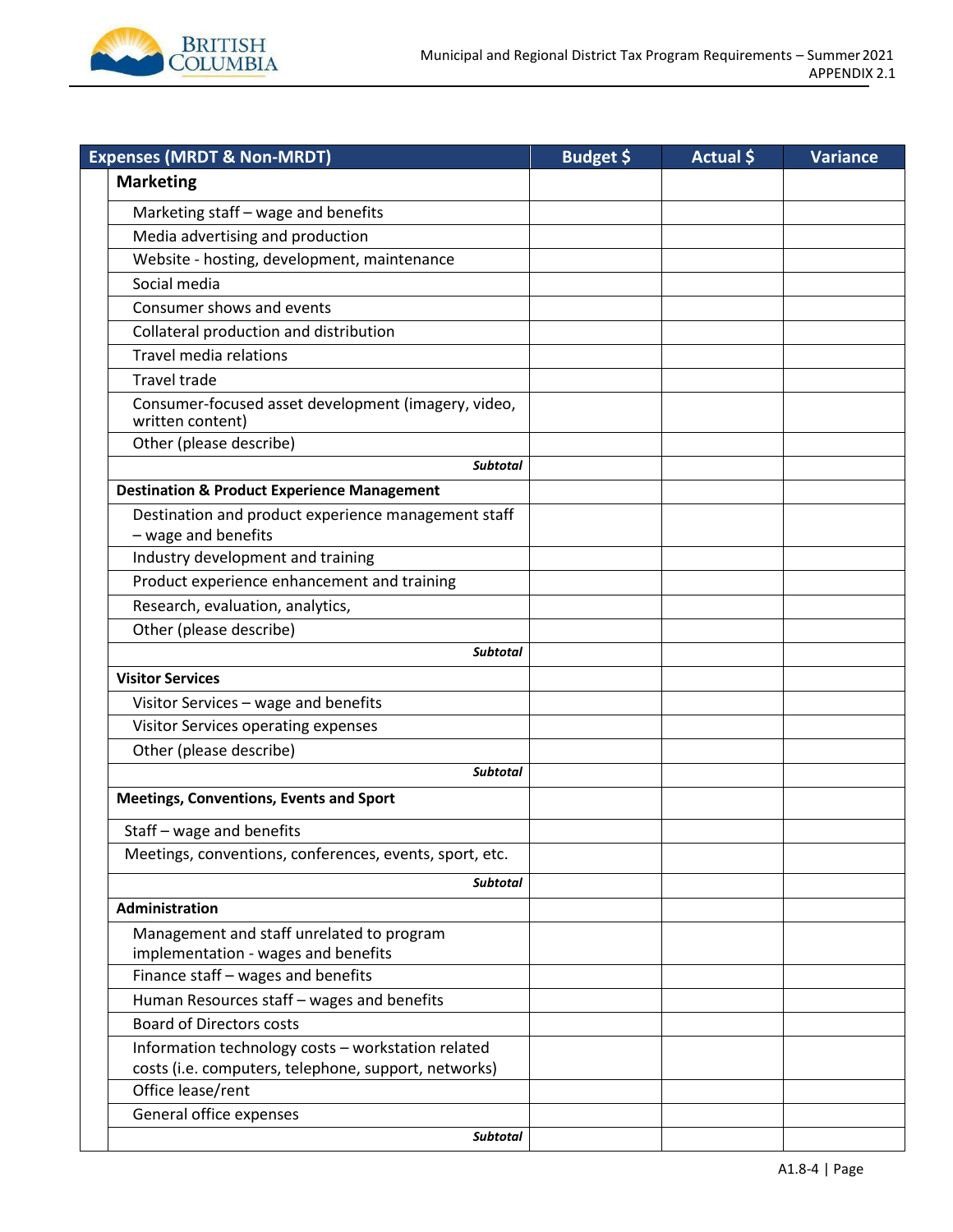|                                                                               | <b>Expenses (MRDT &amp; Non-MRDT)</b>                 | Budget \$ | Actual \$ | , ,, , ,, , ,, , , <u>,</u> , <u>,</u><br><b>Variance</b> |
|-------------------------------------------------------------------------------|-------------------------------------------------------|-----------|-----------|-----------------------------------------------------------|
|                                                                               | <b>Affordable Housing</b>                             |           |           |                                                           |
|                                                                               | Funded by OAP Revenue                                 |           |           |                                                           |
|                                                                               | Funded by General MRDT Revenues (if<br>Applicable)    |           |           |                                                           |
|                                                                               | <b>Subtotal</b>                                       |           |           |                                                           |
|                                                                               |                                                       |           |           |                                                           |
|                                                                               | <b>Other</b>                                          |           |           |                                                           |
|                                                                               | All other wages and benefits not included above       |           |           |                                                           |
|                                                                               | Other activities not included above (please describe) |           |           |                                                           |
|                                                                               | <b>Subtotal</b>                                       |           |           |                                                           |
|                                                                               | <b>Total Expenses</b>                                 |           |           |                                                           |
| <b>Ending Carry Forward (All Net Assets - Restricted and</b><br>Unrestricted) |                                                       |           |           |                                                           |

# **Section 2: Actual Spending by Market – LEISURE ONLY**

| <b>Geographic Market</b>      | <b>Total Marketing</b><br><b>Budget by Market</b> | % of Total \$ by<br><b>Market</b> |
|-------------------------------|---------------------------------------------------|-----------------------------------|
| <b>BC</b>                     |                                                   |                                   |
| Alberta                       |                                                   |                                   |
| Ontario                       |                                                   |                                   |
| Other Canada (please specify) |                                                   |                                   |
| <b>Washington State</b>       |                                                   |                                   |
| California                    |                                                   |                                   |
| Other USA (please specify)    |                                                   |                                   |
| Mexico                        |                                                   |                                   |
| China                         |                                                   |                                   |
| UK                            |                                                   |                                   |
| Germany                       |                                                   |                                   |
| Australia                     |                                                   |                                   |
| Japan                         |                                                   |                                   |
| Other International (Please   |                                                   |                                   |
| specify)                      |                                                   |                                   |
| Total                         |                                                   |                                   |

By signing this form, you certify that the above information is an accurate representation of the actual tourism related expenditures for the jurisdiction defined under the terms of the Municipal and Regional District Tax.

# **Form MUST be signed by the Designated Recipient, not the service provider.**

| Designated Recipient's Authorized Signing<br><b>Authority Name</b> | Designated Recipient's Authorized Signing Authority Title        |
|--------------------------------------------------------------------|------------------------------------------------------------------|
| Date                                                               | Designated Recipient's Authorized Signing Authority<br>Signature |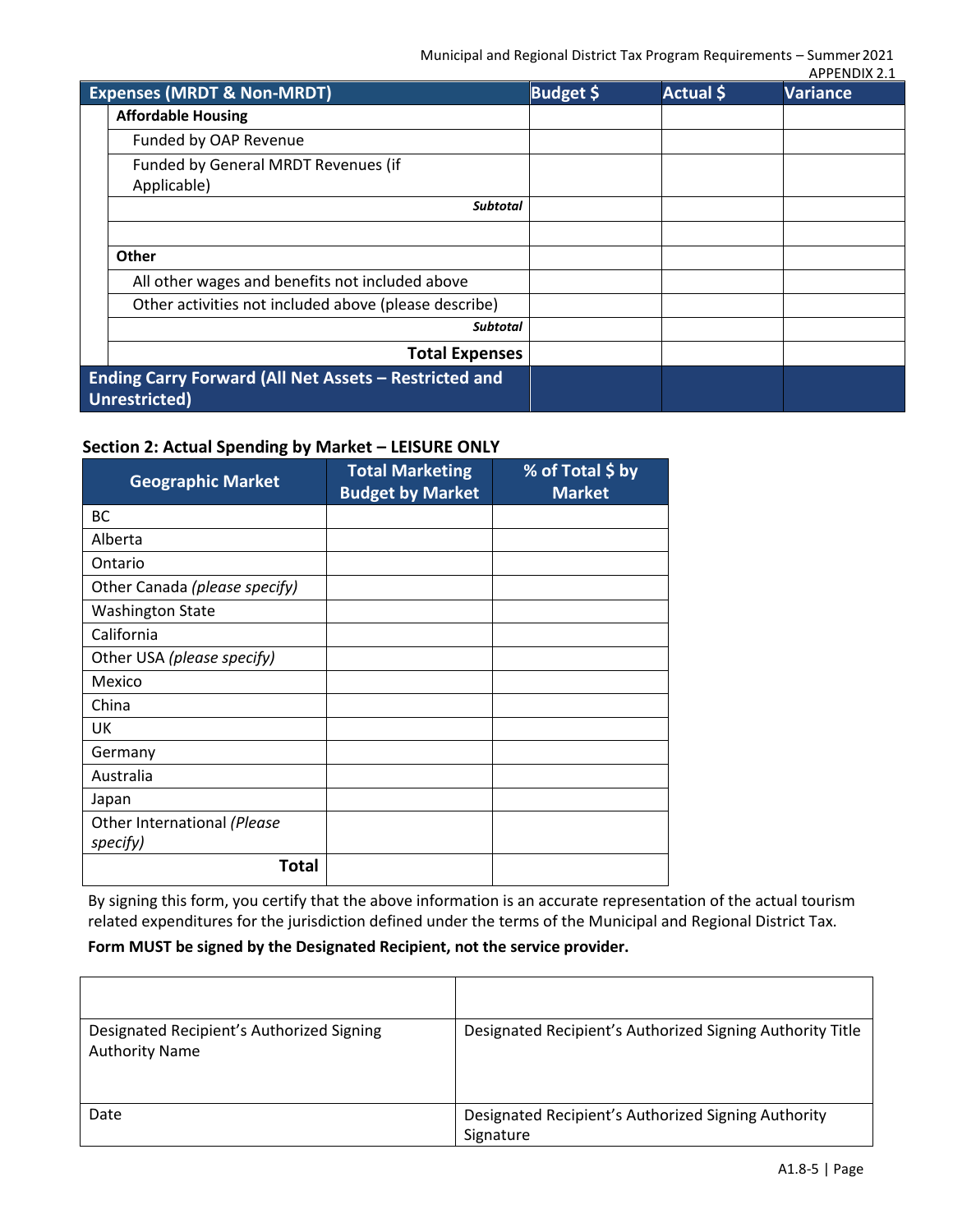

# <span id="page-38-0"></span>**Appendix 2.2 Annual Performance Report**

Under the *Provincial Sales Tax* Act, all designated recipients, including designated recipients not subject to the renewal application requirement, must report back to the Province annually. As such, all designated recipients (or the designated recipient's service provider), are required to complete the following Annual Performance Report as well as a Financial Report (refer to Appendix 2.1) **by May 31 of each year**.

**All** designated recipients are required to fill in the sections below.

**Only** those designated recipients that receive the three percent tax rate will be required to report out on additional metrics (as indicated below).

A description/instructions pertaining to each performance metric is provided in grey text as a guide only. Please delete the grey text and provide your response accordingly.

| <b>Designated Recipient:</b>          | <b>Report Completed:</b> dd-mm-yr                |  |  |
|---------------------------------------|--------------------------------------------------|--|--|
| <b>Designated Accommodation Area:</b> | Reporting period: Jan 1- Dec 31 $-\gamma r^*$    |  |  |
|                                       | *or for first year of term, indicate accordingly |  |  |

| 1. Effective tourism marketing, programs and projects<br>MRDT-funded tourism marketing, programs and projects maximize the potential for increased<br>visitation and growth in tourism business activity, employment and incremental tourism revenue. |                                                                                                                                                                                                                                                                                                                   |                                                                                                                                                                                                                     |  |
|-------------------------------------------------------------------------------------------------------------------------------------------------------------------------------------------------------------------------------------------------------|-------------------------------------------------------------------------------------------------------------------------------------------------------------------------------------------------------------------------------------------------------------------------------------------------------------------|---------------------------------------------------------------------------------------------------------------------------------------------------------------------------------------------------------------------|--|
| <b>Mandatory Metric</b>                                                                                                                                                                                                                               | <b>Designated Recipient Response</b>                                                                                                                                                                                                                                                                              |                                                                                                                                                                                                                     |  |
| <b>MRDT Revenue</b>                                                                                                                                                                                                                                   | Report on the total annual MRDT revenue received by the Designated Recipient.<br>The period should be between January 1 to December 31 of the reporting year (or<br>portion thereof in the first year of reporting).                                                                                              |                                                                                                                                                                                                                     |  |
| <b>MRDT</b> activities,<br>tactics, investment<br>efforts and outcomes<br>(as per your One-Year<br><b>Tactical Plan)</b>                                                                                                                              | Report on the MRDT activities, tactics, investment efforts and resulting outputs<br>achieved in the reporting period indicated above.<br>vary by tactic. Example metrics include:<br>Metrics will                                                                                                                 |                                                                                                                                                                                                                     |  |
|                                                                                                                                                                                                                                                       | <b>OUTPUT MEASURES</b><br>Types of marketing activities<br>Number of event campaigns and<br>results<br>Description of social media<br>$\bullet$<br>activities and outcomes<br>Number of media placements<br>$\bullet$<br>Number of conventions and<br>meeting sales<br>Webpage visits<br>Visitor inquiries/calls. | <b>OUTCOME MEASURES</b><br>Visitor volume<br>Visitor nights and visitor<br>$\bullet$<br>spending<br>Visitor revenues<br>Average length of stay<br>Accommodation<br>revenues<br>Number of new tourism<br>businesses. |  |
| <b>Key Learnings</b>                                                                                                                                                                                                                                  | Please provide an assessment of effectiveness of tactics, describe what worked,<br>what didn't and lessons learned.                                                                                                                                                                                               |                                                                                                                                                                                                                     |  |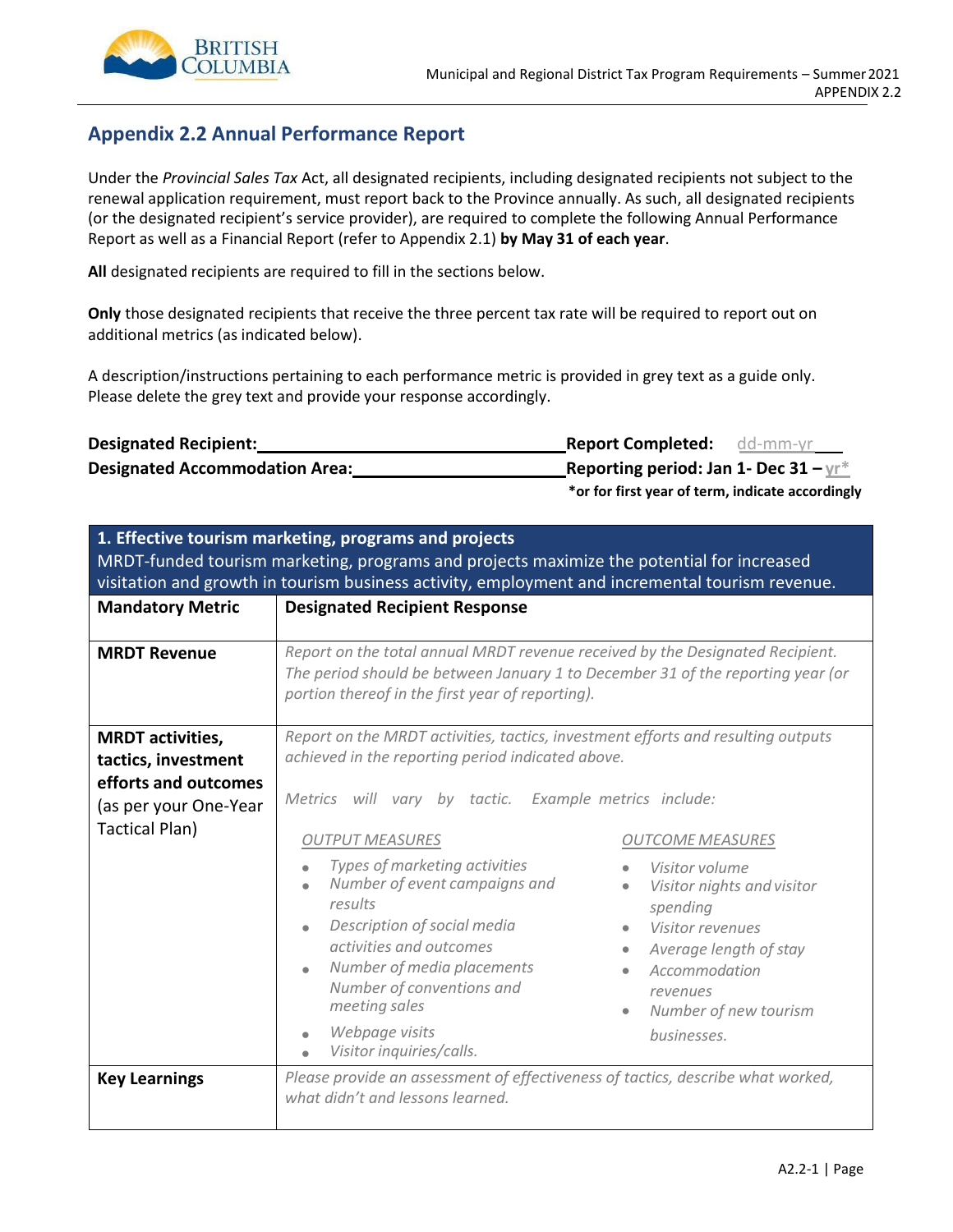

| 2. Effective local-level stakeholder support and inter-community collaboration                                                                                                                               |                                                                                                                                                                                                                                                                                                                                                                                                                                                                                                                                                                                                                                                                                                                                                                                                                                                                                                                                                                                                                                                                                                                                                                                                                                                                                       |  |
|--------------------------------------------------------------------------------------------------------------------------------------------------------------------------------------------------------------|---------------------------------------------------------------------------------------------------------------------------------------------------------------------------------------------------------------------------------------------------------------------------------------------------------------------------------------------------------------------------------------------------------------------------------------------------------------------------------------------------------------------------------------------------------------------------------------------------------------------------------------------------------------------------------------------------------------------------------------------------------------------------------------------------------------------------------------------------------------------------------------------------------------------------------------------------------------------------------------------------------------------------------------------------------------------------------------------------------------------------------------------------------------------------------------------------------------------------------------------------------------------------------------|--|
| Designated recipients are responsible for engaging with key stakeholders, establishing local-level<br>support, and seeking out efficiencies through collaborative activities to inform appropriate decision- |                                                                                                                                                                                                                                                                                                                                                                                                                                                                                                                                                                                                                                                                                                                                                                                                                                                                                                                                                                                                                                                                                                                                                                                                                                                                                       |  |
| making regarding investments.                                                                                                                                                                                |                                                                                                                                                                                                                                                                                                                                                                                                                                                                                                                                                                                                                                                                                                                                                                                                                                                                                                                                                                                                                                                                                                                                                                                                                                                                                       |  |
| <b>Mandatory Metric</b>                                                                                                                                                                                      | <b>Designated Recipient Response</b>                                                                                                                                                                                                                                                                                                                                                                                                                                                                                                                                                                                                                                                                                                                                                                                                                                                                                                                                                                                                                                                                                                                                                                                                                                                  |  |
| <b>Extent of Local-level</b><br><b>Stakeholder</b><br>Engagement                                                                                                                                             | Report on the engagement activities they have undertaken annually to ensure<br>stakeholders are informed and have the ability to provide input on direction.<br>Metrics will vary by tactic.                                                                                                                                                                                                                                                                                                                                                                                                                                                                                                                                                                                                                                                                                                                                                                                                                                                                                                                                                                                                                                                                                          |  |
|                                                                                                                                                                                                              | Example of metrics include the number and descriptions of:<br>Outreach communications (such as newsletters, marketing plans and annual<br>reports)<br>Conferences, engagement sessions, or annual generalmeetings.                                                                                                                                                                                                                                                                                                                                                                                                                                                                                                                                                                                                                                                                                                                                                                                                                                                                                                                                                                                                                                                                    |  |
| <b>Stakeholder</b><br><b>Satisfaction</b>                                                                                                                                                                    | <b>Only for designated recipients collecting 3% tax:</b><br>The designated recipient must conduct an annual stakeholder survey to:<br>Assess the level of awareness of tourism marketing activities in the community<br>(region)<br>Assess the level of satisfaction with the use of MRDTfunds.<br>Examples of tourism industry stakeholders may include, but are not limited to, the<br>following within the designated accommodation area:<br>accommodation providers;<br>$\bullet$<br>attractions, sightseeing, activities and other primary tourismbusinesses;<br>$\bullet$<br>restaurants, retail and other tourism related businesses;<br>$\bullet$<br>Regional and local tourism associations;<br>$\bullet$<br>Product Sector organizations;<br>Parks and recreation;<br>$\bullet$<br>Visitor Centres; and<br>$\bullet$<br>Other government agencies and organizations that have programs and services<br>that relate to tourism.<br>The designated recipient must append a copy of the survey (list of questions asked),<br>list of respondents and aggregated results to this report.<br>The designated recipient must seek Destination British Columbia's feedback on the<br>methodology, defining the survey questions and survey audience prior to issuing<br>the survey. |  |
| Community<br><b>Collaboration</b>                                                                                                                                                                            | <b>Only for designated recipients collecting 3% tax:</b><br>Report on the collaborative activities and outcomes to demonstrate partnerships<br>and alignment within and across communities on tourism marketing activities and<br>with provincial or federal tourism-related agencies as appropriate.                                                                                                                                                                                                                                                                                                                                                                                                                                                                                                                                                                                                                                                                                                                                                                                                                                                                                                                                                                                 |  |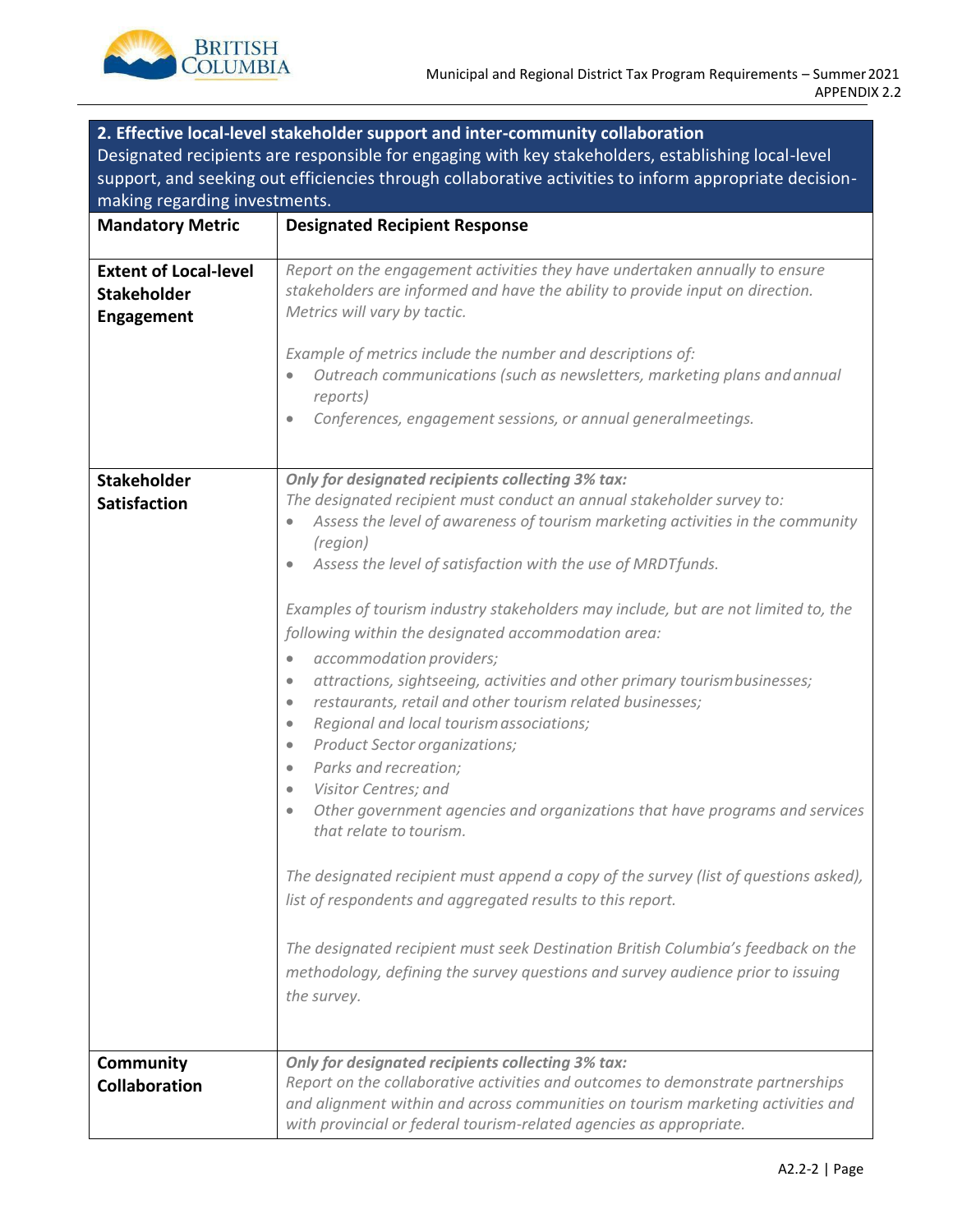

| <b>Mandatory Metric</b>                                                                                                                  | <b>Designated Recipient Response</b>                                                                                                                                                                                                                                                                                                                                                                                                                                                                                                                                                                    |  |
|------------------------------------------------------------------------------------------------------------------------------------------|---------------------------------------------------------------------------------------------------------------------------------------------------------------------------------------------------------------------------------------------------------------------------------------------------------------------------------------------------------------------------------------------------------------------------------------------------------------------------------------------------------------------------------------------------------------------------------------------------------|--|
| Community<br><b>Collaboration</b>                                                                                                        | Examples of collaborative activities include:<br>Meetings and discussions with other designated recipients or Destination<br>Marketing Organizations in other designated accommodation areas<br>Meetings and discussions with other tourism industry stakeholders on shared<br>$\bullet$<br>interests and goals<br>Integrated planning<br>$\bullet$<br>Sharing of resources on content and asset development<br>$\bullet$<br>Aligned product development<br>$\bullet$<br>Cooperative and or partnered marketing campaigns/initiatives                                                                   |  |
| marketing strategies and tactics:                                                                                                        | 3. Marketing Efforts Are Coordinated and complementary to provincial                                                                                                                                                                                                                                                                                                                                                                                                                                                                                                                                    |  |
|                                                                                                                                          | Designated recipients are responsible for ensuring their marketing efforts complement and do not                                                                                                                                                                                                                                                                                                                                                                                                                                                                                                        |  |
|                                                                                                                                          | duplicate those of Destination British Columbia to avoid overlap at the community level and dilution                                                                                                                                                                                                                                                                                                                                                                                                                                                                                                    |  |
|                                                                                                                                          | of BC's marketing message in key domestic and international markets.                                                                                                                                                                                                                                                                                                                                                                                                                                                                                                                                    |  |
| <b>Mandatory Metric</b>                                                                                                                  | <b>Designated Recipient Response</b>                                                                                                                                                                                                                                                                                                                                                                                                                                                                                                                                                                    |  |
| <b>Provincial Alignment</b>                                                                                                              | Report on actions taken to verify that proposed activities are in complimentary and<br>support Destination BC, regional, community and/or other available tourism<br>strategic and/or marketing plans as part of the completion of One-Year Tactical<br>Plan.                                                                                                                                                                                                                                                                                                                                           |  |
|                                                                                                                                          | Examples of actions taken could include:<br>Refer to Destination British Columbia's strategic plan and regional plans<br>$\bullet$<br>Liaise/consult with regional and/or provincial staff during strategic/tactical<br>$\bullet$<br>plan development<br>Provincial or regional staff attendance at community AGM, planning sessions<br>$\bullet$<br>or marketing showcases<br>Attendance at provincial marketing and/or planning sessions<br>$\bullet$<br>Attendance at regional marketing and/or planning sessions<br>$\bullet$<br>Attendance at regional annual conferences/marketing presentations. |  |
| <b>Coordinated with</b><br><b>Destination British</b><br><b>Columbia on Travel</b><br><b>Media and Travel</b><br><b>Trade Activities</b> | Only for designated recipients collecting 3% tax:<br>Report on actions taken to ensure travel trade and travel media activities are<br>coordinated with Destination BC's overarching marketing plan, and similar<br>activities undertaken by other designated recipients.<br>The designated recipient should also report on any outcomes of trade show and<br>travel trade activities.                                                                                                                                                                                                                  |  |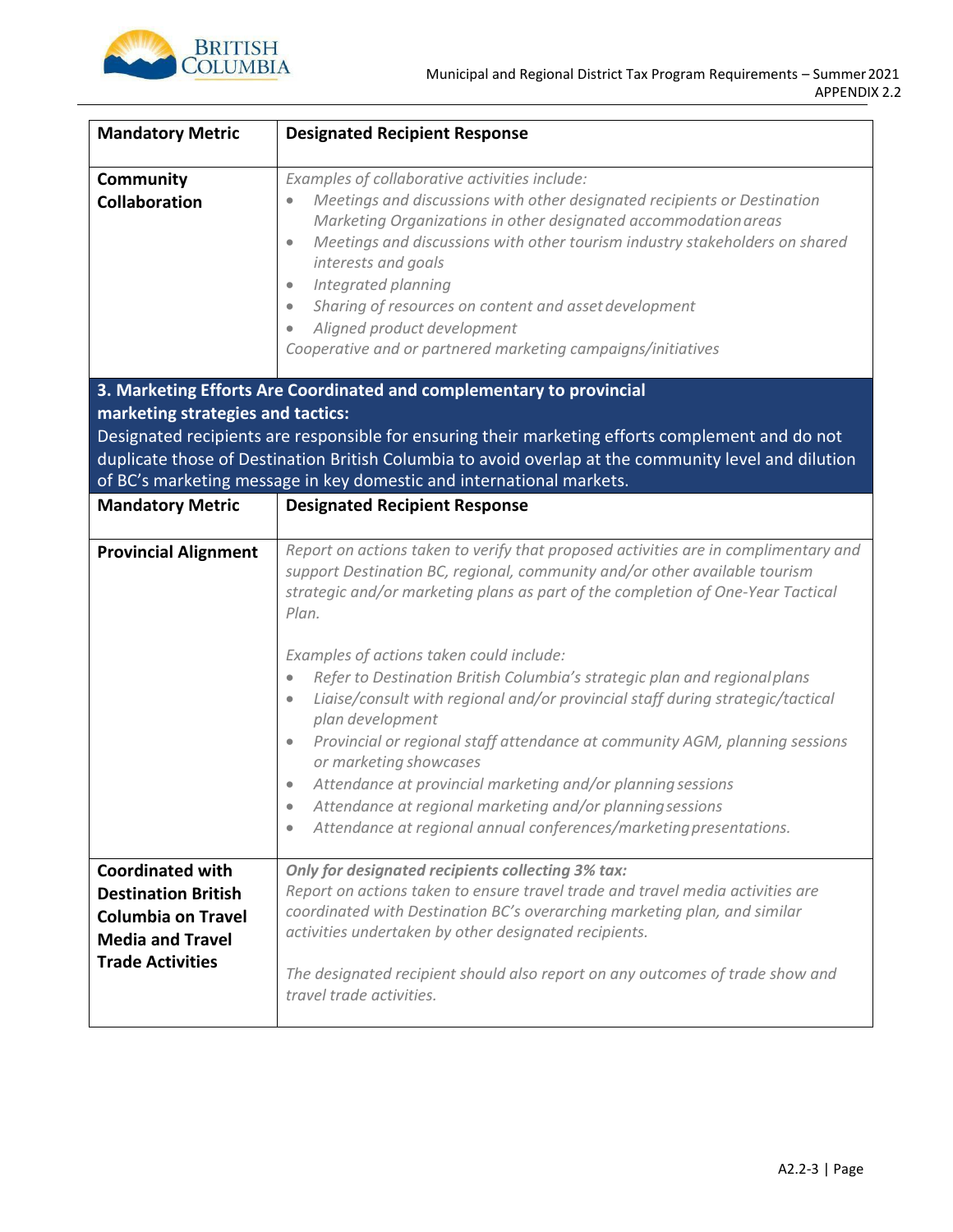

| 4. Fiscal prudence and accountability<br>All designated recipients must be accountable, transparent, and make fiscally prudent investments in<br>community tourism marketing. |                                                                                                                                                                                                                                                                                                                                     |  |  |
|-------------------------------------------------------------------------------------------------------------------------------------------------------------------------------|-------------------------------------------------------------------------------------------------------------------------------------------------------------------------------------------------------------------------------------------------------------------------------------------------------------------------------------|--|--|
| <b>Mandatory Metric</b>                                                                                                                                                       | <b>Designated Recipient Response</b>                                                                                                                                                                                                                                                                                                |  |  |
| <b>Effective Financial</b><br><b>Management</b>                                                                                                                               | The designated recipient must provide a completed Financial Report (refer to<br>Appendix 2.1) that shows how MRDT funds were spent consistent with the<br>designated recipient's Five-Year Strategic Business Plan and certify that all of the<br>revenue was used solely for purposes as approved in their One-Year Tactical Plan. |  |  |
| <b>Streamlined</b><br><b>Administrative Costs</b>                                                                                                                             | The designated recipient must identify and include all administrative costs as<br>outlined in Appendix 2.1 and in accordance to the definition provided in the MRDT<br>Program Requirements (Section 4: Eligible Use of Funds).                                                                                                     |  |  |
| <b>Leveraging of Other</b><br><b>Marketing Funds</b>                                                                                                                          | The designated recipient must provide details (in this space) regarding what steps<br>they undertook to leverage funding over the year.<br>Additionally, the designated recipient must provide the amount(s) and source(s) of<br>marketing funds leveraged from other sources in the Financial Report (refer to<br>Appendix 2.1).   |  |  |

#### By signing this form, you certify the accuracy and completeness of the information provided above.

| Designated Recipient's Authorized Signing<br><b>Authority Name</b> | Designated Recipient's Authorized Signing Authority Title        |
|--------------------------------------------------------------------|------------------------------------------------------------------|
| Date                                                               | Designated Recipient's Authorized Signing Authority<br>Signature |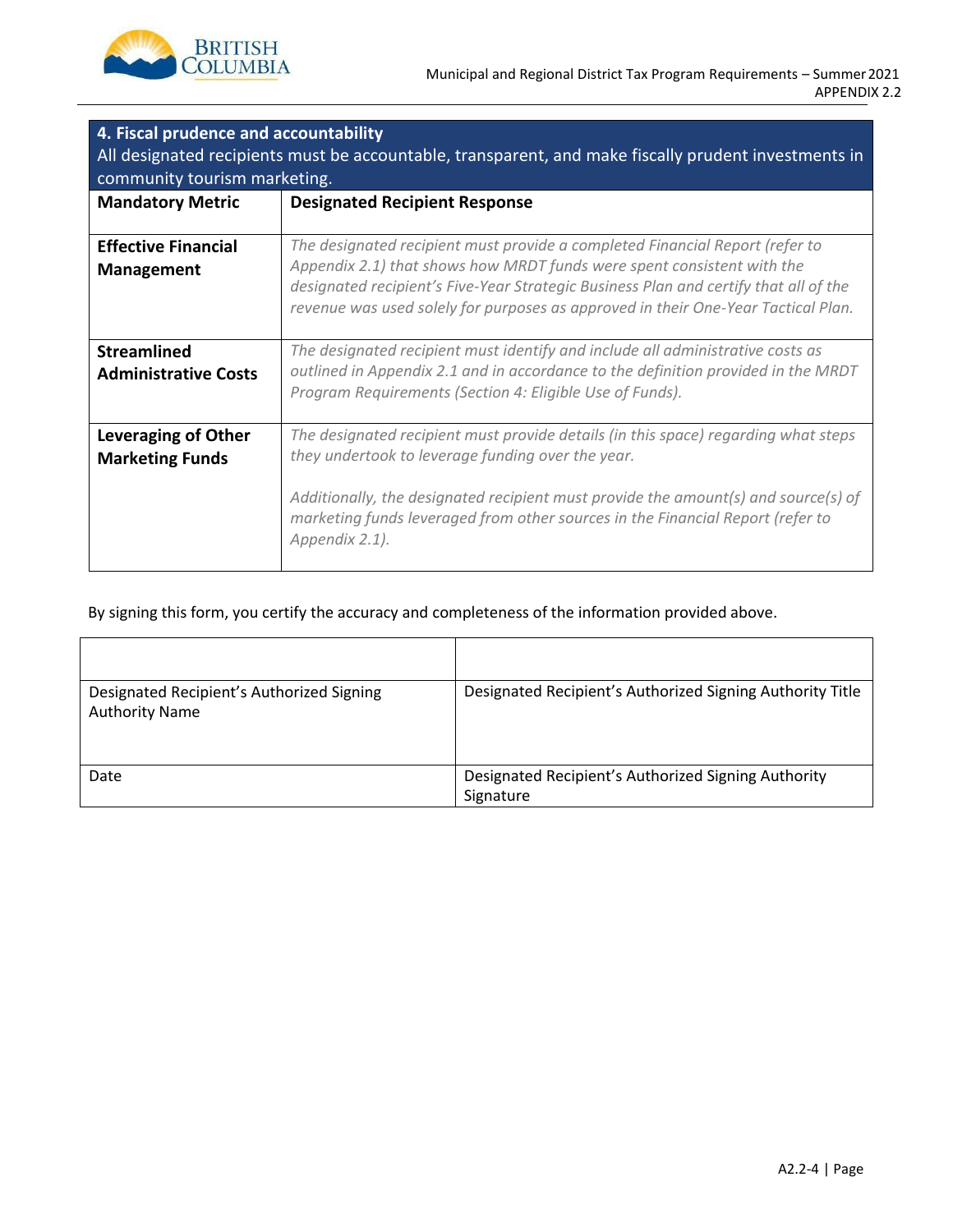

# <span id="page-42-0"></span>**Appendix 2.3 One-Year Tactical Plan**

Under the *Provincial Sales Tax* Act, all designated recipients, including designated recipients not subject to the renewal application requirement, must report to the Province annually. As such all designated recipients (or the designated recipient's service provider), are required to complete the following One-year Tactical Plan **no later than November 30th each year for years two through five**. If plans are available earlier, please submit as they become available. A Five-year Strategic Business Plan is required in year 1.

The One-year Tactical Plan must be consistent with the Five-year Strategic Business Plan and be based on the calendar year.

# A sample Tactical Plan template has been provided below. However, the format of the Tactical Plan may be **developed specific to your community needs and resources.**

Similar to the Five-year Strategic Business Plan, the One-year Tactical Plan must adhere to the MRDT program principles (see box).

Please ensure there is alignment between provincial tourism strategies and community tourism efforts. Additionally, designated recipients should make their One-year Tactical Plans available to tourism industry stakeholders.

If you wish to make material modifications to the Five-year goals, strategies or targets, the changes must be identified in the One-year Tactical Plan and may require approval from the Province (see Section 11: Amendments in Program Requirements).

Your One-year Tactical Plan must contain the following information:

- An overview of the strategic direction from the Five-Year Strategic BusinessPlan
- Key learning and conclusions from the previous year
- Details about activities and tactics for the upcomingyear
- Expected outcomes
- Availability of revenue from other sources to fund projects in addition to the funds from the tax (Reminder: funds from the tax must be incremental to existing sources of funding. The funds from the tax must not replace existing sources of tourism funding in acommunity)
- A proposed budget for the year ahead

For questions, please contact Destination British Columbia at [MRDT@destinationbc.ca.](mailto:MRDT@destinationbc.ca)

# *Quick Reference Guide*

# *(from the MRDT Program Requirements):*

- *The intention of the tax isto assist designated recipients to fund tourism marketing, programs and projects.*
- Funds from the MRDT program are intended to augment current funding and cannot be used to replace existing *sources of tourism funding in a community.*
- The MRDT program is intended to contribute to the increase of local tourism revenue, visitation, and economic *benefits and should be supported by local government and tourism stakeholders.*

#### *The MRDT program principles are:*

- *Effective tourism marketing, programs and projects*
- *Effective local-level stakeholder support, and inter-community collaboration*
- *Marketing effortsthat are coordinated and complementary to provincial marketing strategies and tactics*
- *Fiscal prudence and accountability.*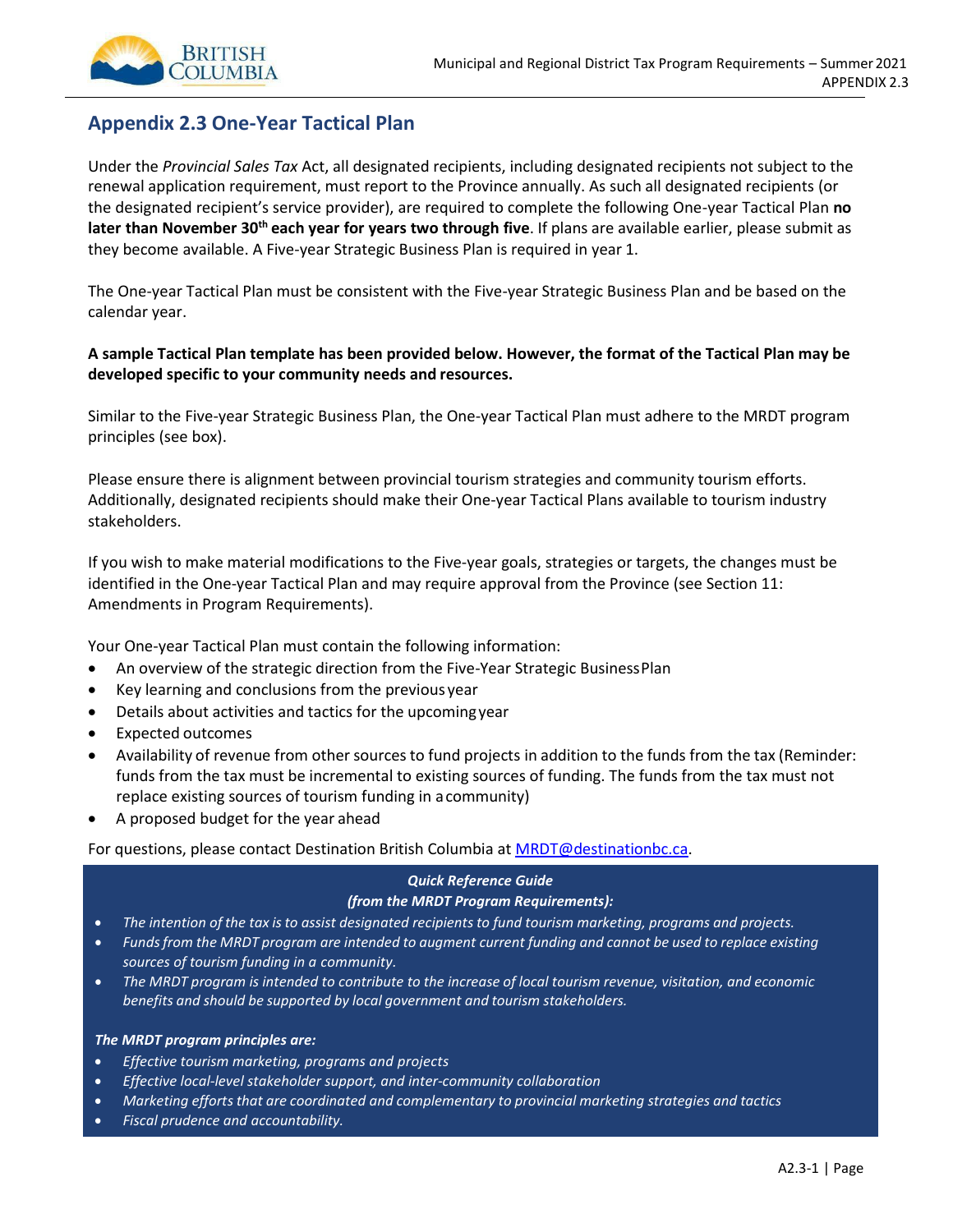

# **One-Year Tactical Plan Template**

| <b>Designated Recipient:</b>          |  |
|---------------------------------------|--|
| <b>Designated Accommodation Area:</b> |  |
| Date Prepared:                        |  |
| <b>MRDT Repeal Date:</b>              |  |
| <b>Five Year Period:</b>              |  |

A description/instructions pertaining to each section is provided in grey text as a guide only. **The format of your One-Year Tactical Plan may be developed specific to your community needs and resources.** If using this template, please delete the blue text and provide your response accordingly. If using your own report template, please ensure it includes the following sections:

| Section 1: Overview and Update to Five-year Strategic Context |                                                                                                                                                                                                                                                                                                                                                                                                                      |  |  |
|---------------------------------------------------------------|----------------------------------------------------------------------------------------------------------------------------------------------------------------------------------------------------------------------------------------------------------------------------------------------------------------------------------------------------------------------------------------------------------------------|--|--|
| <b>Heading</b>                                                | <b>Description</b>                                                                                                                                                                                                                                                                                                                                                                                                   |  |  |
| <b>Strategic Direction</b>                                    | A brief overview of the strategic direction from the Five-Year Strategic Business Plan,<br>$\bullet$<br>which may include an articulation of the Vision, Mission, Goals and Objectives from<br>the Five-Year Strategic Business Plan.                                                                                                                                                                                |  |  |
| <b>Key Learnings and</b><br><b>Conclusions</b>                | Key learnings and conclusions from a situation analysis or annual review that will<br>$\bullet$<br>inform your One-Year Tactical Plan.<br>Provide an update on progress to date for current yearactivities.<br>$\bullet$                                                                                                                                                                                             |  |  |
| <b>Overall Goals, and</b><br><b>Objectives</b>                | Overall Goals, Objectives and Targets, if different from the Five-year Strategic<br>$\bullet$<br><b>Business Plan.</b>                                                                                                                                                                                                                                                                                               |  |  |
| <b>Strategies</b>                                             | Key Strategies for the year, if different from the Five-Year Strategic Business Plan. If<br>$\bullet$<br>any change in Key Strategies is deemed to be material or a substantial shift from<br>original direction set, then approval from Destination British Columbia will be<br>required before implementation.<br>Identify your key content themes for the year (i.e. wilderness, touring, ski, etc.)<br>$\bullet$ |  |  |
| <b>Target Markets</b>                                         | The types of visitors that are priorities for your community for the next year, stating<br>$\bullet$<br>primary and secondary target markets. Include geographic target markets,<br>demographic, and activity-based target groups.<br>The desired length of stay that your community is seeking from the target markets,<br>$\bullet$<br>from day visits or overnight getaways to longervacations.                   |  |  |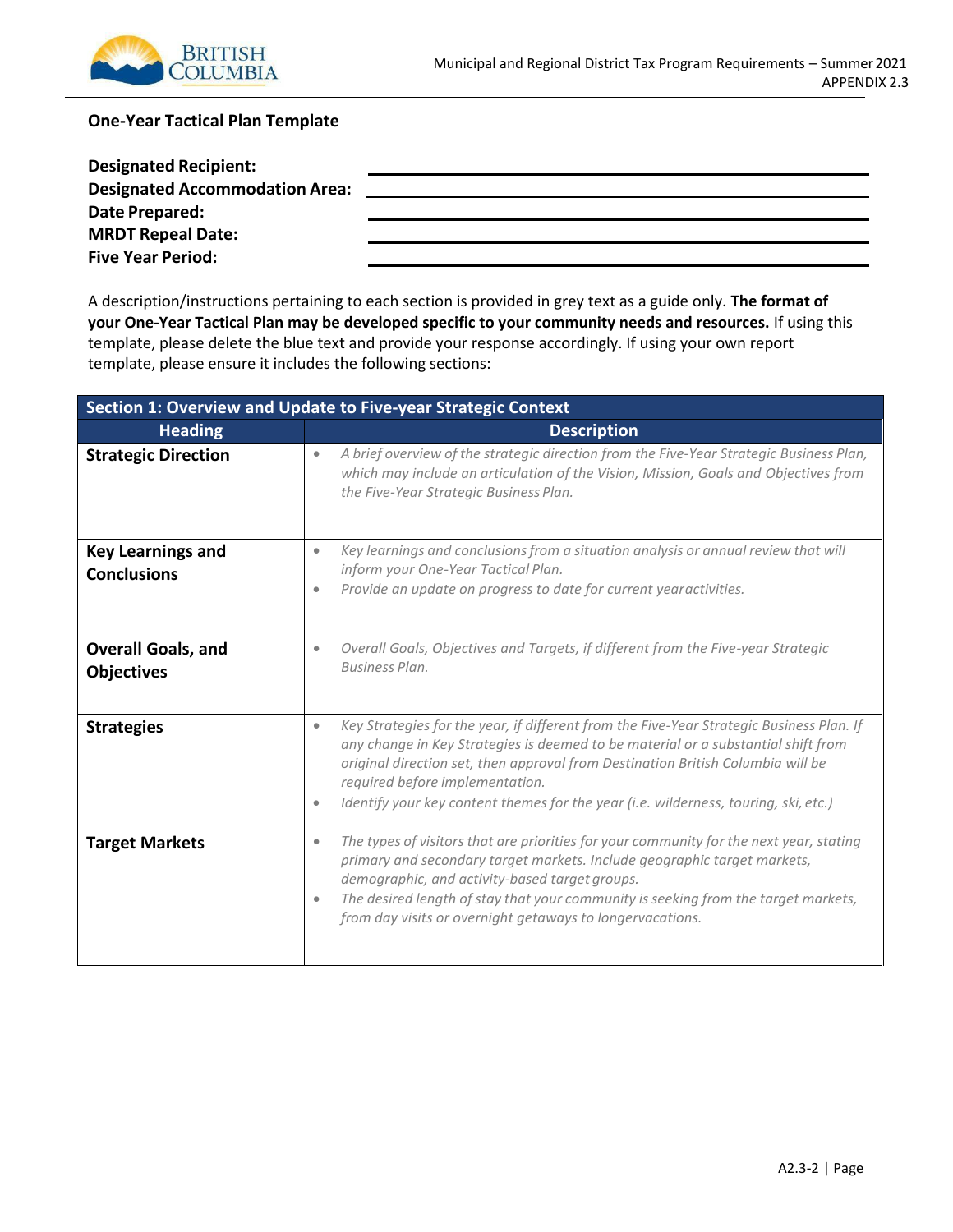

#### **Section 2: One-Year Tactical Plan with Performance Measures**

Please provide a **Project Plan** for each major activity you will undertake in the year ahead using MRDT funds. Authorized purposes of MRDT funds are tourism marketing, programs and projects and any other prescribed purposes as set out by regulation.

**Project plans should include the following information for each activity. The recipient can organize the plan in a manner that best reflects their individual approach. Please note that Destination BC may share relevant tactical information with applicable Destination BC program areas to facilitate increased collaboration and alignment.**

1. The **major category** of the activity. Examples could include marketing, destination and product experience management, visitor services, etc.

Marketing, which may include:

- Media Advertising and Production (for example: print, radio, television, out-of-home, paper direct mail, email marketing, search engine marketing, paid social media, display, and native advertising)
- Website Hosting, Development, Maintenance
- Social Media Management Platforms and Tools (i.e. Hootsuite)
- Consumer Shows and Events
- Collateral production and distribution
- Travel MediaRelations (for example: story idea creation, media and influencer FAM hosting/support, attendance at media marketplaces, etc.)
- Travel Trade (for example: trade FAM hosting/support, etc.)
- Consumer-focused asset development (for example: curation or production of written content, photography, videography, etc.)
- Other.

Destination and Product Experience Management, which may include:

- Industry Development and Training Enhancing Education and Knowledge (for example: market readiness, digital readiness, industry conferences, packaging and other tourism-related IndustryWorkshops)
- Product Experience Enhancement and Training (for example: Itinerary Development, Content Development and Key Experience Creation)
- Research, Evaluation, and Analytics
- Other.

Visitor Services, which may include:

- Visitor Services Activities (for example: staff wage and benefits, visitor services via social media, digital tools, including mobile apps, kiosks, beacons, etc., , roving/mobile visitor services, ambassador programs, , FAMs)
- Other.

Meetings, Conventions, Events and Sport:

Examples could include conferences, events, sales, sport, grantprograms, etc.

Affordable Housing, which may include:

- Details on affordable housing projects (project description and rationale, authorizing documents, budget and applicable funding partners).
- Please complete and attach Appendix 1.8.

Other:

- Other activities not covered by the above categories, such as capital expenditures if **pre-approved by government** (prior to application), etc.
- 2. Please list and describe **the tactics** your community will use to achieve the strategies outlined in Section 1 of your Five-Year Strategic Business Plan. There may be several tactics for each activity.
- 3. Please provide an **implementation plan** that includes a short description, quantifiable objectives, rationale, action steps, potential partnerships, resources, sources of funding, responsibilities, timeframe, budget, and evaluation mechanism.
- 4. Please outline the **performance measures, expected outputs and outcomes**. Note, designated recipients receiving a tax rate of 3% are subject to additional reporting requirements. Please refer to Appendix 2.2 for more information about annual reporting of performance measures.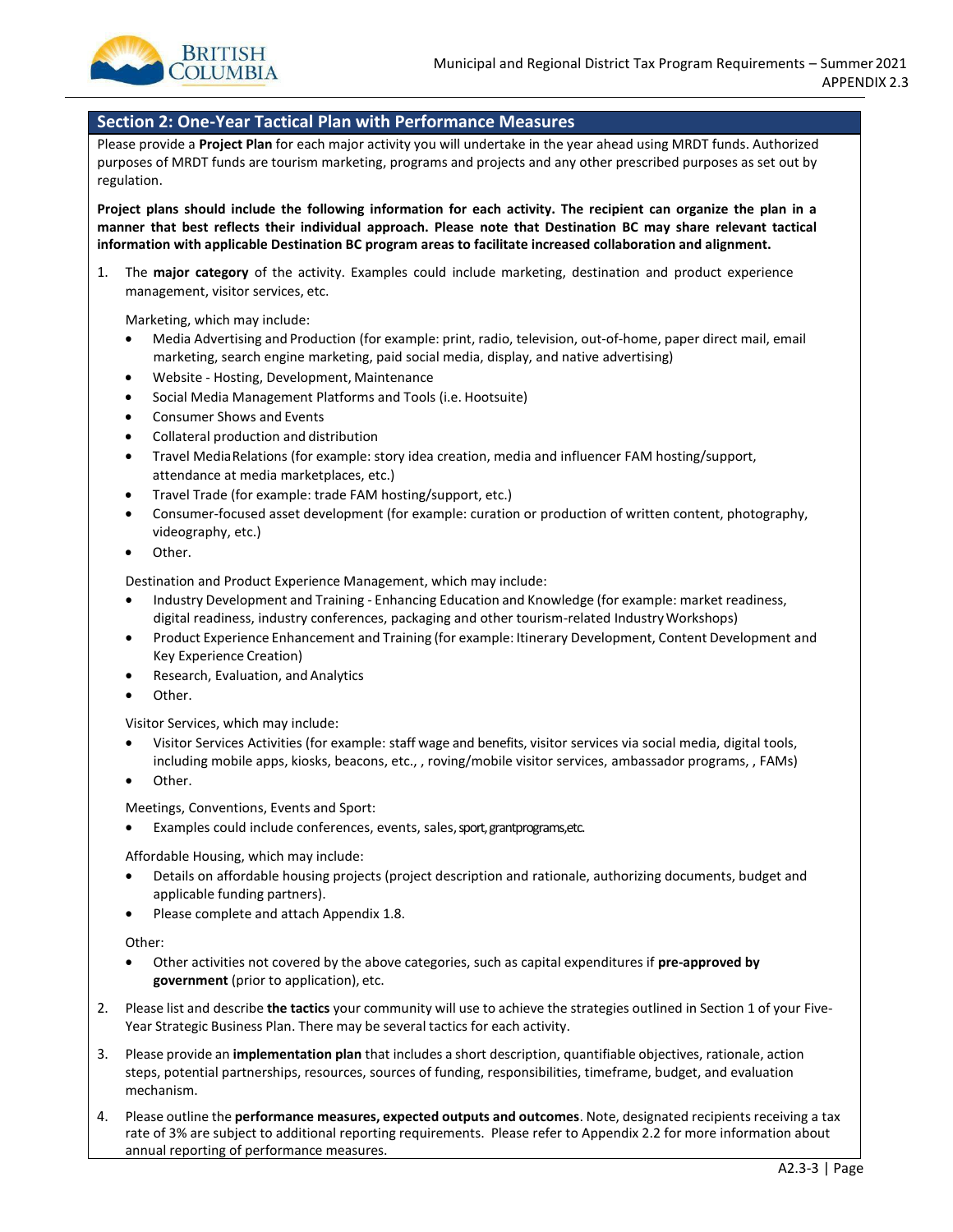

#### **Project Plan Template**

A description/instructions pertaining to each section is provided in grey text as a guide only. **The format of your Project Plan may be developed specific to your community needs and resources. If using this template, please delete the grey text and provide your response accordingly.**

**Major Category:** *(e.g., Marketing - Travel Trade; Visitor Services – Mobile Apps; Conferences)*

**Activity Title:** *Please provide the title of activity.*

#### **Tactics:**

*Please list and describe the tactics to be used to achieve the strategies outlined in Section 1 of the Strategic Business Plan. There may be several tactics for each activity.*

#### **Implementation Plan:**

*For each activity, an implementation plan should include the following information:*

*Short Description:*

*Quantifiable Objectives:*

*Rationale:*

*Action Steps:*

*Potential Partnerships:*

*Resources:*

*Sources of Funding:*

*Timeframe: (when will the tactic begin and end or is it ongoing?)* 

*Budget:*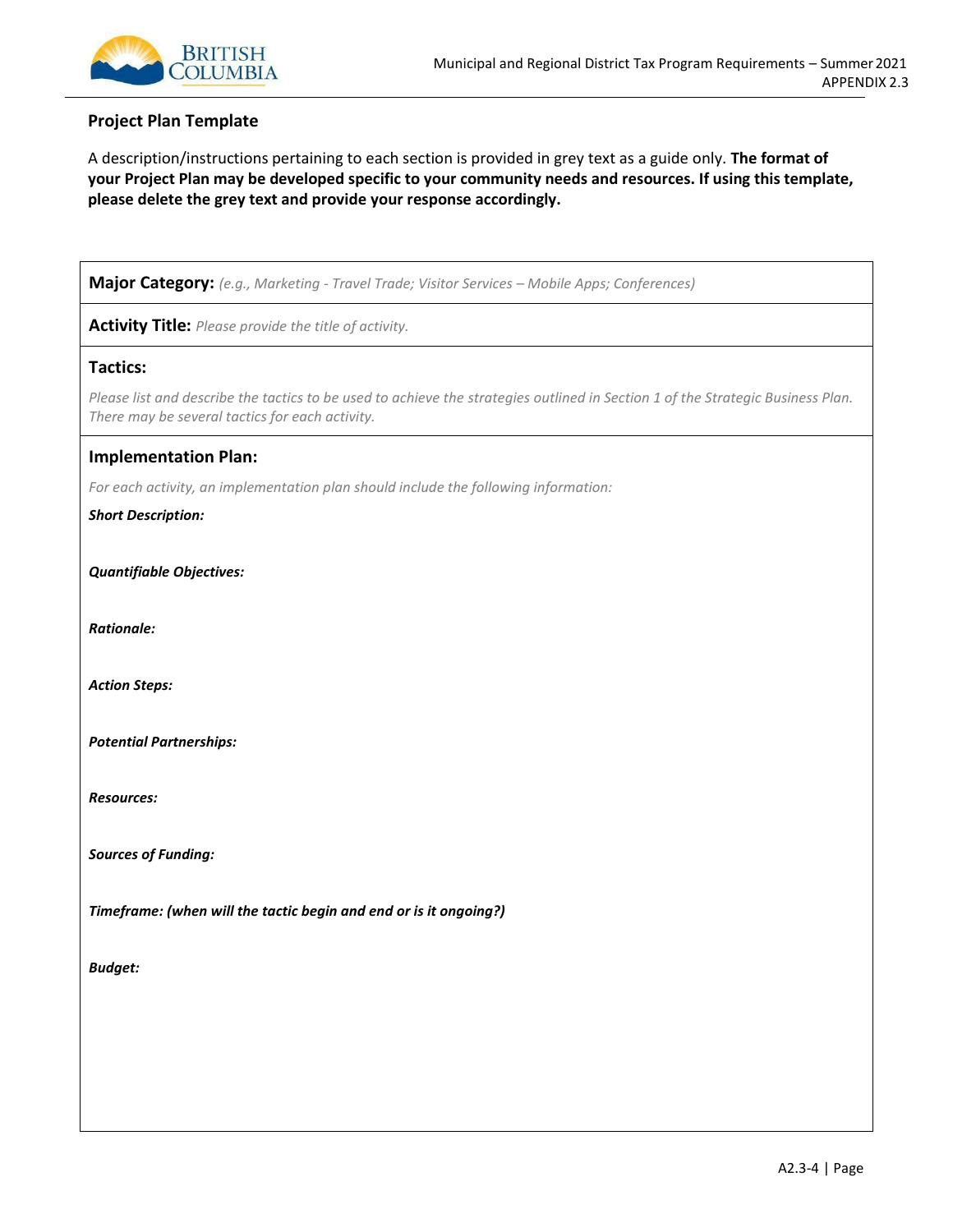

# **Performance Measures:**

- *Please review the tactics listed above and identify expected outcomes and outputs for each.*
- *Report out annually on the performance measures (refer to Appendix 2.2).*
- *The performance measures must align with the four MRDT Program Principles:*
	- o *Effective tourism marketing, programs andprojects*
	- o *Effective local-level stakeholder support, and inter-communitycollaboration*
	- o *Marketing effortsthat are coordinated and complementary to provincial marketing strategies and tactics*
	- o *Fiscal prudence andaccountability.*
- *Consider the following definitions when preparing the output and outcome measures:*
	- o Outputs measure the level of service provided by a project or provides information about what was done. They *define "what you did", e.g., hosted four media familiarization trips.*
	- o Outcomes measures on the achievement of broader goals such as increasing average visitor yield or enhancing *the customer experience.*
- *Examples only:*

#### *Output Measures:*

- *Types of marketing activities*
- *Number of event campaigns and results*
- *Description of social media activities andoutcomes*
- *Number of media placements*
- *Number of conventions and meeting sales*
- *Webpage visits*
- *Visitorinquiries/calls*

#### *Outcome Measures:*

- *Visitor volume*
- *Visitor nights & visitorspending*
- *Visitor revenues*
- *Average length ofstay*
- *Accommodation revenues*
- *Number of new tourismbusinesses*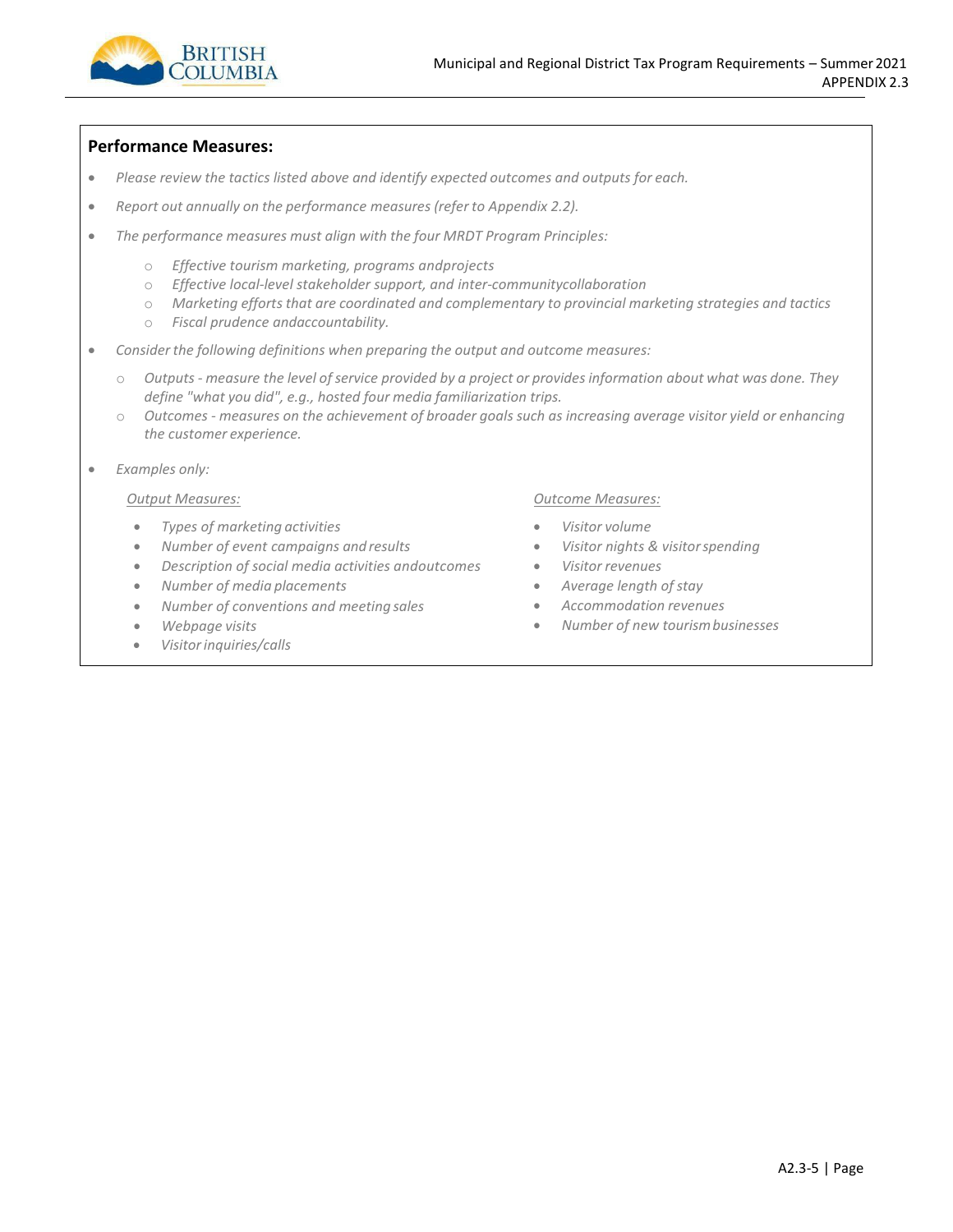

# **Section 3: MRDT Budget for Year One**

Designated recipients **must** complete the budget table as provided below.

| <b>Revenues (MRDT and Non-MRDT)</b>                                                  | <b>Budget \$</b> |
|--------------------------------------------------------------------------------------|------------------|
| Ending Carry Forward from Previous Year (All Net Assets Restricted and Unrestricted) |                  |
| MRDT (net of admin fees)                                                             |                  |
| MRDT from online accommodation platforms (OAP)                                       |                  |
| Local government contribution                                                        |                  |
| Stakeholder contributions (i.e. membership dues)                                     |                  |
| Estimated Co-op funding (e.g. CTO, CMO-led projects)                                 |                  |
| Grants - Federal                                                                     |                  |
| <b>Grants - Provincial</b>                                                           |                  |
| Grants/Fee for Service - Municipal                                                   |                  |
| <b>Retail Sales</b>                                                                  |                  |
| Interest                                                                             |                  |
| Other (please describe)                                                              |                  |
|                                                                                      |                  |
| <b>Total Revenues</b>                                                                |                  |
| <b>Expenses (MRDT and Non-MRDT)</b>                                                  | Budget \$        |
| <b>Marketing</b>                                                                     |                  |
| Marketing staff - wage and benefits                                                  |                  |
| Media advertising and production                                                     |                  |
| Website - hosting, development, maintenance                                          |                  |
| Social media                                                                         |                  |
| Consumer shows and events                                                            |                  |
| Collateral production and distribution                                               |                  |
| Travel media relations                                                               |                  |
| Travel trade                                                                         |                  |
| Consumer-focused asset development (imagery, video, written content)                 |                  |
| Other (please describe)                                                              |                  |
|                                                                                      |                  |
| <b>Subtotal</b>                                                                      |                  |
| <b>Destination &amp; Product Experience Management</b>                               |                  |
| Destination & Product Experience Management Staff - wage and benefits                |                  |
| Industry development and training                                                    |                  |
| Product experience enhancement and training                                          |                  |
| Research and evaluation                                                              |                  |
| Other (please describe)                                                              |                  |
|                                                                                      |                  |
| <b>Subtotal</b>                                                                      |                  |
| <b>Visitor Services</b>                                                              |                  |
|                                                                                      |                  |
| Visitor Services Wages and Benefits                                                  |                  |
| Visitor services Operating Expenses                                                  |                  |
| Other (please describe)                                                              |                  |
|                                                                                      |                  |
| <b>Subtotal</b>                                                                      |                  |
| <b>Meetings, Conventions, Events and Sport</b>                                       |                  |
| Staff - wages and benefits (if stand alone)                                          |                  |
| Meetings, conferences, conventions, sales, events, sport, etc.                       |                  |
|                                                                                      |                  |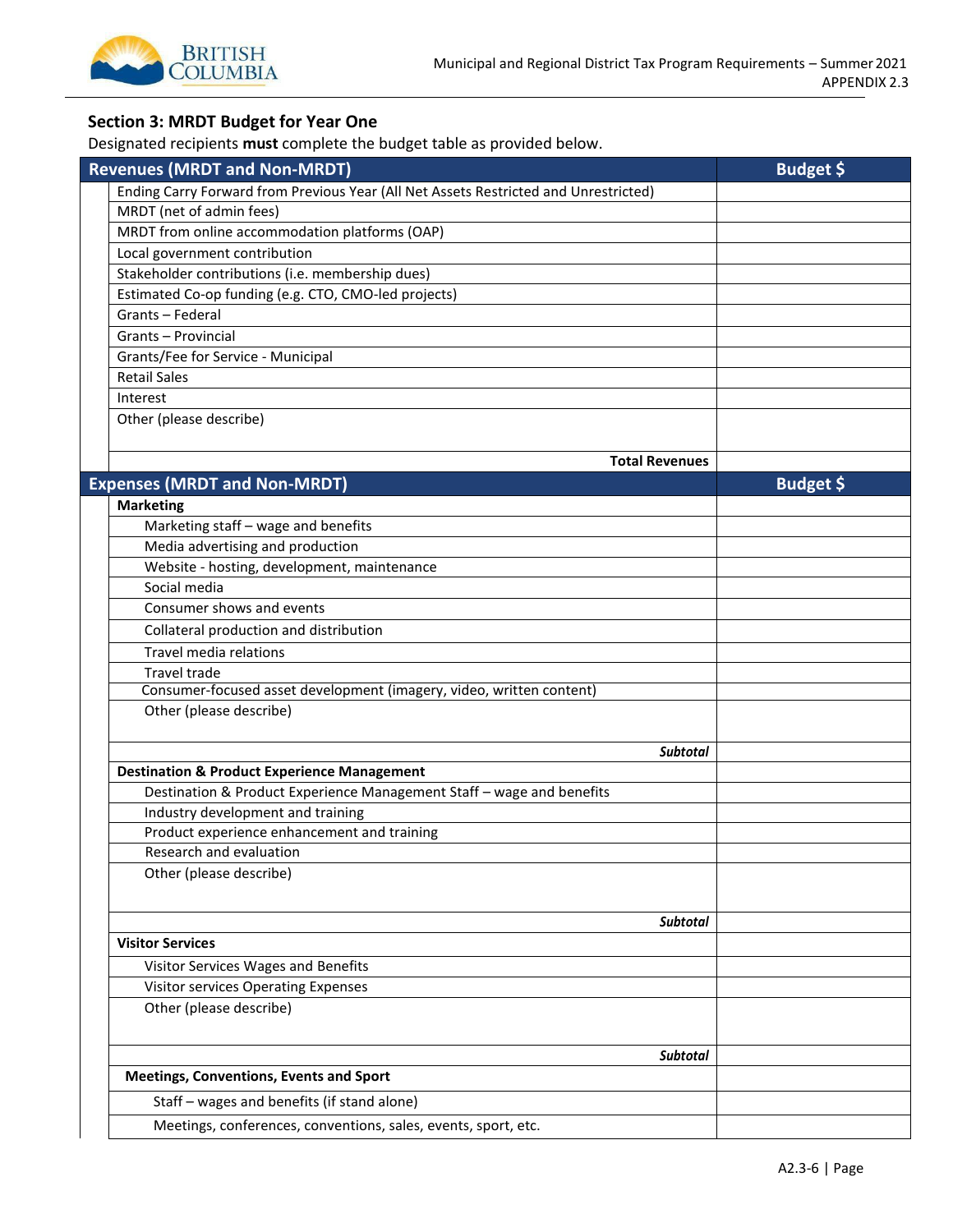

| <b>Subtotal</b>                                                                                            |  |
|------------------------------------------------------------------------------------------------------------|--|
| Administration                                                                                             |  |
| Management and staff unrelated to program implementation - wages and benefits                              |  |
| Finance staff - wages and benefits                                                                         |  |
| Human Resources staff - wages and benefits                                                                 |  |
| <b>Board of Directors costs</b>                                                                            |  |
| Information technology costs - workstation-related costs (i.e. computers, telephone,<br>support, networks) |  |
| Office lease/rent                                                                                          |  |
| General office expenses                                                                                    |  |
| <b>Subtotal</b>                                                                                            |  |
| <b>Affordable Housing</b>                                                                                  |  |
| <b>OAP Revenue</b>                                                                                         |  |
| <b>General MRDT Revenue</b>                                                                                |  |
| <b>Subtotal</b>                                                                                            |  |
| Other                                                                                                      |  |
| All other wages and benefits not included (please describe)                                                |  |
| Other activities not included above (please describe)                                                      |  |
| <b>Subtotal</b>                                                                                            |  |
| <b>Total Expenses</b>                                                                                      |  |
|                                                                                                            |  |
| Estimated Carry Forward - all Net Assets Restricted and Unrestricted                                       |  |
| <b>Balance</b>                                                                                             |  |

# **Section 3: Projected Spend by Market (***broad estimate***) for LEISURE activities only & projected percentage of spend focused on each season (broad estimate)**

*Add more rows as needed.*

| <b>Geographic Market</b>             | <b>Total Marketing Budget</b><br>by Market | % of Total \$ by Market |
|--------------------------------------|--------------------------------------------|-------------------------|
| BC                                   |                                            |                         |
| Alberta                              |                                            |                         |
| Ontario                              |                                            |                         |
| Other Canada (please specify)        |                                            |                         |
| <b>Washington State</b>              |                                            |                         |
| California                           |                                            |                         |
| Other USA (please specify)           |                                            |                         |
| Mexico                               |                                            |                         |
| China                                |                                            |                         |
| UK                                   |                                            |                         |
| Germany                              |                                            |                         |
| Australia                            |                                            |                         |
| Japan                                |                                            |                         |
| Other International (Please specify) |                                            |                         |
| Total                                |                                            | 100%                    |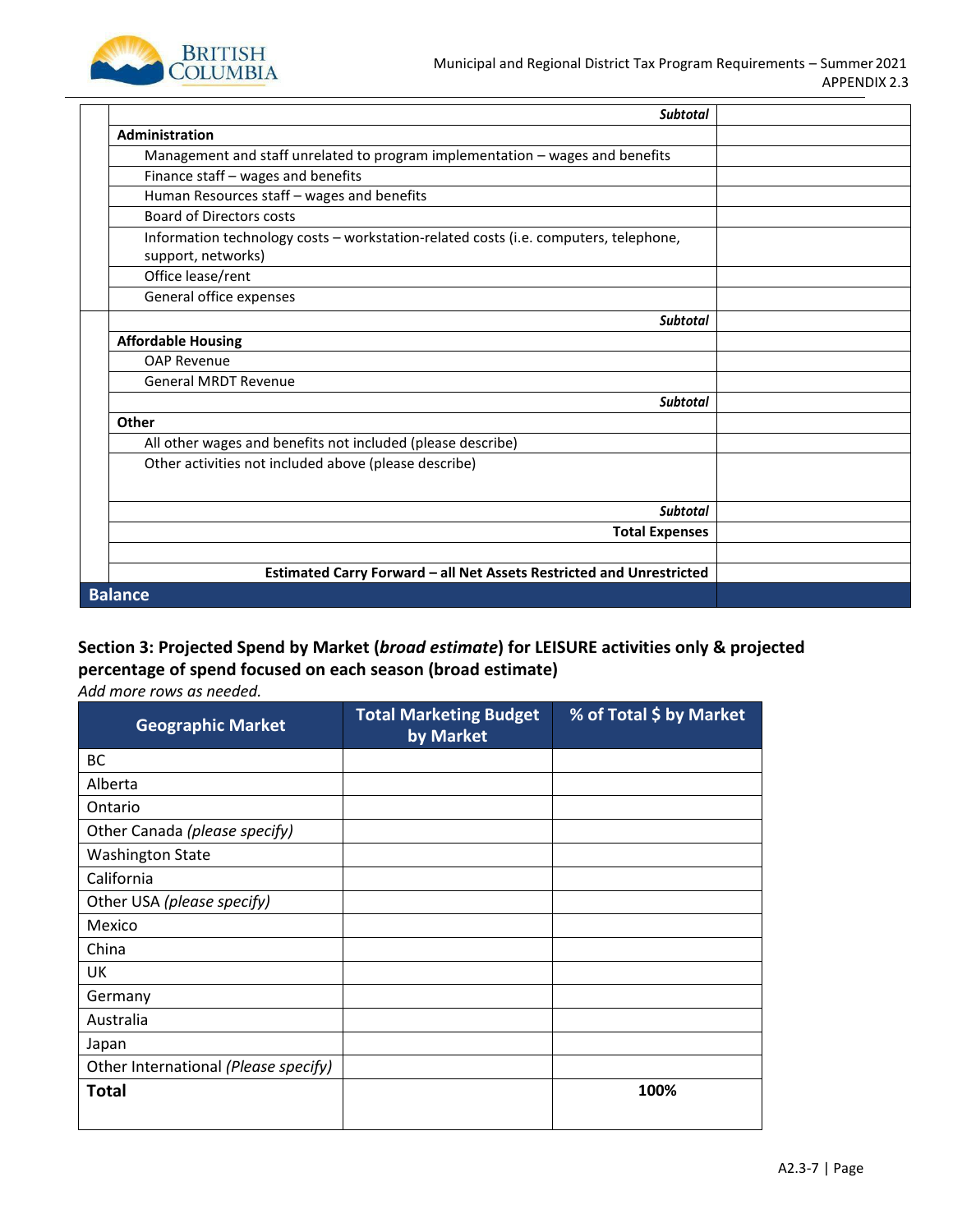

# <span id="page-49-0"></span>**Appendix 2.4 Annual Affordable Housing MRDT Report**

The following table must be completed if the designated recipient wishes to use MRDT revenues on affordable housing initiatives, regardless of whether revenues are solely from online accommodation platforms or from general MRDT revenues. If you have submitted a previous report through your annual reporting requirements, only provide details on changes in the categories below. This report must be submitted by May 31 of every year.

**Project Name and Address**

**Project Rationale and Details**

- Have there been any changes to the project?
- What progress/milestones have been made on the measurements of success outlined in your Affordable Housing MRDT Plan?

### **MRDT Contribution**

• Has your MRDT contribution changed since your last report?

**Housing Provider/Project Owners/Project Lead**

**Funding Partner(s)**